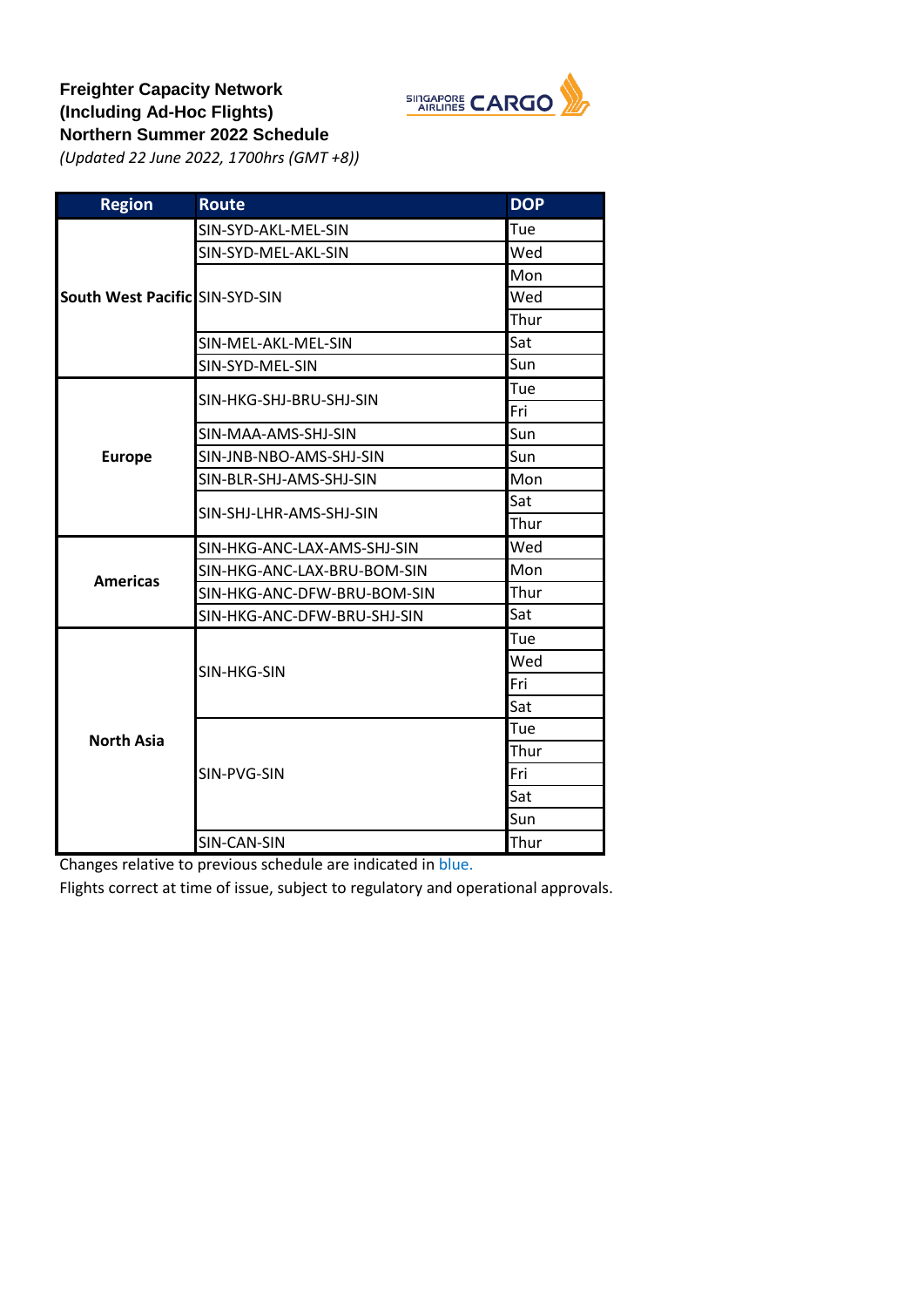## **Singapore Airlines and Scoot Cargo Capacity Network NS 2022 (Including Cargo-only, Passenger and Ad-Hoc Flights)** *(Updated 22 June 2022, 1700hrs (GMT +8))*



|                 |         |                       |                       |                  |            |                 |              |                 |                | Pax $(P)$ |
|-----------------|---------|-----------------------|-----------------------|------------------|------------|-----------------|--------------|-----------------|----------------|-----------|
| <b>Region</b>   |         | Flight no. Start Date | <b>End Date</b>       | <b>Frequency</b> | Origin     | <b>Dep Time</b> | <b>Destn</b> | <b>Arr Time</b> | A/C Type       | Cargo-    |
|                 |         |                       |                       |                  |            |                 |              |                 |                | Only (C)  |
|                 | SQ 0012 | 27-Mar-22             | 28-Oct-22             | 1234567          | SIN        | 9:25            | <b>NRT</b>   | 17:30           | SQ 77WR        | P         |
|                 | SQ 0012 | 27-Mar-22             | 28-Oct-22             | 1234567          | <b>NRT</b> | 18:40           | LAX          | 12:50           | SQ 77WR        | P         |
|                 | SQ 0011 | 27-Mar-22             | 28-Oct-22             | 1234567          | LAX        | 14:20           | <b>NRT</b>   | $17:50+1$       | SQ 77WR        | ${\sf P}$ |
|                 | SQ 0011 | 28-Mar-22             | 29-Oct-22             | 1234567          | <b>NRT</b> | 19:00           | SIN          | $01:15 + 1$     | SQ 77WR        | ${\sf P}$ |
|                 | SQ 0012 | 29-Oct-22             | 29-Oct-22             | 6.               | SIN        | 9:25            | <b>NRT</b>   | 17:30           | SQ 77WR        | P         |
|                 | SQ 0012 | 29-Oct-22             | 29-Oct-22             | $6$ .            | <b>NRT</b> | 18:40           | LAX          | 12:50           | SQ 77WR        | P         |
|                 | SQ 0011 | 29-Oct-22             | 29-Oct-22             | 6.               | LAX        | 14:20           | <b>NRT</b>   | $18:05 + 1$     | SQ 77WR        | P         |
|                 | SQ 0011 | 30-Oct-22             | 30-Oct-22             | 7                | <b>NRT</b> | 19:15           | SIN          | $01:55 + 1$     | SQ 77WR        | $\sf P$   |
|                 | SQ 0022 | 2-May-22              | 28-Oct-22             | 1234567          | <b>SIN</b> | 23:35           | <b>EWR</b>   | 6:00            | SQ 359U        | P         |
|                 | SQ 0021 | 3-May-22              | 29-Oct-22             | 1234567          | EWR        | 10:25           | SIN          | 17:10           | SQ 359U        | ${\sf P}$ |
|                 | SQ 0022 | 29-Oct-22             | 29-Oct-22             | 6.               | SIN        | 23:35           | <b>EWR</b>   | $06:00 + 1$     | SQ 359U        | P         |
|                 | SQ 0021 | 30-Oct-22             | 30-Oct-22             | 7                | <b>EWR</b> | 10:45           | <b>SIN</b>   | $17:15 + 1$     | SQ 359U        | P         |
|                 | SQ 0024 | 27-Mar-22             | 29-Oct-22             | 1234567          | SIN        | 11:50           | <b>JFK</b>   | 18:30           | SQ 359U        | P         |
|                 | SQ 0023 | 27-Mar-22             | 29-Oct-22             | 1234567          | JFK        | 22:30           | SIN          | $05:20+2$       | SQ 359U        | P         |
|                 | SQ 0026 | 27-Mar-22             | 27-Oct-22             | 1234567          | SIN        | 23:55           | <b>FRA</b>   | $06:45+1$       | SQ 388R        | ${\sf P}$ |
|                 | SQ 0026 | 28-Mar-22             | 28-Oct-22             | 1234567          | <b>FRA</b> | 8:35            | JFK          | 11:10           | <b>SQ 388R</b> | P         |
|                 | SQ 0025 | 28-Mar-22             | 28-Oct-22             | 1234567          | <b>JFK</b> | 20:55           | <b>FRA</b>   | $10:40 + 1$     | SQ 388R        | P         |
|                 | SQ 0025 | 29-Mar-22             | 29-Oct-22             | 1234567          | <b>FRA</b> | 12:30           | SIN          | $06:50+1$       | SQ 388R        | P         |
|                 | SQ 0026 | 28-Oct-22             | 28-Oct-22             | $\dots$ 5        | <b>SIN</b> | 23:55           | <b>FRA</b>   | $06:45+1$       | SQ 388R        | P         |
|                 | SQ 0026 | 29-Oct-22             | 29-Oct-22             | $6$ .            | <b>FRA</b> | 8:35            | <b>JFK</b>   | 11:10           | <b>SQ 388R</b> | ${\sf P}$ |
|                 | SQ 0025 | 29-Oct-22             | 29-Oct-22             | 6.               | JFK        | 21:15           | <b>FRA</b>   | $09:50+1$       | SQ 388R        | P         |
|                 | SQ 0025 | 30-Oct-22             | 30-Oct-22             | 7                | <b>FRA</b> | 11:40           | <b>SIN</b>   | $06:50 + 1$     | SQ 388R        | P         |
|                 | SQ 0026 | 29-Oct-22             | 29-Oct-22             | $6$ .            | SIN        | 23:55           | <b>FRA</b>   | $06:20 + 1$     | SQ 388R        | P         |
|                 | SQ 0026 | 30-Oct-22             | 30-Oct-22             | 7                | <b>FRA</b> | 8:20            | JFK          | 12:15           | SQ 388R        | P         |
| <b>Americas</b> | SQ 0025 | 30-Oct-22             | 30-Oct-22             | 7                | <b>JFK</b> | 21:15           | <b>FRA</b>   | $09:50 + 1$     | SQ 388R        | ${\sf P}$ |
|                 | SQ 0025 | 31-Oct-22             | 31-Oct-22             | $1$              | <b>FRA</b> | 11:40           | SIN          | $06:50+1$       | <b>SQ 388R</b> | P         |
|                 | SQ 0028 | 2-Jun-22              | 29-Oct-22             | .2.4.6.          | SIN        | 9:00            | <b>SEA</b>   | 8:45            | SQ 359         | P         |
|                 | SQ 0027 | 2-Jun-22              | 29-Oct-22             | .2.4.6.          | SEA        | 10:20           | <b>SIN</b>   | $17:30 + 1$     | SQ 359         | P         |
|                 | SQ 0032 | 31-May-22             | 29-Oct-22             | 1234567          | <b>SIN</b> | 9:25            | <b>SFO</b>   | 9:40            | SQ 359         | P         |
|                 | SQ 0031 | 31-May-22             | 29-Oct-22             | 1234567          | SFO        | 11:30           | SIN          | $19:10+1$       | SQ 359         | $\sf P$   |
|                 | SQ 0034 | 18-Apr-22             | 10-Sep-22             | 1234567          | SIN        | 18:40           | <b>SFO</b>   | 19:05           | SQ 359U        | P         |
|                 | SQ 0033 | 18-Apr-22             | 10-Sep-22             | 1234567          | SFO        | 22:05           | <b>SIN</b>   | $05:45+2$       | SQ 359U        | P         |
|                 | SQ 0034 | 11-Sep-22 28-Oct-22   |                       | 1.3.5.7          | SIN        | 18:40           | SFO          | 19:05           | SQ 359         | P         |
|                 | SQ 0033 |                       | 11-Sep-22   28-Oct-22 | 1.3.5.7          | SFO        | 22:05           | <b>SIN</b>   | $05:45+2$       | SQ 359         | P         |
|                 | SQ 0034 | 13-Sep-22             | 29-Oct-22             | .2.4.6.          | SIN        | 18:40           | SFO          | 19:05           | SQ 359U        | P         |
|                 | SQ 0033 | 13-Sep-22             | 29-Oct-22             | .2.4.6.          | SFO        | 22:05           | <b>SIN</b>   | $05:45+2$       | SQ 359U        | P         |
|                 | SQ 0036 | 13-Apr-22             | 28-Oct-22             | .3.5.7           | SIN        | 18:40           | LAX          | 19:35           | SQ 359         | P         |
|                 | SQ 0035 | 13-Apr-22             | 28-Oct-22             | .3.5.7           | LAX        | 21:20           | SIN          | $5:30+2$        | SQ 359         | P         |
|                 | SQ 0038 | 18-Apr-22             | 28-Oct-22             | 1234567          | SIN        | 20:45           | LAX          | 21:40           | SQ 359         | P         |
|                 | SQ 0037 | 18-Apr-22             | 28-Oct-22             | 1234567          | LAX        | 23:40           | SIN          | $07:50+2$       | SQ 359         | P         |
|                 | SQ 0038 | 29-Oct-22             | 29-Oct-22             | 6.               | <b>SIN</b> | 20:45           | LAX          | 21:40           | SQ 359         | P         |
|                 | SQ 0037 | 29-Oct-22             | 29-Oct-22             | 6.               | LAX        | 23:25           | SIN          | $08:15+2$       | SQ 359         | P         |
|                 | SQ 0048 | $2$ -Jun-22           | 29-Oct-22             | .2.4.6.          | SIN        | 7:00            | <b>YVR</b>   | 6:45            | SQ 359         | P         |
|                 | SQ 0047 | 2-Jun-22              | 29-Oct-22             | .2.4.6.          | <b>YVR</b> | 8:35            | SIN          | $15:40+1$       | SQ 359         | P         |
|                 | SQ 0052 | 7-Jun-22              | 28-Oct-22             | .23.5.7          | SIN        | 2:05            | MAN          | 8:50            | SQ 359         | P         |
|                 | SQ 0052 | 7-Jun-22              | 28-Oct-22             | .23.5.7          | MAN        | 10:40           | IAH          | 14:30           | SQ 359         | P         |
|                 | SQ 0051 | 7-Jun-22              | 28-Oct-22             | .23.5.7          | IAH        | 19:10           | MAN          | $10:05 + 1$     | SQ 359         | P         |
|                 | SQ 0051 | 8-Jun-22              | 29-Oct-22             | 1.34.6.          | MAN        | 11:40           | <b>SIN</b>   | $07:40+1$       | SQ 359         | P         |

Changes relative to previous schedule are indicated in blue.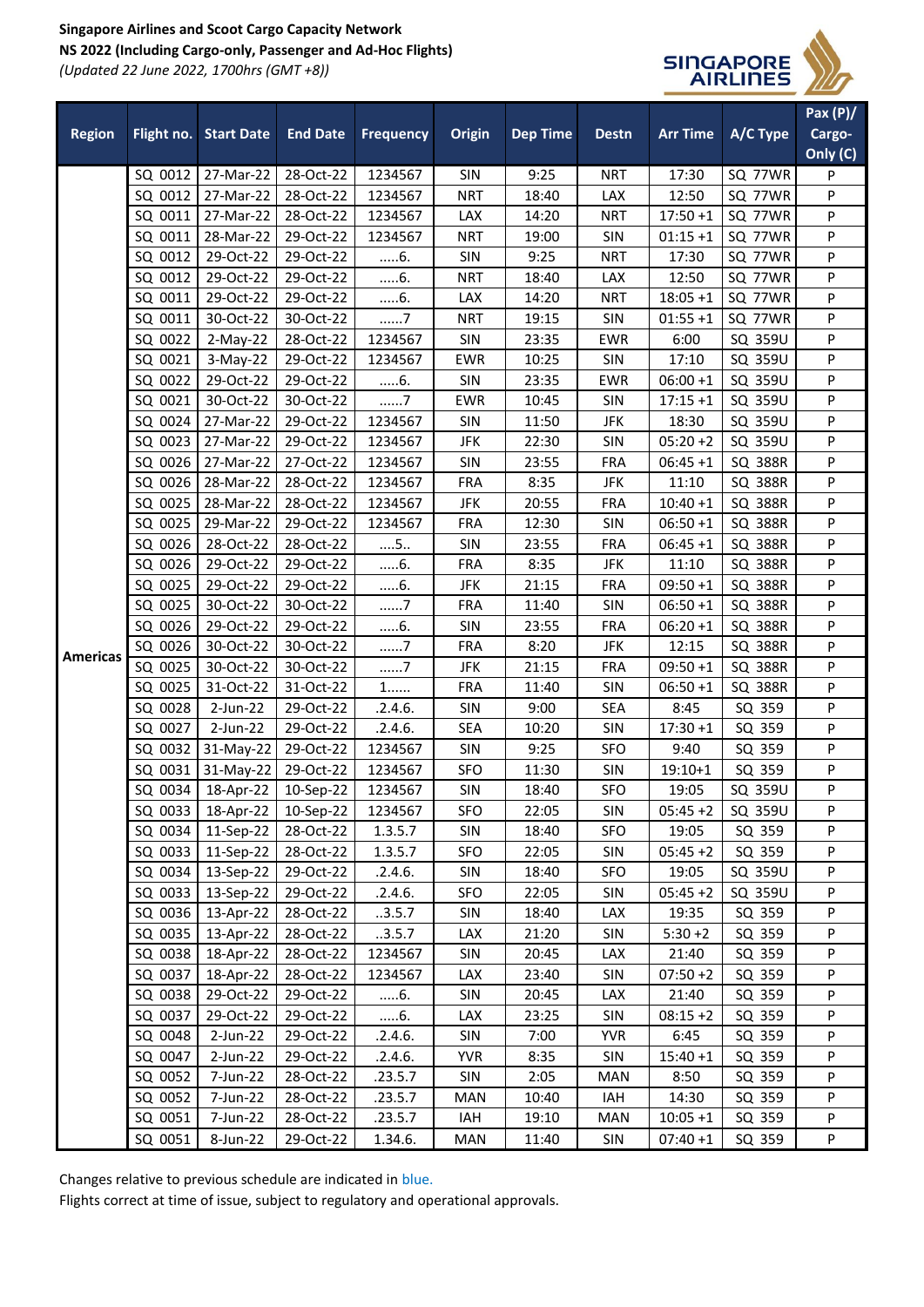|                                         |                    |                            |                        |                    |            |                 |                   |                 |                  | Pax $(P)/$ |
|-----------------------------------------|--------------------|----------------------------|------------------------|--------------------|------------|-----------------|-------------------|-----------------|------------------|------------|
| <b>Region</b>                           | Flight no.         | <b>Start Date</b>          | <b>End Date</b>        | <b>Frequency</b>   | Origin     | <b>Dep Time</b> | <b>Destn</b>      | <b>Arr Time</b> | A/C Type         | Cargo-     |
|                                         |                    |                            |                        |                    |            |                 |                   |                 |                  | Only (C)   |
|                                         | SQ 0402            | 7-May-22                   | 29-Oct-22              | 1234567            | SIN        | 2:35            | <b>DEL</b>        | 5:40            | SQ 787           | P          |
|                                         | SQ 0401            | 7-May-22                   | 29-Oct-22              | 1234567            | <b>DEL</b> | 9:00            | SIN               | 16:55           | SQ 787           | P          |
|                                         | SQ 0406            | 15-Apr-22                  | 29-Oct-22              | 1234567            | SIN        | 16:50           | <b>DEL</b>        | 20:10           | <b>SQ 388R</b>   | P          |
| West<br>Asia/<br><b>Africa</b><br>(1/2) | SQ 0403            | 15-Apr-22                  | 29-Oct-22              | 1234567            | <b>DEL</b> | 21:55           | SIN               | $06:10+1$       | SQ 388R          | P          |
|                                         | SQ 0422            | 12-May-22                  | 28-Oct-22              | .25.7              | SIN        | 7:40            | <b>BOM</b>        | 10:30           | SQ 359M          | P          |
|                                         | SQ 0421            | 12-May-22                  | 28-Oct-22              | .25.7              | <b>BOM</b> | 11:45           | SIN               | 19:50           | SQ 359M          | P          |
|                                         | SQ 0422            | 1-Apr-22                   | 29-Oct-22              | 1.34.6.            | SIN        | 7:40            | <b>BOM</b>        | 10:30           | SQ 359M          | P          |
|                                         | SQ 0421            | $1-Apr-22$                 | 29-Oct-22              | 1.34.6.            | <b>BOM</b> | 11:45           | SIN               | 19:50           | SQ 359M          | P          |
|                                         | SQ 0424            | 27-Mar-22                  | 29-Oct-22              | 1234567            | <b>SIN</b> | 19:00           | <b>BOM</b>        | 22:10           | <b>SQ 388R</b>   | P          |
|                                         | SQ 0423            | 27-Mar-22                  | 29-Oct-22              | 1234567            | <b>BOM</b> | 23:40           | SIN               | $07:40+1$       | SQ 388R          | P          |
|                                         | SQ 0426            | 3-Jun-22                   | 29-Oct-22              | 56.                | SIN        | 20:40           | <b>BOM</b>        | 23:45           | SQ 359           | P          |
|                                         | SQ 0425            | 4-Jun-22                   | 30-Oct-22              | 67                 | <b>BOM</b> | 1:00            | SIN               | 9:10            | SQ 359           | P          |
|                                         | SQ 0432            | $1-Apr-22$                 | 29-Oct-22              | 1234567            | SIN        | 10:05           | <b>MLE</b>        | 11:55           | SQ 7M8R          | P          |
|                                         | SQ 0431            | $1-Apr-22$                 | 29-Oct-22              | 1234567            | <b>MLE</b> | 12:55           | SIN               | 20:40           | SQ 7M8R          | P          |
|                                         | SQ 0438            | 27-Mar-22                  | 29-Oct-22              | 1234567            | SIN        | 20:45           | <b>MLE</b>        | 22:10           | SQ 7M8R          | P          |
|                                         | SQ 0437            | 27-Mar-22                  | 29-Oct-22              | 1234567            | <b>MLE</b> | 23:25           | SIN               | $07:05 + 1$     | SQ 7M8R          | P          |
|                                         | SQ 0440            | 7-Jun-22                   | 25-Oct-22              | .2                 | SIN        | 10:50           | <b>KTM</b>        | 13:15           | SQ 787           | P          |
|                                         | SQ 0439            | 7-Jun-22                   | 25-Oct-22              | .2                 | <b>KTM</b> | 14:45           | SIN               | 21:40           | SQ 787           | P          |
|                                         | SQ 0440            | 8-Jun-22                   | 28-Oct-22              | 3.5                | <b>SIN</b> | 10:50           | <b>KTM</b>        | 13:35           | SQ 738R          | P          |
|                                         | SQ 0439            | 8-Jun-22                   | 28-Oct-22              | .3.5.              | <b>KTM</b> | 14:35           | SIN               | 21:45           | SQ 738R          | P          |
|                                         | SQ 0442            | 13-Jun-22                  | $3$ -Jul-22            | 1.34567            | <b>SIN</b> | 18:55           | <b>KTM</b>        | 22:10           | SQ 738R          | P          |
|                                         | SQ 0441            | 13-Jun-22                  | 3-Jul-22               | 1.34567            | <b>KTM</b> | 23:10           | SIN               | 6:30            | SQ 738R          | P          |
|                                         | SQ 0442            | 4-Jul-22                   | 29-Oct-22              | 1.34567            | SIN        | 18:55           | <b>KTM</b>        | 22:10           | SQ 7M8R          | P          |
|                                         | SQ 0441            | 4-Jul-22                   | 29-Oct-22              | 1.34567            | <b>KTM</b> | 23:10           | SIN               | 6:30            | SQ 7M8R          | P          |
|                                         | SQ 0446            | 27-Mar-22                  | 29-Jun-22              | 1.3.567            | SIN        | 19:00           | DAC               | 21:05           | SQ 359M          | P          |
|                                         | SQ 0447            | 27-Mar-22                  | 29-Jun-22              | 1.3.567            | DAC        | 22:40           | SIN               | $4:50 + 1$      | SQ 359M          | P          |
|                                         | SQ 0446            | $1$ -Jul-22                | 29-Oct-22              | 1234567            | SIN        | 20:35           | DAC               | 22:40           | SQ 359M          | P          |
|                                         | SQ 0447            | $1$ -Jul-22                | 29-Oct-22              | 1234567            | DAC        | 23:55           | SIN               | $6:05 + 1$      | SQ 359M          | P          |
|                                         | SQ 0448            | 27-Mar-22                  | 26-Jun-22              | 7                  | <b>SIN</b> | 11:00           | DAC               | 13:05           | SQ 359           | P          |
|                                         | SQ 0449            | 27-Mar-22                  | 26-Jun-22              | 7                  | DAC        | 14:20           | SIN               | 20:30           | SQ 359           | P          |
|                                         | SQ 0448            | 3-Jul-22                   | 23-Oct-22              | 7                  | SIN        | 11:00           | DAC               | 13:05           | SQ 359M          | P          |
|                                         | SQ 0449            | 3-Jul-22                   | 23-Oct-22              | . 7                | DAC        | 14:20           | <b>SIN</b>        | 20:30           | SQ 359M          | P          |
|                                         | SQ 0448<br>SQ 0449 | 29-Mar-22                  | 30-Jun-22              | .2.4               | SIN        | 10:00           | DAC               | 12:05           | SQ 359           | P          |
|                                         |                    | 29-Mar-22                  | 30-Jun-22              | .2.4               | DAC        | 13:20           | <b>SIN</b>        | 19:30           | SQ 359           | P          |
|                                         | SQ 0448<br>SQ 0449 | $6$ -Jun-22                | 25-Jul-22              | $1$                | SIN        | 11:00           | <b>DAC</b>        | 13:05           | SQ 359           | P          |
|                                         | SQ 0448            | $6$ -Jun-22<br>$4$ -Aug-22 | 25-Jul-22              | $1$                | <b>DAC</b> | 14:20           | <b>SIN</b><br>DAC | 20:30<br>13:05  | SQ 359           | P          |
|                                         | SQ 0449            | $4$ -Aug-22                | 27-Oct-22<br>27-Oct-22 | 4                  | SIN<br>DAC | 11:00<br>14:20  | SIN               | 20:30           | SQ 359<br>SQ 359 | P<br>P     |
|                                         | SQ 0468            | $1$ -Jun-22                | 29-Jun-22              | 4<br>.2.45.7       |            | 22:20           |                   | 23:35           | SQ 359M          | P          |
|                                         | SQ 0469            | $2$ -Jun-22                | 30-Jun-22              | 1.3.56.            | SIN<br>CMB | 0:50            | <b>CMB</b><br>SIN | 7:20            | SQ 359M          | P          |
|                                         | SQ 0468            | 30-Jun-22                  | 29-Oct-22              |                    |            | 22:20           |                   | 23:35           | SQ 359M          |            |
|                                         | SQ 0469            | $1$ -Jul-22                | 30-Oct-22              | .2.45.7<br>1.3.56. | SIN<br>CMB |                 | <b>CMB</b><br>SIN | 7:20            | SQ 359M          | P<br>P     |
|                                         | SQ 0478            | 27-Mar-22                  | 29-Oct-22              | 1234567            | <b>SIN</b> | 0:50<br>1:30    | JNB               | 6:10            | SQ 359           | P          |
|                                         | SQ 0478            | 27-Mar-22                  | 29-Oct-22              | 1234567            | JNB        | 7:10            | <b>CPT</b>        | 9:25            | SQ 359           | P          |
|                                         | SQ 0479            | 27-Mar-22                  | 29-Oct-22              | 1234567            | <b>CPT</b> |                 |                   |                 |                  |            |
|                                         |                    |                            |                        |                    |            | 10:40           | JNB               | 12:40           | SQ 359           | P          |
|                                         |                    | SQ 0479 27-Mar-22          | 29-Oct-22              | 1234567            | JNB        | 13:45           | <b>SIN</b>        | $06:10+1$       | SQ 359           | P          |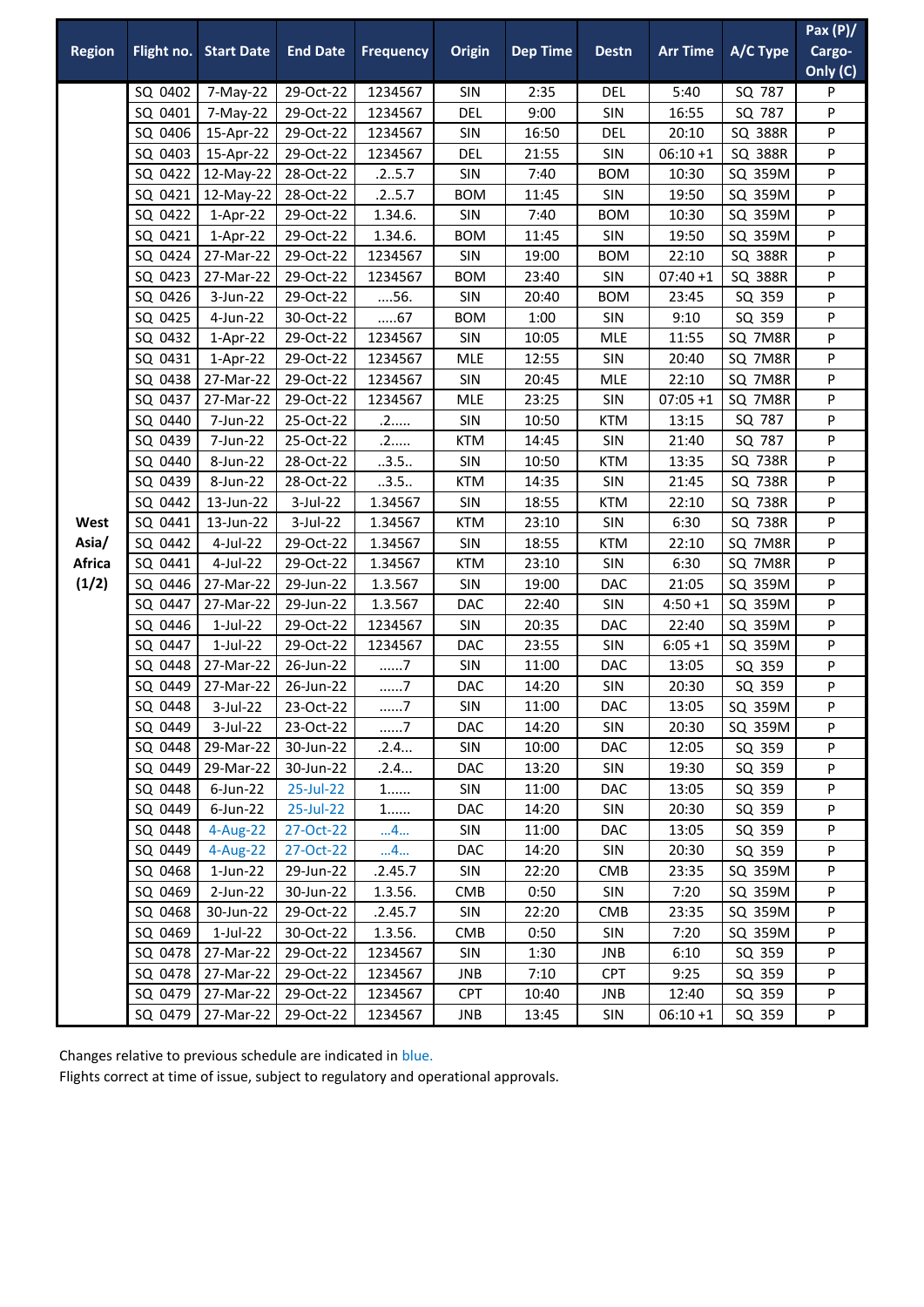| <b>Region</b> | Flight no. | <b>Start Date</b> | <b>End Date</b> | <b>Frequency</b> | <b>Origin</b> | <b>Dep Time</b> | <b>Destn</b> | <b>Arr Time</b> | A/C Type | Pax $(P)/$<br>Cargo-<br>Only (C) |
|---------------|------------|-------------------|-----------------|------------------|---------------|-----------------|--------------|-----------------|----------|----------------------------------|
|               | SQ 0494    | 22-Jun-22         | 29-Oct-22       | 1234567          | SIN           | 15:10           | <b>DXB</b>   | 18:25           | SQ 359M  | P                                |
|               | SQ 0495    | 22-Jun-22         | 29-Oct-22       | 1234567          | <b>DXB</b>    | 20:00           | <b>SIN</b>   | $07:30+1$       | SQ 359M  | P                                |
|               | SQ 0504    | 27-Mar-22         | 27-Oct-22       | .2.4.7           | <b>SIN</b>    | 18:35           | AMD          | 21:35           | SQ 359M  | P                                |
|               | SQ 0505    | 27-Mar-22         | 27-Oct-22       | .2.4.7           | AMD           | 22:50           | <b>SIN</b>   | $07:10+1$       | SQ 359M  | P                                |
|               | SQ 0504    | $6$ -May-22       | 29-Oct-22       | 56.              | <b>SIN</b>    | 18:35           | AMD          | 21:35           | SQ 359M  | P                                |
|               | SQ 0505    | $6$ -May-22       | 29-Oct-22       | 56.              | AMD           | 22:50           | <b>SIN</b>   | $07:10+1$       | SQ 359M  | P                                |
|               | SQ 0510    | 27-Mar-22         | 29-Oct-22       | 1234567          | <b>SIN</b>    | 20:05           | <b>BLR</b>   | 21:50           | SQ 359M  | P                                |
|               | SQ 0511    | 27-Mar-22         | 29-Oct-22       | 1234567          | <b>BLR</b>    | 23:05           | <b>SIN</b>   | $06:10+1$       | SQ 359M  | P                                |
| West          | SQ 0516    | 27-Mar-22         | 29-Oct-22       | 1234567          | <b>SIN</b>    | 21:00           | CCU          | 22:35           | SQ 7M8R  | P                                |
| Asia/         | SQ 0517    | 27-Mar-22         | 29-Oct-22       | 1234567          | CCU           | 23:50           | <b>SIN</b>   | $06:40+1$       | SQ 7M8R  | P                                |
| <b>Africa</b> | SQ 0522    | 27-Mar-22         | 29-Oct-22       | 1234567          | <b>SIN</b>    | 20:00           | <b>HYD</b>   | 22:05           | SQ 7M8R  | P                                |
| (2/2)         | SQ 0523    | 27-Mar-22         | 29-Oct-22       | 1234567          | <b>HYD</b>    | 23:00           | <b>SIN</b>   | $06:10+1$       | SQ 7M8R  | P                                |
|               | SQ 0524    | $3$ -Jun-22       | 29-Oct-22       | 567              | <b>SIN</b>    | 7:40            | <b>MAA</b>   | 9:20            | SQ 7M8R  | P                                |
|               | SQ 0525    | 3-Jun-22          | 29-Oct-22       | 567              | <b>MAA</b>    | 10:30           | <b>SIN</b>   | 17:20           | SQ 7M8R  | P                                |
|               | SQ 0528    | 27-Mar-22         | 29-Oct-22       | 1234567          | <b>SIN</b>    | 20:15           | <b>MAA</b>   | 21:50           | SQ 787   | P                                |
|               | SQ 0529    | 27-Mar-22         | 29-Oct-22       | 1234567          | <b>MAA</b>    | 23:15           | <b>SIN</b>   | $06:10+1$       | SQ 787   | P                                |
|               | SQ 0534    | 27-Mar-22         | 29-Oct-22       | 1234567          | <b>SIN</b>    | 20:00           | <b>COK</b>   | 22:00           | SQ 7M8R  | P                                |
|               | SQ 0535    | 27-Mar-22         | 29-Oct-22       | 1234567          | <b>COK</b>    | 23:00           | SIN          | $05:55+1$       | SQ 7M8R  | P                                |
|               | SQ 0536    | $1-Aug-22$        | 29-Oct-22       | 1234567          | <b>SIN</b>    | 21:30           | <b>COK</b>   | 23:25           | SQ 7M8R  | P                                |
|               | SQ 0537    | $2$ -Aug-22       | 30-Oct-22       | 1234567          | <b>COK</b>    | 1:40            | <b>SIN</b>   | 8:40            | SQ 7M8R  | P                                |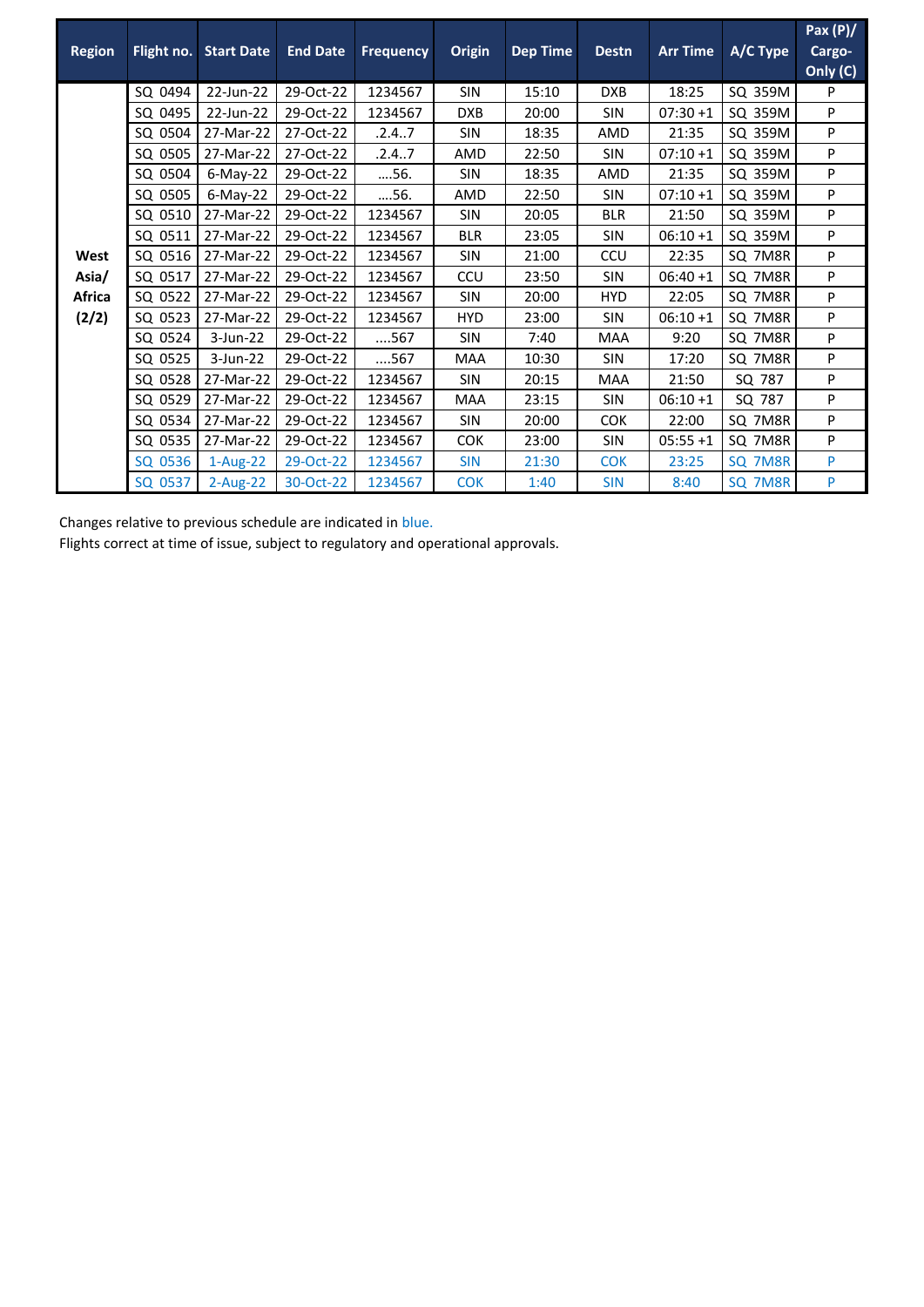| <b>Region</b> | Flight no.         | <b>Start Date</b>        | <b>End Date</b>        | <b>Frequency</b>   | Origin            | <b>Dep Time</b> | <b>Destn</b>      | <b>Arr Time</b>      | A/C Type         | Pax $(P)/$<br>Cargo-<br>Only (C) |
|---------------|--------------------|--------------------------|------------------------|--------------------|-------------------|-----------------|-------------------|----------------------|------------------|----------------------------------|
|               | SQ 0306            | 1-Apr-22                 | 29-Oct-22              | 1234567            | SIN               | 1:10            | LHR               | 7:45                 | SQ 77WR          | P                                |
|               | SQ 0305            | $1-Apr-22$               | 29-Oct-22              | 1234567            | LHR               | 9:25            | SIN               | $05:30+1$            | SQ 77WR          | P                                |
|               | SQ 0308            | 27-Mar-22                | 29-Oct-22              | 1234567            | SIN               | 9:00            | LHR               | 15:40                | SQ 77WR          | P                                |
|               | SQ 0319            | 27-Mar-22                | 29-Oct-22              | 1234567            | LHR               | 20:50           | SIN               | $16:55 + 1$          | SQ 77WR          | P                                |
|               | SQ 0318            | $1$ -Jun-22              | 3-Jul-22               | 1234567            | SIN               | 12:35           | LHR               | 19:15                | SQ 359           | P                                |
|               | SQ 0321            | $1$ -Jun-22              | 3-Jul-22               | 1234567            | LHR               | 22:05           | SIN               | $18:10 + 1$          | SQ 359           | P                                |
|               | SQ 0318            | 4-Jul-22                 | 30-Sep-22              | 1234567            | <b>SIN</b>        | 12:35           | LHR               | 19:15                | SQ 77WR          | P                                |
|               | SQ 0321            | 4-Jul-22                 | 30-Sep-22              | 1234567            | LHR               | 22:05           | SIN               | $18:10 + 1$          | SQ 77WR          | P                                |
|               | SQ 0318            | 1-Oct-22                 | 29-Oct-22              | 1234567            | SIN               | 12:35           | LHR               | 19:15                | SQ 359           | P                                |
|               | SQ 0321            | 1-Oct-22                 | 29-Oct-22              | 1234567            | LHR               | 22:05           | SIN               | $18:10 + 1$          | SQ 359           | P                                |
|               | SQ 0322            | 27-Mar-22                | 28-Oct-22              | 1234567            | SIN               | 23:30           | LHR               | $05:55 + 1$          | <b>SQ 388R</b>   | P                                |
|               | SQ 0317            | 28-Mar-22                | 29-Oct-22              | 1234567            | LHR               | 11:25           | SIN               | $07:30 + 1$          | SQ 388R          | P                                |
|               | SQ 0322            | 29-Oct-22                | 29-Oct-22              | 6.                 | SIN               | 23:45           | LHR               | $05:55 + 1$          | SQ 388R          | P                                |
|               | SQ 0317            | 30-Oct-22                | 30-Oct-22              | 7                  | LHR               | 10:55           | SIN               | $07:50 + 1$          | <b>SQ 388R</b>   | P                                |
|               | SQ 0324            | 27-Mar-22                | 28-Oct-22              | 1234567            | <b>SIN</b>        | 23:55           | AMS               | $07:15 + 1$          | SQ 359           | P                                |
|               | SQ 0323            | 28-Mar-22                | 29-Oct-22              | 1234567            | AMS               | 11:15           | SIN               | $05:55 + 1$          | SQ 359           | P                                |
|               | SQ 0324            | 29-Oct-22                | 29-Oct-22              | $6$ .              | SIN               | 23:55           | AMS               | $06:15+1$            | SQ 359           | P                                |
|               | SQ 0323            | 30-Oct-22                | 30-Oct-22              | $\dots\dots7$      | AMS               | 10:25           | SIN               | $05:55 + 1$          | SQ 359           | Ρ                                |
|               | SQ 0326            | 27-Mar-22                | 30-Jun-22              | 1234567            | SIN               | 13:55           | <b>FRA</b>        | 20:40                | SQ 359           | P                                |
|               | SQ 0325<br>SQ 0326 | 27-Mar-22<br>$1$ -Jul-22 | 30-Jun-22<br>29-Oct-22 | 1234567<br>1234567 | <b>FRA</b><br>SIN | 22:00<br>10:55  | SIN<br><b>FRA</b> | $16:25 + 1$<br>17:40 | SQ 359<br>SQ 359 | P<br>P                           |
|               | SQ 0325            | $1$ -Jul-22              | 29-Oct-22              | 1234567            | <b>FRA</b>        | 22:00           | SIN               | $16:25 + 1$          | SQ 359           | P                                |
|               | SQ 0328            | 27-Mar-22                | 29-Oct-22              | 1234567            | SIN               | 0:30            | <b>MUC</b>        | 6:55                 | SQ 359           | P                                |
|               | SQ 0327            | 27-Mar-22                | 29-Oct-22              | 1234567            | MUC               | 13:10           | SIN               | $07:00 + 1$          | SQ 359           | P                                |
|               | SQ 0336            | 27-Mar-22                | 29-Oct-22              | 1234567            | SIN               | 0:15            | CDG               | 7:35                 | SQ 77WR          | P                                |
|               | SQ 0335            | 27-Mar-22                | 29-Oct-22              | 1234567            | CDG               | 12:00           | SIN               | $06:50 + 1$          | SQ 77WR          | P                                |
|               | SQ 0334            | 2-Jun-22                 | 29-Oct-22              | 1.4.6.             | SIN               | 13:55           | CDG               | 21:15                | SQ 77WR          | P                                |
| <b>Europe</b> | SQ 0333            | 2-Jun-22                 | 29-Oct-22              | 1.4.6.             | CDG               | 22:40           | SIN               | $17:30 + 1$          | SQ 77WR          | P                                |
|               | SQ 0346            | 27-Mar-22                | 29-Oct-22              | 1234567            | SIN               | 1:25            | ZRH               | 8:15                 | SQ 77WR          | P                                |
|               | SQ 0345            | 27-Mar-22                | 29-Oct-22              | 1234567            | ZRH               | 11:45           | SIN               | $05:55 + 1$          | SQ 77WR          | P                                |
|               | SQ 0352            | 9-Jun-22                 | 28-Oct-22              | 12.456.            | SIN               | 23:55           | <b>CPH</b>        | $06:55 + 1$          | SQ 359           | P                                |
|               | SQ 0351            | 10-Jun-22                | 29-Oct-22              | .23.567            | <b>CPH</b>        | 12:05           | SIN               | $06:20+1$            | SQ 359           | P                                |
|               | SQ 0356            | 28-Mar-22                | 28-Oct-22              | 15                 | SIN               | 23:30           | <b>MXP</b>        | $06:10+1$            | SQ 359           | P                                |
|               | SQ 0355            | 29-Mar-22                | 29-Oct-22              | .26.               | <b>MXP</b>        | 13:00           | SIN               | $07:00 + 1$          | SQ 359           | P                                |
|               | SQ 0366            | 3-Jun-22                 | 28-Oct-22              | .25.7              | SIN               | 1:30            | <b>FCO</b>        | 8:05                 | SQ 359           | P                                |
|               | SQ 0365            | 3-Jun-22                 | 28-Oct-22              | .25.7              | <b>FCO</b>        | 12:00           | SIN               | $6:00 + 1$           | SQ 359           | P                                |
|               | SQ 0378            | 5-Jun-22                 | 26-Jun-22              | . 7                | SIN               | 23:30           | <b>MXP</b>        | $6:10+1$             | SQ 359           | P                                |
|               | SQ 0378            | $6$ -Jun-22              | 27-Jun-22              | 1                  | <b>MXP</b>        | 7:40            | <b>BCN</b>        | 9:15                 | SQ 359           | ${\sf P}$                        |
|               | SQ 0377            | 6-Jun-22                 | 27-Jun-22              | $1$                | <b>BCN</b>        | 10:40           | MXP               | 12:20                | SQ 359           | P                                |
|               | SQ 0377            | $6$ -Jun-22              | 27-Jun-22              | $1$                | <b>MXP</b>        | 13:50           | SIN               | $7:50+1$             | SQ 359           | P                                |
|               | SQ 0378            | 3-Jul-22                 | 23-Oct-22              | 7                  | SIN               | 22:30           | <b>MXP</b>        | $5:10+1$             | SQ 359           | P                                |
|               | SQ 0378            | 4-Jul-22                 | 24-Oct-22              | $1$                | <b>MXP</b>        | 6:30            | <b>BCN</b>        | 8:05                 | SQ 359           | P                                |
|               | SQ 0377            | 4-Jul-22                 | 24-Oct-22              | 1                  | <b>BCN</b>        | 10:40           | <b>MXP</b>        | 12:20                | SQ 359           | P                                |
|               | SQ 0377            | 4-Jul-22                 | 24-Oct-22              | 1                  | MXP               | 13:50           | SIN               | $7:50 + 1$           | SQ 359           | P                                |
|               |                    | SQ 0378 29-Mar-22        | 27-Oct-22              | .234               | SIN               | 23:30           | <b>MXP</b>        | $6:10+1$             | SQ 359           | P                                |
|               | SQ 0378            | 30-Mar-22                | 28-Oct-22              | 345                | <b>MXP</b>        | 7:40            | <b>BCN</b>        | 9:15                 | SQ 359           | P                                |
|               | SQ 0377            | 30-Mar-22                | 28-Oct-22              | 345                | <b>BCN</b>        | 10:40           | <b>MXP</b>        | 12:20                | SQ 359           | P                                |
|               | SQ 0377            | 30-Mar-22                | 28-Oct-22              | .345.              | <b>MXP</b>        | 13:50           | SIN               | $7:50 + 1$           | SQ 359           | P                                |
|               | SQ 0378            | $2-Apr-22$               | 22-Oct-22              | 6.                 | <b>SIN</b>        | 23:30           | <b>MXP</b>        | $6:10+1$             | SQ 359           | P                                |
|               | SQ 0378            | $3-Apr-22$               | 23-Oct-22              | . 7                | <b>MXP</b>        | 7:40            | <b>BCN</b>        | 9:15                 | SQ 359           | P                                |
|               | SQ 0377            | 3-Apr-22                 | 23-Oct-22              | 7                  | <b>BCN</b>        | 10:40           | <b>MXP</b>        | 12:20                | SQ 359           | P                                |
|               | SQ 0377            | 3-Apr-22                 | 23-Oct-22              | 7                  | <b>MXP</b>        | 13:50           | SIN               | $7:50+1$             | SQ 359           | P                                |
|               | SQ 0392            | $2-May-22$               | 30-Jun-22              | 1.3.56.            | SIN               | 1:45            | <b>IST</b>        | 7:45                 | SQ 359           | P                                |
|               | SQ 0392            | $1$ -Jul-22              | 29-Oct-22              | 1.3.56.            | <b>SIN</b>        | 2:05            | <b>IST</b>        | 8:05                 | SQ 359           | P                                |
|               | SQ 0391            | $2-May-22$               | 29-Oct-22              | 1.3.56.            | <b>IST</b>        | 13:25           | SIN               | $05:00 + 1$          | SQ 359           | P                                |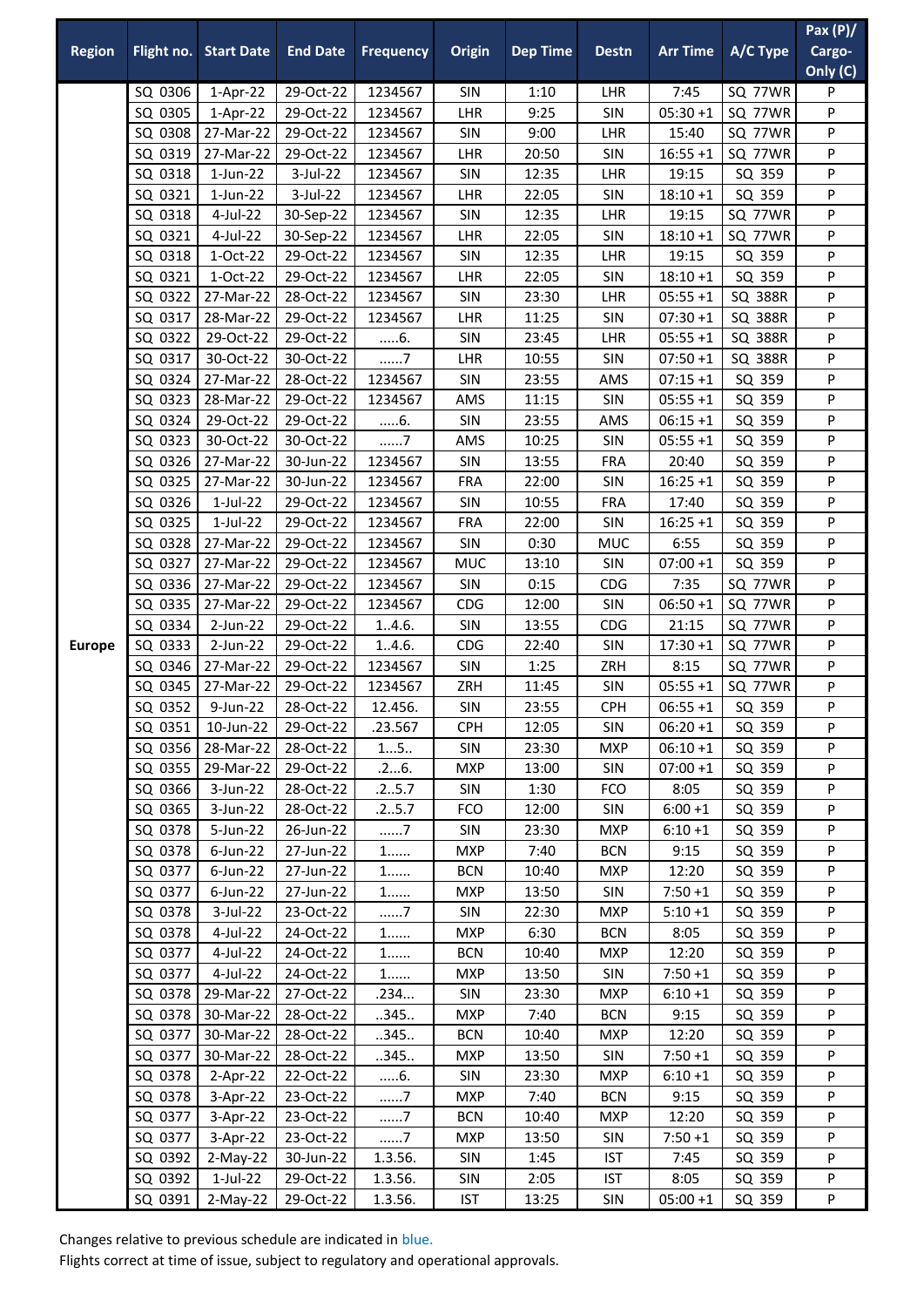|               |         |                              |                 |                  |               |                 |              |                 |                | Pax $(P)/$ |
|---------------|---------|------------------------------|-----------------|------------------|---------------|-----------------|--------------|-----------------|----------------|------------|
| <b>Region</b> |         | <b>Flight no. Start Date</b> | <b>End Date</b> | <b>Frequency</b> | <b>Origin</b> | <b>Dep Time</b> | <b>Destn</b> | <b>Arr Time</b> | A/C Type       | Cargo-     |
|               |         |                              |                 |                  |               |                 |              |                 |                | Only (C)   |
|               |         | SQ 0600 31-May-22            | 31-Jul-22       | 1234567          | SIN           | 8:10            | ICN          | 15:45           | SQ 787         | P          |
|               | SQ 0601 | 31-May-22                    | 31-Jul-22       | 1234567          | ICN           | 16:55           | SIN          | 22:10           | SQ 787         | P          |
|               | SQ 0600 | 1-Aug-22                     | 29-Oct-22       | 1234567          | SIN           | 8:10            | ICN          | 15:45           | SQ 359M        | P          |
|               | SQ 0601 | 1-Aug-22                     | 29-Oct-22       | 1234567          | ICN           | 16:55           | SIN          | 22:10           | SQ 359M        | P          |
|               | SQ 0608 | 27-Mar-22                    | 26-Jun-22       | .3.5.7           | SIN           | 0:10            | ICN          | 7:45            | SQ 787         | P          |
|               | SQ 0607 | 27-Mar-22                    | 26-Jun-22       | .3.5.7           | ICN           | 10:30           | SIN          | 15:50           | SQ 787         | P          |
|               | SQ 0608 | 27-Jun-22                    | 29-Jun-22       | 1.3              | SIN           | 0:10            | ICN          | 7:45            | SQ 787         | P          |
|               | SQ 0607 | 27-Jun-22                    | 29-Jun-22       | 1.3              | ICN           | 10:30           | SIN          | 15:50           | SQ 787         | P          |
|               | SQ 0608 | $1$ -Jul-22                  | 29-Oct-22       | 1234567          | SIN           | 0:10            | <b>ICN</b>   | 7:45            | SQ 787         | P          |
|               | SQ 0607 | $1$ -Jul-22                  | 29-Oct-22       | 1234567          | ICN           | 9:15            | SIN          | 14:25           | SQ 787         | P          |
|               | SQ 0622 | 27-Mar-22                    | 30-Jun-22       | 1234567          | SIN           | 13:55           | KIX          | 21:35           | SQ 359M        | P          |
|               | SQ 0623 | 27-Mar-22                    | 30-Jun-22       | 1234567          | KIX           | 23:25           | SIN          | $04:40+1$       | SQ 359M        | P          |
|               | SQ 0622 | $1$ -Jul-22                  | 29-Oct-22       | 1234567          | SIN           | 13:55           | KIX          | 21:35           | SQ 787         | P          |
|               | SQ 0623 | $1$ -Jul-22                  | 29-Oct-22       | 1234567          | KIX           | 23:25           | SIN          | $04:40+1$       | SQ 787         | P          |
|               | SQ 0634 | 25-Jul-22                    | 16-Sep-22       | 1.3.56.          | SIN           | 13:55           | <b>HND</b>   | 21:50           | SQ 359M        | P          |
|               | SQ 0635 | 25-Jul-22                    | 16-Sep-22       | 1.3.56.          | <b>HND</b>    | 22:55           | SIN          | $04:55 + 1$     | SQ 359M        | P          |
|               | SQ 0634 | 17-Sep-22                    | 24-Sep-22       | 6.               | SIN           | 13:55           | <b>HND</b>   | 21:50           | SQ 359M        | P          |
|               | SQ 0635 | 17-Sep-22                    | 24-Sep-22       | $6$ .            | <b>HND</b>    | 23:30           | SIN          | $05:30 + 1$     | SQ 359M        | P          |
|               | SQ 0634 | 19-Sep-22                    | 23-Sep-22       | 1.3.5            | SIN           | 13:55           | <b>HND</b>   | 21:50           | SQ 359M        | P          |
|               | SQ 0635 | 19-Sep-22                    | 23-Sep-22       | 1.3.5            | <b>HND</b>    | 22:55           | SIN          | $04:55 + 1$     | SQ 359M        | P          |
|               | SQ 0634 | 26-Sep-22                    | 29-Oct-22       | 1.3.56.          | SIN           | 13:55           | <b>HND</b>   | 21:50           | SQ 359M        | P          |
|               | SQ 0635 | 26-Sep-22                    | 29-Oct-22       | 1.3.56.          | <b>HND</b>    | 22:55           | <b>SIN</b>   | $04:55 + 1$     | SQ 359M        | P          |
|               | SQ 0634 | 27-Mar-22                    | 27-Oct-22       | .2.4.7           | SIN           | 13:55           | <b>HND</b>   | 21:50           | SQ 359M        | P          |
| <b>North</b>  | SQ 0635 | 27-Mar-22                    | 27-Oct-22       | .2.47            | <b>HND</b>    | 22:55           | SIN          | $04:55 + 1$     | SQ 359M        | P          |
| Asia (1/3)    | SQ 0638 | 26-Jul-22                    | 27-Oct-22       | .2.4.7           | SIN           | 23:55           | <b>NRT</b>   | $08:00 + 1$     | SQ 787         | Ρ          |
|               | SQ 0637 | 27-Jul-22                    | 28-Oct-22       | 1.3.5            | <b>NRT</b>    | 11:10           | SIN          | 17:20           | SQ 787         | P          |
|               | SQ 0638 | 28-Mar-22                    | 28-Oct-22       | 1.3.56.          | SIN           | 23:55           | <b>NRT</b>   | $08:00 + 1$     | SQ 787         | P          |
|               | SQ 0637 | 29-Mar-22                    | 29-Oct-22       | .2.4.67          | <b>NRT</b>    | 11:10           | SIN          | 17:20           | SQ 787         | P          |
|               | SQ 0638 | 29-Oct-22                    | 29-Oct-22       | $6$ .            | SIN           | 23:55           | <b>NRT</b>   | $08:00 + 1$     | SQ 787         | P          |
|               | SQ 0637 | 30-Oct-22                    | 30-Oct-22       | 7                | <b>NRT</b>    | 11:05           | SIN          | 17:45           | SQ 787         | P          |
|               |         | SQ 0656 31-Mar-22 29-Oct-22  |                 | 4.6.             | <b>SIN</b>    | 1:55            | <b>FUK</b>   | 8:55            | SQ 787         | P          |
|               |         | SQ 0655 31-Mar-22            | 29-Oct-22       | 4.6.             | <b>FUK</b>    | 10:55           | <b>SIN</b>   | 15:55           | SQ 787         | P          |
|               | SQ 0672 | 27-Mar-22                    | 29-Oct-22       | .3.67            | SIN           | 1:20            | <b>NGO</b>   | 9:05            | SQ 787         | P          |
|               | SQ 0671 | 27-Mar-22                    | 29-Oct-22       | 367              | <b>NGO</b>    | 10:30           | SIN          | 16:05           | SQ 787         | P          |
|               | SQ 0814 | 18-Apr-22                    | 24-Oct-22       | 1.               | SIN           | 7:00            | <b>CKG</b>   | 11:35           | SQ 787         | P          |
|               | SQ 0815 | 18-Apr-22                    | 24-Oct-22       | 1                | <b>CKG</b>    | 12:35           | <b>SIN</b>   | 18:55           | SQ 787         | P          |
|               | SQ 0830 | $6$ -Jun-22                  | 27-Jun-22       | $1$              | SIN           | 8:00            | <b>PVG</b>   | 13:25           | SQ 787         | P          |
|               | SQ 0833 | $6$ -Jun-22                  | 27-Jun-22       | 1                | <b>PVG</b>    | 16:50           | <b>SIN</b>   | 22:20           | SQ 787         | P          |
|               | SQ 0830 | 4-Jul-22                     | 24-Oct-22       | $1$              | SIN           | 8:00            | PVG          | 13:25           | <b>SQ 388R</b> | P          |
|               | SQ 0833 | 4-Jul-22                     | 24-Oct-22       | $1$              | PVG           | 16:50           | SIN          | 22:20           | SQ 388R        | P          |
|               | SQ 0846 | 3-Jul-22                     | 23-Oct-22       | 7                | SIN           | 7:25            | SZX          | 10:50           | SQ 359M        | P          |
|               | SQ 0847 | 3-Jul-22                     | 23-Oct-22       | 7                | SZX           | 11:50           | SIN          | 18:05           | SQ 359M        | P          |
|               | SQ 0878 | 27-Mar-22                    | 28-Oct-22       | .3.5.7           | SIN           | 11:45           | <b>TPE</b>   | 16:40           | SQ 787         | P          |
|               | SQ 0879 | 27-Mar-22                    | 28-Oct-22       | .3.5.7           | <b>TPE</b>    | 17:45           | SIN          | 22:15           | SQ 787         | P          |
|               | SQ 0882 | 27-Mar-22                    | 29-Oct-22       | 1234567          | <b>SIN</b>    | 8:40            | HKG          | 12:40           | SQ 359         | P          |
|               | SQ 0883 | 1-Jun-22                     | 29-Oct-22       | 1234567          | HKG           | 14:30           | <b>SIN</b>   | 18:20           | SQ 359         | P          |
|               | SQ 0894 | 27-Mar-22                    | 29-Oct-22       | 1234567          | SIN           | 13:05           | <b>HKG</b>   | 17:05           | SQ 77WR        | P          |
|               | SQ 0895 | 27-Mar-22                    | 29-Oct-22       | 1234567          | <b>HKG</b>    | 18:50           | SIN          | 22:40           | SQ 77WR        | P          |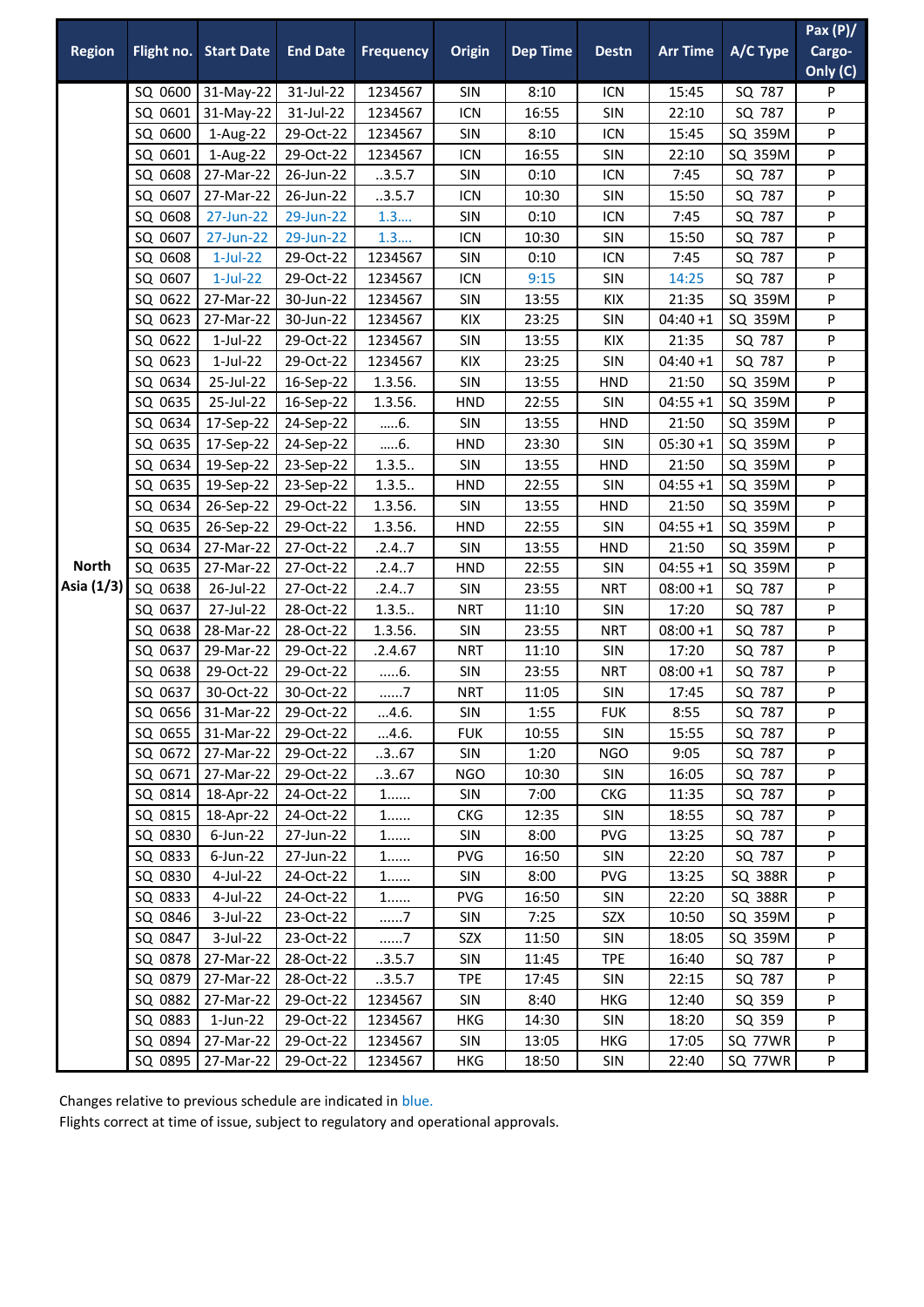|               |                    |                                           |                        |                    |            |                 |              |                 |                  | Pax $(P)/$                   |
|---------------|--------------------|-------------------------------------------|------------------------|--------------------|------------|-----------------|--------------|-----------------|------------------|------------------------------|
| <b>Region</b> | Flight no.         | <b>Start Date</b>                         | <b>End Date</b>        | <b>Frequency</b>   | Origin     | <b>Dep Time</b> | <b>Destn</b> | <b>Arr Time</b> | A/C Type         | Cargo-                       |
|               |                    |                                           |                        |                    |            |                 |              |                 |                  | Only (C)                     |
|               | SQ 0002            | 4-Jun-22                                  | 29-Oct-22              | $6$ .              | <b>SIN</b> | 3:15            | HKG          | 7:00            | SQ 359M          | С                            |
|               | SQ 0001            | 4-Jun-22                                  | 29-Oct-22              | 6                  | <b>HKG</b> | 8:10            | SIN          | 12:05           | SQ 359M          | $\mathsf{C}$                 |
|               | SQ 0002            | 7-Jun-22                                  | 31-Jul-22              | .2345.7            | SIN        | 3:15            | HKG          | 7:00            | SQ 787           | C                            |
|               | SQ 0001            | 7-Jun-22                                  | 31-Jul-22              | .2345.7            | <b>HKG</b> | 8:10            | SIN          | 12:05           | SQ 787           | C                            |
|               | SQ 0002            | 2-Aug-22                                  | 28-Oct-22              | .2345.7            | SIN        | 3:15            | <b>HKG</b>   | 7:00            | SQ 359M          | C                            |
|               | SQ 0001            | 2-Aug-22                                  | 28-Oct-22              | .2345.7            | HKG        | 8:10            | <b>SIN</b>   | 12:05           | SQ 359M          | $\mathsf{C}$                 |
|               | SQ 0800            | 23-Jun-22                                 | 29-Oct-22              | 4.6.               | SIN        | 1:10            | <b>PEK</b>   | 7:15            | SQ 359M          | $\mathsf{C}$                 |
|               | SQ 0805            | 23-Jun-22                                 | 29-Oct-22              | 4.6.               | <b>PEK</b> | 8:55            | SIN          | 15:20           | SQ 359M          | C                            |
|               | SQ 0802            | 5-May-22                                  | 29-Oct-22              | 1234567            | SIN        | 8:30            | <b>PEK</b>   | 14:40           | SQ 359M          | C                            |
|               | SQ 0807            | 5-May-22                                  | 29-Oct-22              | 1234567            | <b>PEK</b> | 16:35           | SIN          | 23:00           | SQ 359M          | $\mathsf C$                  |
|               | SQ 0806            | 18-Jun-22                                 | 30-Jun-22              | 12.4567            | SIN        | 16:50           | <b>PEK</b>   | 23:00           | SQ 787           | C                            |
|               | SQ 0801            | 19-Jun-22                                 | $1$ -Jul-22            | 123.567            | <b>PEK</b> | 0:05            | SIN          | 6:20            | SQ 787           | $\mathsf{C}$                 |
|               | SQ 0806            | $1$ -Jul-22                               | 28-Oct-22              | 12.4567            | SIN        | 16:50           | <b>PEK</b>   | 23:00           | SQ 359M          | C                            |
|               | SQ 0801            | 2-Jul-22                                  | 29-Oct-22              | 123.567            | <b>PEK</b> | 0:05            | SIN          | 6:20            | SQ 359M          | C                            |
|               | SQ 0806            | 29-Oct-22                                 | 29-Oct-22              | $6$ .              | SIN        | 16:50           | PEK          | 23:00           | SQ 359M          | $\mathsf{C}$                 |
|               | SQ 0801            | 30-Oct-22                                 | 30-Oct-22              | 7                  | <b>PEK</b> | 0:10            | SIN          | 6:45            | SQ 359M          | $\mathsf{C}$                 |
|               | SQ 0822            | 29-Oct-22                                 | 29-Oct-22              | 6                  | SIN        | 8:05            | <b>PVG</b>   | 13:25           | SQ 77WR          | $\mathsf{C}$                 |
|               | SQ 0831            | 29-Oct-22                                 | 29-Oct-22              | $6$ .              | <b>PVG</b> | 14:30           | SIN          | 19:50           | SQ 77WR          | C                            |
|               | SQ 0826            | 6-Jun-22                                  | $1$ -Jul-22            | 1.3.5.7            | SIN        | 1:15            | <b>PVG</b>   | 6:35            | SQ 787           | C                            |
|               | SQ 0827            | $6$ -Jun-22                               | $1$ -Jul-22            | 1.3.5.7            | <b>PVG</b> | 8:05            | SIN          | 13:25           | SQ 787           | $\mathsf C$                  |
|               | SQ 0826            | 7-Jun-22                                  | 25-Jun-22              | .2.4.6.            | <b>SIN</b> | 1:15            | <b>PVG</b>   | 6:35            | SQ 359M          | $\mathsf{C}$                 |
| <b>North</b>  | SQ 0827            | 7-Jun-22                                  | 25-Jun-22              | .2.4.6.            | <b>PVG</b> | 8:05            | SIN          | 13:25           | SQ 359M          | $\mathsf{C}$                 |
| Asia (2/3)    | SQ 0826            | 28-Jun-22                                 | 29-Oct-22              | .2.4.67            | SIN        | 1:15            | <b>PVG</b>   | 6:35            | SQ 359M          | C                            |
|               | SQ 0827            | 28-Jun-22                                 | 29-Oct-22              | .2.4.67            | PVG        | 8:05            | SIN          | 13:25           | SQ 359M          | C                            |
|               | SQ 0826            | 4-Jul-22                                  | 28-Oct-22              | 1.3.5              | SIN        | 1:15            | <b>PVG</b>   | 6:35            | SQ 787           | $\mathsf C$                  |
|               | SQ 0827            | 4-Jul-22                                  | 28-Oct-22              | 1.3.5              | <b>PVG</b> | 8:05            | SIN          | 13:25           | SQ 787           | $\mathsf{C}$                 |
|               | SQ 0828            | 19-Jun-22                                 | 28-Oct-22              | 1234567            | SIN        | 8:05            | <b>PVG</b>   | 13:25           | SQ 77WR          | $\mathsf{C}$                 |
|               | SQ 0831            | 19-Jun-22                                 | 28-Oct-22              | 1234567            | <b>PVG</b> | 14:30           | SIN          | 19:50           | SQ 77WR          | C                            |
|               | SQ 0830            | 22-Apr-22                                 | 29-Oct-22              | .234567            | SIN        | 9:30            | <b>PVG</b>   | 15:05           | SQ 787           | С                            |
|               | SQ 0833            | 22-Apr-22                                 | 29-Oct-22              | .234567            | <b>PVG</b> | 16:50           | SIN          | 22:20           | SQ 787           | $\mathsf C$                  |
|               |                    | SQ 0836   14-Jun-22   28-Oct-22   1234567 |                        |                    | SIN        | 17:25           | PVG          | 22:45           | SQ 359           | $\mathsf C$                  |
|               | SQ 0825            | 15-Jun-22                                 | 29-Oct-22              | 1234567            | <b>PVG</b> | 0:35            | <b>SIN</b>   | 5:55            | SQ 359           | C                            |
|               | SQ 0836            | 29-Oct-22                                 | 29-Oct-22              | 6.                 | SIN        | 17:25           | <b>PVG</b>   | 22:45           | SQ 359           | C                            |
|               | SQ 0825            | 30-Oct-22                                 | 30-Oct-22              | 7                  | <b>PVG</b> | 0:10            | <b>SIN</b>   | 6:05            | SQ 359           | C                            |
|               | SQ 0850<br>SQ 0851 | 27-Mar-22<br>27-Mar-22                    | 29-Oct-22<br>29-Oct-22 | 1234567<br>1234567 | SIN        | 8:20            | CAN          | 12:20<br>17:30  | SQ 787<br>SQ 787 | $\mathsf{C}$<br>$\mathsf{C}$ |
|               |                    |                                           |                        |                    | CAN        | 13:25           | SIN          |                 |                  | $\mathsf{C}$                 |
|               | SQ 0874            | 6-Apr-22                                  | 30-Jun-22              | 1234567            | SIN        | 7:25            | HKG          | 11:20           | SQ 787           |                              |
|               | SQ 0875<br>SQ 0874 | $6$ -Apr-22                               | 30-Jun-22<br>29-Oct-22 | 1234567            | HKG        | 12:25           | <b>SIN</b>   | 16:20<br>11:20  | SQ 787<br>SQ 359 | C<br>C                       |
|               | SQ 0875            | $1$ -Jul-22<br>1-Jul-22                   | 29-Oct-22              | 1234567<br>1234567 | <b>SIN</b> | 7:25<br>12:25   | HKG          | 16:20           | SQ 359           | $\mathsf{C}$                 |
|               | SQ 0892            | 7-May-22                                  | 29-Oct-22              | 4567               | HKG<br>SIN | 9:40            | SIN<br>HKG   | 13:55           | SQ 359M          | С                            |
|               | SQ 0893            | 7-May-22                                  |                        |                    |            |                 |              |                 |                  | $\mathsf{C}$                 |
|               |                    | SQ 0896 27-Mar-22                         | 29-Oct-22              | 4567               | HKG        | 15:40           | <b>SIN</b>   | 19:35           | SQ 359M          |                              |
|               |                    | SQ 0897 27-Mar-22                         | 29-Oct-22              | 34.67              | <b>SIN</b> | 14:30           | HKG          | 18:40           | SQ 787           | C<br>$\mathsf{C}$            |
|               |                    |                                           | 29-Oct-22              | 34.67              | HKG        | 19:55           | SIN          | 23:50           | SQ 787           |                              |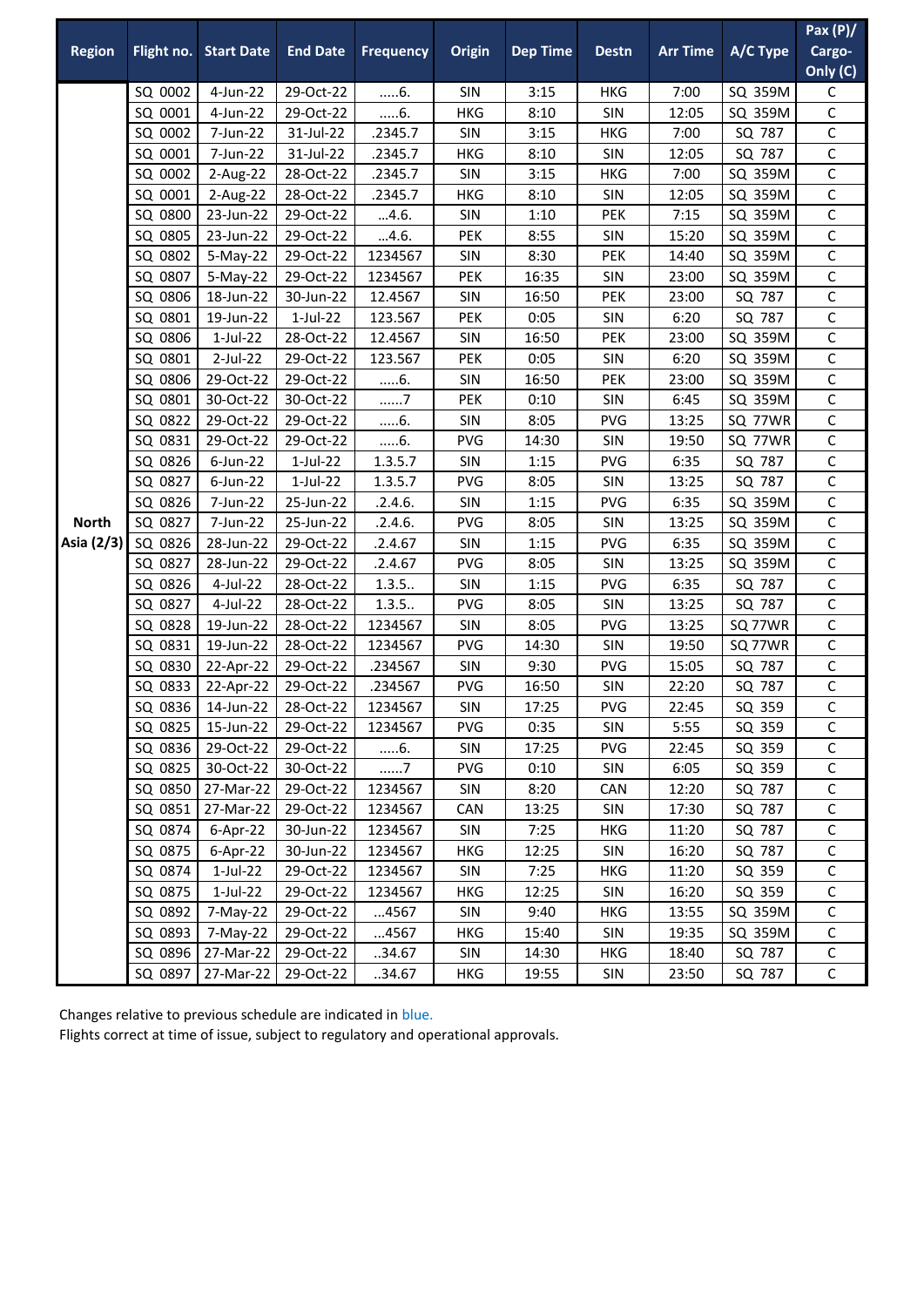| <b>Region</b> |         | Flight no. Start Date | <b>End Date</b> | <b>Frequency</b> | <b>Origin</b> | <b>Dep Time</b> | <b>Destn</b> | <b>Arr Time</b> | A/C Type | Pax $(P)/$<br>Cargo-<br>Only (C) |
|---------------|---------|-----------------------|-----------------|------------------|---------------|-----------------|--------------|-----------------|----------|----------------------------------|
|               | SQ 0898 | $8-May-22$            | 28-Oct-22       | 34567            | <b>SIN</b>    | 19:55           | <b>HKG</b>   | 23:50           | SQ 787   | C                                |
|               | SQ 0899 | $9-May-22$            | 29-Oct-22       | 1.4567           | <b>HKG</b>    | 1:05            | <b>SIN</b>   | 5:00            | SQ 787   | C                                |
|               | SQ 0898 | 29-Oct-22             | 29-Oct-22       | 6.               | <b>SIN</b>    | 19:55           | <b>HKG</b>   | 23:50           | SQ 787   | C                                |
|               | SQ 0899 | 30-Oct-22             | 30-Oct-22       | 7                | <b>HKG</b>    | 1:05            | <b>SIN</b>   | 5:05            | SQ 787   | C                                |
|               | SQ 8250 | 29-Mar-22             | 28-Oct-22       | .25              | <b>SIN</b>    | 21:40           | <b>CKG</b>   | $02:15+1$       | SQ 787   | C                                |
|               | SQ 8255 | 30-Mar-22             | 29-Oct-22       | .3.6.            | <b>CKG</b>    | 3:30            | <b>SIN</b>   | 8:05            | SQ 787   | C                                |
|               | SQ 8252 | 28-Mar-22             | 29-Oct-22       | 1.36.            | <b>SIN</b>    | 21:25           | <b>CTU</b>   | $02:00+1$       | SQ 359M  | C.                               |
|               | SQ 8253 | 29-Mar-22             | 30-Oct-22       | .2.4.7           | <b>CTU</b>    | 3:30            | <b>SIN</b>   | 8:00            | SQ 359M  | C                                |
| <b>North</b>  | SQ 8256 | 27-Mar-22             | 23-Oct-22       | . 7              | <b>SIN</b>    | 23:10           | <b>CAN</b>   | $03:10+1$       | SQ 787   | C                                |
| Asia (3/3)    | SQ 8257 | 28-Mar-22             | 24-Oct-22       | $1$              | <b>CAN</b>    | 4:45            | <b>SIN</b>   | 8:50            | SQ 787   | C                                |
|               | SQ 8256 | 8-Apr-22              | 28-Oct-22       | $\dots$ 5        | <b>SIN</b>    | 23:10           | <b>CAN</b>   | $03:10+1$       | SQ 359M  | C                                |
|               | SQ 8257 | 9-Apr-22              | 29-Oct-22       | 6.               | <b>CAN</b>    | 4:45            | <b>SIN</b>   | 8:50            | SQ 359M  | C                                |
|               | SQ 8258 | $1$ -Jun-22           | 29-Jun-22       | .236.            | <b>SIN</b>    | 22:55           | <b>SZX</b>   | $03:05+1$       | SQ 787   | C                                |
|               | SQ 8259 | $2$ -Jun-22           | 30-Jun-22       | 347              | <b>SZX</b>    | 4:35            | <b>SIN</b>   | 9:50            | SQ 787   | C                                |
|               | SQ 8252 | $2$ -Jun-22           | 30-Jun-22       | . 4.             | <b>SIN</b>    | 21:25           | <b>CTU</b>   | $02:00+1$       | SQ 359M  | C                                |
|               | SQ 8253 | $3$ -Jun-22           | $1$ -Jul-22     | 5                | <b>CTU</b>    | 3:30            | <b>SIN</b>   | 8:00            | SQ 359M  | C                                |
|               | SQ 0878 | 11-Jun-22             | 25-Jun-22       | 6.               | <b>SIN</b>    | 11:45           | <b>TPE</b>   | 16:40           | SQ 787   | C                                |
|               | SQ 0879 | 11-Jun-22             | 25-Jun-22       | 6.               | <b>TPE</b>    | 17:45           | <b>SIN</b>   | 22:15           | SQ 787   | С                                |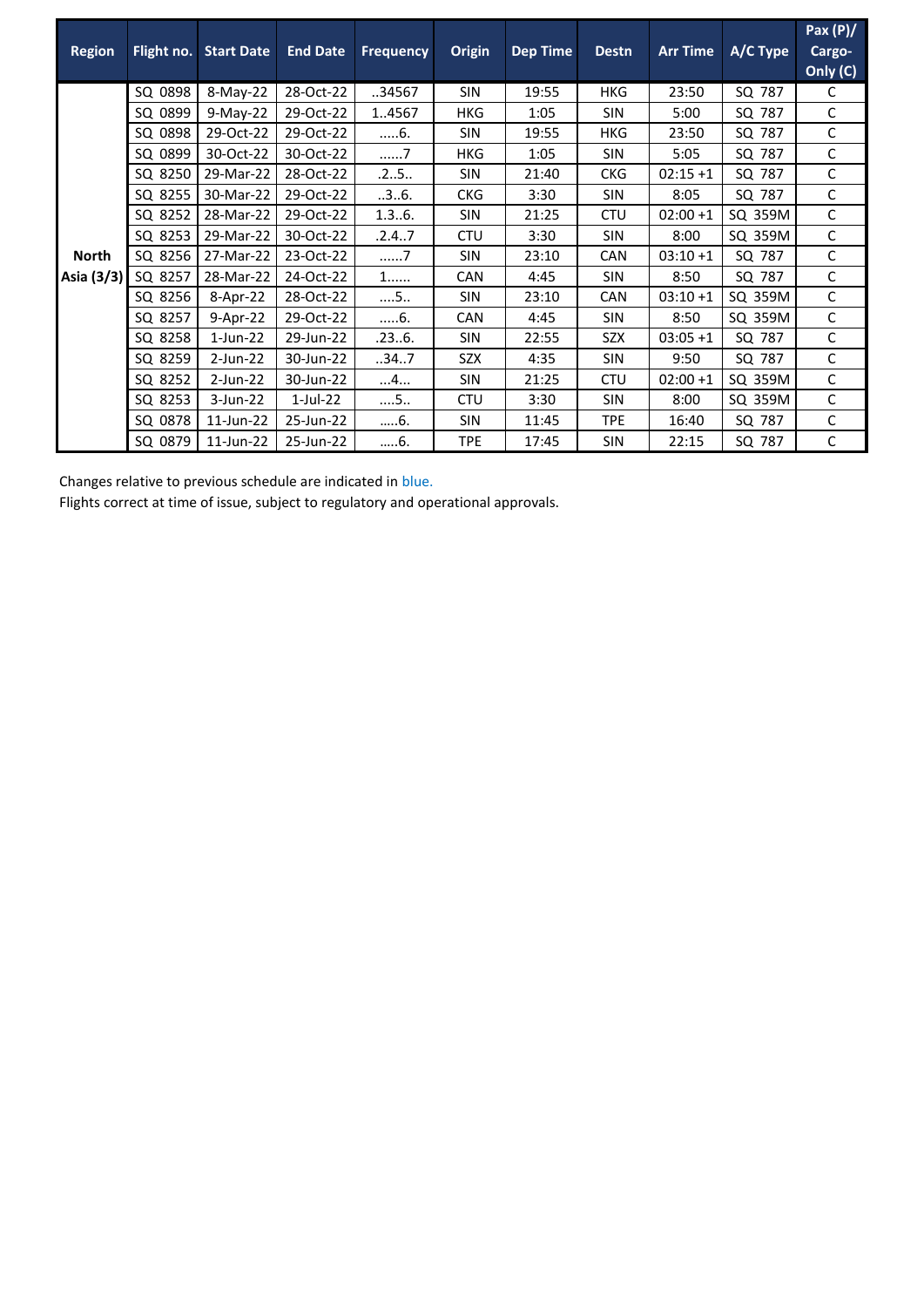|                                                           |            |                     |                 |                  |               |                 |              |                 |          | Pax $(P)/$         |
|-----------------------------------------------------------|------------|---------------------|-----------------|------------------|---------------|-----------------|--------------|-----------------|----------|--------------------|
|                                                           | Flight no. | <b>Start Date</b>   | <b>End Date</b> | <b>Frequency</b> | <b>Origin</b> | <b>Dep Time</b> | <b>Destn</b> | <b>Arr Time</b> | A/C Type | Cargo-<br>Only (C) |
|                                                           | SQ 0203    | $1$ -Jun-22         | 29-Oct-22       | 1.3.567          | SIN           | 8:45            | <b>CNS</b>   | 17:25           | SQ 7M8R  | P                  |
| <b>Region</b><br>South<br>West<br><b>Pacific</b><br>(1/2) | SQ 0204    | $1$ -Jun-22         | 29-Oct-22       | 1.3.567          | <b>CNS</b>    | 18:20           | SIN          | 23:05           | SQ 7M8R  | P                  |
|                                                           | SQ 0207    | $1$ -Jun-22         | $1-Oct-22$      | 1234567          | SIN           | 7:45            | MEL          | 17:10           | SQ 359M  | P                  |
|                                                           | SQ 0208    | $1$ -Jun-22         | 1-Oct-22        | 1234567          | <b>MEL</b>    | 18:25           | SIN          | $00:15 + 1$     | SQ 359M  | P                  |
|                                                           | SQ 0207    | 2-Oct-22            | 29-Oct-22       | 1234567          | SIN           | 7:45            | <b>MEL</b>   | 18:10           | SQ 359M  | P                  |
|                                                           | SQ 0208    | 2-Oct-22            | 29-Oct-22       | 1234567          | <b>MEL</b>    | 19:25           | SIN          | $00:15 + 1$     | SQ 359M  | P                  |
|                                                           | SQ 0211    | 3-Apr-22            | 30-Sep-22       | 1234567          | <b>SIN</b>    | 9:35            | SYD          | 19:15           | SQ 77WR  | P                  |
|                                                           | SQ 0212    | 4-Apr-22            | 1-Oct-22        | 1234567          | SYD           | 7:55            | SIN          | 14:15           | SQ 77WR  | P                  |
|                                                           | SQ 0211    | 1-Oct-22            | 1-Oct-22        | 6.               | SIN           | 9:35            | SYD          | 19:15           | SQ 77WR  | P                  |
|                                                           | SQ 0212    | 2-Oct-22            | 2-Oct-22        | 7                | SYD           | 8:55            | SIN          | 14:15           | SQ 77WR  | P                  |
|                                                           | SQ 0211    | 2-Oct-22            | 28-Oct-22       | 1234567          | SIN           | 9:35            | SYD          | 20:15           | SQ 77WR  | P                  |
|                                                           | SQ 0212    | 3-Oct-22            | 29-Oct-22       | 1234567          | SYD           | 8:55            | SIN          | 14:15           | SQ 77WR  | P                  |
|                                                           | SQ 0211    | 29-Oct-22           | 29-Oct-22       | 6.               | SIN           | 9:35            | SYD          | 20:15           | SQ 77WR  | P                  |
|                                                           | SQ 0212    | 30-Oct-22           | 30-Oct-22       | 7                | SYD           | 9:05            | SIN          | 14:15           | SQ 77WR  | P                  |
|                                                           | SQ 0215    | 27-Mar-22           | 28-Oct-22       | 1234567          | SIN           | 18:45           | PER          | 23:55           | SQ 787   | P                  |
|                                                           | SQ 0216    | 28-Mar-22           | 29-Oct-22       | 1234567          | PER           | 1:10            | SIN          | 6:35            | SQ 787   | P                  |
|                                                           | SQ 0215    | 29-Oct-22           | 29-Oct-22       | 6.               | SIN           | 18:45           | PER          | 23:55           | SQ 787   | P                  |
|                                                           | SQ 0216    | 30-Oct-22           | 30-Oct-22       | 7                | PER           | 1:10            | SIN          | 6:25            | SQ 787   | P                  |
|                                                           | SQ 0217    | 4-Apr-22            | 1-Oct-22        | 1234567          | SIN           | 11:10           | <b>MEL</b>   | 20:35           | SQ 359M  | P                  |
|                                                           | SQ 0218    | 4-Apr-22            | 1-Oct-22        | 1234567          | MEL           | 23:35           | SIN          | $05:30+1$       | SQ 359M  | P                  |
|                                                           | SQ 0217    | $2-Oct-22$          | 28-Oct-22       | 1234567          | SIN           | 11:10           | <b>MEL</b>   | 21:35           | SQ 359M  | P                  |
|                                                           | SQ 0218    | 3-Oct-22            | 29-Oct-22       | 1234567          | <b>MEL</b>    | 0:35            | SIN          | 5:30            | SQ 359M  | P                  |
|                                                           | SQ 0217    | 29-Oct-22           | 29-Oct-22       | 6.               | SIN           | 11:10           | MEL          | 21:35           | SQ 359M  | P                  |
|                                                           | SQ 0218    | 30-Oct-22           | 30-Oct-22       | 7                | <b>MEL</b>    | 1:05            | SIN          | 5:45            | SQ 359M  | P                  |
|                                                           | SQ 0221    | $2-Apr-22$          | 30-Sep-22       | 1234567          | SIN           | 20:40           | SYD          | $05:55+1$       | SQ 359M  | P                  |
|                                                           | SQ 0232    | 3-Apr-22            | 1-Oct-22        | 1234567          | SYD           | 11:00           | SIN          | 17:30           | SQ 359M  | P                  |
|                                                           | SQ 0221    | $1-Oct-22$          | 28-Oct-22       | 1234567          | SIN           | 20:40           | SYD          | $07:10+1$       | SQ 359M  | P                  |
|                                                           | SQ 0232    | 2-Oct-22            | 29-Oct-22       | 1234567          | SYD           | 12:00           | SIN          | 17:30           | SQ 359M  | P                  |
|                                                           | SQ 0221    | 29-Oct-22           | 29-Oct-22       | 6.               | SIN           | 20:40           | SYD          | $07:15+1$       | SQ 359M  | P                  |
|                                                           | SQ 0232    | 30-Oct-22           | 30-Oct-22       | 7                | SYD           | 12:15           | SIN          | 17:35           | SQ 359M  | P                  |
|                                                           |            | SQ 0223 27-Mar-22   | 29-Oct-22       | 1234567          | SIN           | 9:30            | PER          | 14:40           | SQ 359M  | P                  |
|                                                           |            | SQ 0214   27-Mar-22 | 29-Oct-22       | 1234567          | PER           | 17:10           | <b>SIN</b>   | 22:35           | SQ 359M  | P                  |
|                                                           | SQ 0225    | 4-Apr-22            | 29-Oct-22       | 1234567          | <b>SIN</b>    | 0:05            | PER          | 5:10            | SQ 787   | P                  |
|                                                           | SQ 0224    | 4-Apr-22            | 29-Oct-22       | 1234567          | PER           | 6:25            | SIN          | 11:45           | SQ 787   | P                  |
|                                                           | SQ 0227    | 2-Apr-22            | 30-Sep-22       | 1234567          | <b>SIN</b>    | 22:00           | MEL          | $07:25+1$       | SQ 359M  | P                  |
|                                                           | SQ 0238    | $3-Apr-22$          | 1-Oct-22        | 1234567          | <b>MEL</b>    | 9:35            | SIN          | 15:25           | SQ 359M  | P                  |
|                                                           | SQ 0227    | 1-Oct-22            | 28-Oct-22       | 1234567          | SIN           | 22:00           | <b>MEL</b>   | $08:25+1$       | SQ 359M  | P                  |
|                                                           | SQ 0238    | 2-Oct-22            | 29-Oct-22       | 1234567          | <b>MEL</b>    | 10:35           | SIN          | 15:25           | SQ 359M  | P                  |
|                                                           | SQ 0227    | 29-Oct-22           | 29-Oct-22       | 6.               | SIN           | 22:00           | MEL          | $08:25 + 1$     | SQ 359M  | P                  |
|                                                           | SQ 0238    | 30-Oct-22           | 30-Oct-22       | 7                | MEL           | 10:35           | SIN          | 15:15           | SQ 359M  | P                  |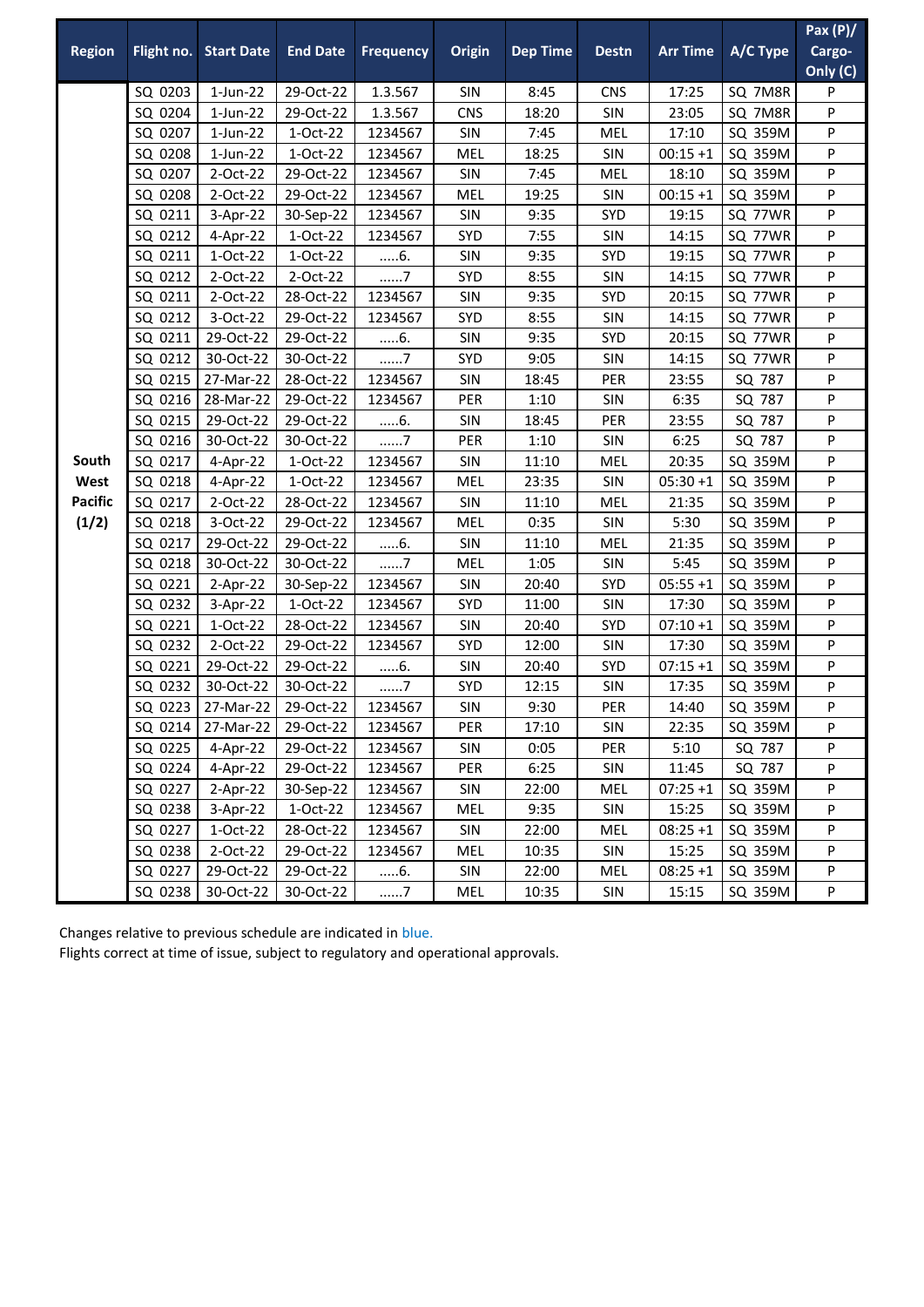|                |            |                             |                 |                  |               |                 |              |                 |                | Pax $(P)/$  |
|----------------|------------|-----------------------------|-----------------|------------------|---------------|-----------------|--------------|-----------------|----------------|-------------|
| <b>Region</b>  | Flight no. | <b>Start Date</b>           | <b>End Date</b> | <b>Frequency</b> | <b>Origin</b> | <b>Dep Time</b> | <b>Destn</b> | <b>Arr Time</b> | A/C Type       | Cargo-      |
|                |            |                             |                 |                  |               |                 |              |                 |                | Only (C)    |
|                | SQ 0231    | 3-Apr-22                    | 1-Oct-22        | 1234567          | SIN           | 0:45            | SYD          | 10:25           | SQ 388R        | P           |
|                | SQ 0222    | 3-Apr-22                    | 1-Oct-22        | 1234567          | SYD           | 15:00           | SIN          | 21:20           | SQ 388R        | P           |
|                | SQ 0231    | 2-Oct-22                    | 29-Oct-22       | 1234567          | SIN           | 0:45            | SYD          | 11:25           | SQ 388R        | P           |
|                | SQ 0222    | 2-Oct-22                    | 29-Oct-22       | 1234567          | <b>SYD</b>    | 16:00           | SIN          | 21:20           | SQ 388R        | P           |
|                | SQ 0235    | 27-Mar-22                   | 28-Oct-22       | 1234567          | SIN           | 21:30           | <b>BNE</b>   | $06:55 + 1$     | SQ 359M        | P           |
|                | SQ 0256    | 28-Mar-22                   | 29-Oct-22       | 1234567          | <b>BNE</b>    | 9:20            | SIN          | 15:30           | SQ 359M        | P           |
|                | SQ 0235    | 29-Oct-22                   | 29-Oct-22       | $6$ .            | SIN           | 21:30           | <b>BNE</b>   | $06:55 + 1$     | SQ 359M        | P           |
|                | SQ 0256    | 30-Oct-22                   | 30-Oct-22       | 7                | <b>BNE</b>    | 9:10            | SIN          | 15:10           | SQ 359M        | P           |
|                | SQ 0237    | 3-Apr-22                    | $1-Oct-22$      | 1234567          | SIN           | 0:25            | MEL          | 9:50            | SQ 77WR        | P           |
|                | SQ 0228    | 3-Apr-22                    | 1-Oct-22        | 1234567          | MEL           | 15:40           | <b>SIN</b>   | 21:30           | SQ 77WR        | P           |
|                | SQ 0237    | 2-Oct-22                    | 29-Oct-22       | 1234567          | SIN           | 0:25            | <b>MEL</b>   | 10:50           | SQ 77WR        | P           |
|                | SQ 0228    | 2-Oct-22                    | 29-Oct-22       | 1234567          | <b>MEL</b>    | 16:40           | SIN          | 21:30           | SQ 77WR        | P           |
|                | SQ 0241    | 3-Apr-22                    | 1-Oct-22        | 1234567          | SIN           | 7:15            | SYD          | 16:55           | SQ 359M        | P           |
|                | SQ 0242    | 3-Apr-22                    | 1-Oct-22        | 1234567          | <b>SYD</b>    | 18:05           | SIN          | $00:20 + 1$     | SQ 359M        | P           |
|                | SQ 0241    | 2-Oct-22                    | 29-Oct-22       | 1234567          | SIN           | 7:15            | SYD          | 17:55           | SQ 359M        | P           |
|                | SQ 0242    | 2-Oct-22                    | 29-Oct-22       | 1234567          | <b>SYD</b>    | 19:05           | SIN          | $00:20 + 1$     | SQ 359M        | P           |
|                | SQ 0245    | 27-Mar-22                   | 29-Oct-22       | 1234567          | SIN           | 9:55            | <b>BNE</b>   | 19:30           | SQ 359         | P           |
|                | SQ 0246    | 27-Mar-22                   | 29-Oct-22       | 1234567          | <b>BNE</b>    | 23:50           | SIN          | $05:45+1$       | SQ 359         | P           |
|                | SQ 0251    | 2-Jun-22                    | 29-Oct-22       | 1234.6.          | SIN           | 8:30            | <b>DRW</b>   | 14:45           | SQ 7M8R        | P           |
|                | SQ 0252    | 2-Jun-22                    | 29-Oct-22       | 1234.6.          | <b>DRW</b>    | 15:45           | <b>SIN</b>   | 19:00           | SQ 7M8R        | P           |
|                | SQ 0255    | 27-Mar-22                   | 29-Oct-22       | 1234567          | SIN           | 0:45            | <b>BNE</b>   | 10:20           | SQ 359M        | P           |
| South<br>West  | SQ 0236    | 27-Mar-22                   | 29-Oct-22       | 1234567          | <b>BNE</b>    | 14:45           | SIN          | 20:45           | SQ 359M        | P           |
| <b>Pacific</b> | SQ 0277    | 6-Apr-22                    | 29-Jun-22       | 3                | SIN           | 10:30           | <b>ADL</b>   | 18:45           | SQ 359M        | P           |
|                | SQ 0276    | 6-Apr-22                    | 29-Jun-22       | 3                | <b>ADL</b>    | 20:00           | SIN          | $02:00 + 1$     | SQ 359M        | P           |
| (2/2)          | SQ 0279    | 3-Apr-22                    | 30-Sep-22       | 123.5.7          | SIN           | 23:10           | <b>ADL</b>   | $07:25+1$       | SQ 359M        | P           |
|                | SQ 0278    | 4-Apr-22                    | 1-Oct-22        | 1234.6.          | ADL           | 9:10            | SIN          | 15:10           | SQ 359M        | P           |
|                | SQ 0279    | 2-Oct-22                    | 28-Oct-22       | 123.5.7          | SIN           | 23:10           | <b>ADL</b>   | $08:25 + 1$     | SQ 359M        | P           |
|                | SQ 0278    | 3-Oct-22                    | 29-Oct-22       | 1234.6.          | <b>ADL</b>    | 10:10           | SIN          | 15:10           | SQ 359M        | P           |
|                | SQ 0285    | $2-Apr-22$                  | 23-Sep-22       | 1234567          | SIN           | 22:45           | AKL          | $12:20 + 1$     | SQ 359         | P           |
|                | SQ 0286    | 3-Apr-22                    | 24-Sep-22       | 1234567          | <b>AKL</b>    | 14:10           | <b>SIN</b>   | 21:00           | SQ 359         | P           |
|                |            | SQ 0285 24-Sep-22 28-Oct-22 |                 | 1234567          | SIN           | 22:45           | <b>AKL</b>   | $13:20 + 1$     | SQ 359         | P           |
|                | SQ 0286    | 25-Sep-22                   | 29-Oct-22       | 1234567          | AKL           | 15:10           | <b>SIN</b>   | 21:00           | SQ 359         | P           |
|                | SQ 0285    | 29-Oct-22                   | 29-Oct-22       | 6.               | <b>SIN</b>    | 22:45           | AKL          | $13:20+1$       | SQ 359         | P           |
|                | SQ 0286    | 30-Oct-22                   | 30-Oct-22       | 7                | AKL           | 15:35           | <b>SIN</b>   | 21:00           | SQ 359         | P           |
|                | SQ 0297    | 4-Apr-22                    | 24-Jun-22       | 123.5.           | <b>SIN</b>    | 19:50           | <b>CHC</b>   | $9:30+1$        | SQ 359         | P           |
|                | SQ 0298    | 5-Apr-22                    | 25-Jun-22       | .234.6.          | <b>CHC</b>    | 10:50           | SIN          | 17:40           | SQ 359         | P           |
|                | SQ 0297    | 27-Jun-22                   | 23-Sep-22       | 1234567          | <b>SIN</b>    | 19:50           | <b>CHC</b>   | $9:30+1$        | SQ 359         | P           |
|                | SQ 0298    | 28-Jun-22                   | 24-Sep-22       | 1234567          | <b>CHC</b>    | 10:50           | SIN          | 17:40           | SQ 359         | P           |
|                | SQ 0297    | 24-Sep-22                   | 28-Oct-22       | 1234567          | SIN           | 19:50           | <b>CHC</b>   | $10:30 + 1$     | SQ 359         | P           |
|                | SQ 0298    | 25-Sep-22                   | 29-Oct-22       | 1234567          | <b>CHC</b>    | 11:50           | <b>SIN</b>   | 17:40           | SQ 359         | P           |
|                | SQ 0297    | 29-Oct-22                   | 29-Oct-22       | 6.               | <b>SIN</b>    | 19:50           | <b>CHC</b>   | $10:30 + 1$     | SQ 359         | P           |
|                | SQ 0298    | 30-Oct-22                   | 30-Oct-22       | 7                | <b>CHC</b>    | 12:00           | SIN          | 17:40           | SQ 359         | P           |
|                | SQ 0244    | 22-Jun-22                   | 22-Jun-22       | 3                | <b>SIN</b>    | 2:05            | <b>WTB</b>   | 11:30           | <b>SQ 359M</b> | $\mathsf C$ |
|                | SQ 0244    | 22-Jun-22                   | 22-Jun-22       | 3                | <b>WTB</b>    | 12:45           | <b>CNS</b>   | 15:10           | SQ 359M        | $\mathsf C$ |
|                | SQ 0244    | 23-Jun-22                   | 23-Jun-22       | 4                | <b>CNS</b>    | 10:20           | <b>SIN</b>   | 14:35           | SQ 359M        | $\mathsf C$ |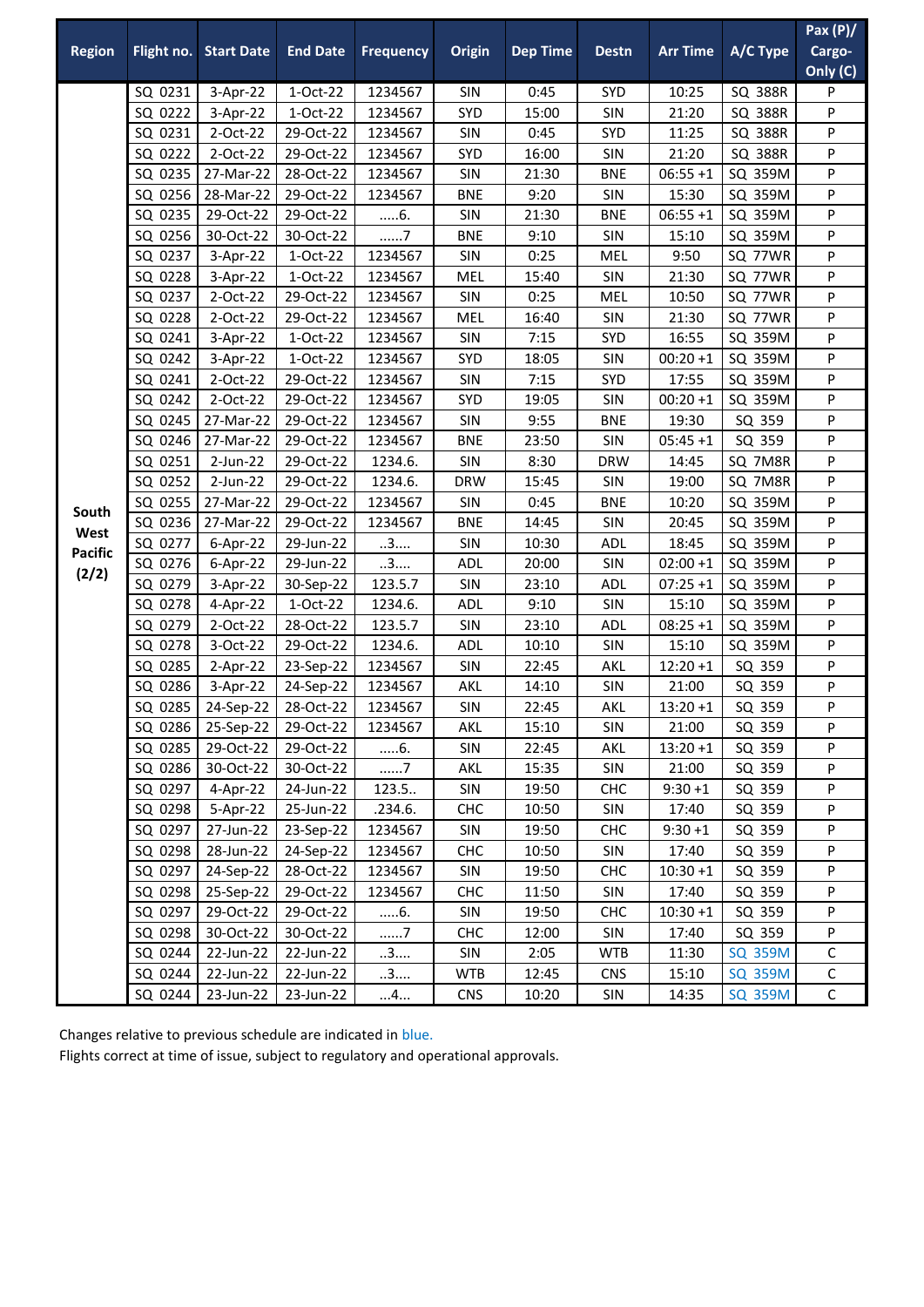|                           |            |                   |                 |                  |            |                 |              |                 |                | Pax $(P)/$ |
|---------------------------|------------|-------------------|-----------------|------------------|------------|-----------------|--------------|-----------------|----------------|------------|
| <b>Region</b>             | Flight no. | <b>Start Date</b> | <b>End Date</b> | <b>Frequency</b> | Origin     | <b>Dep Time</b> | <b>Destn</b> | <b>Arr Time</b> | A/C Type       | Cargo-     |
|                           |            |                   |                 |                  |            |                 |              |                 |                | Only (C)   |
|                           | SQ 0104    | 27-Mar-22         | 29-Oct-22       | 1234567          | <b>SIN</b> | 7:10            | <b>KUL</b>   | 8:10            | SQ 7M8R        | P          |
|                           | SQ 0103    | 27-Mar-22         | 29-Oct-22       | 1234567          | <b>KUL</b> | 8:55            | <b>SIN</b>   | 9:55            | SQ 7M8R        | P          |
|                           | SQ 0106    | 7-May-22          | 29-Oct-22       | 67               | SIN        | 8:30            | KUL          | 9:30            | SQ 7M8R        | P          |
|                           | SQ 0105    | 7-May-22          | 29-Oct-22       | 67               | <b>KUL</b> | 10:25           | <b>SIN</b>   | 11:35           | SQ 7M8R        | P          |
|                           | SQ 0106    | 9-May-22          | 28-Oct-22       | 12345            | SIN        | 8:30            | <b>KUL</b>   | 9:30            | SQ 359         | P          |
|                           | SQ 0105    | 9-May-22          | 28-Oct-22       | 12345            | <b>KUL</b> | 10:25           | <b>SIN</b>   | 11:35           | SQ 359         | P          |
|                           | SQ 0108    | $4-May-22$        | 30-Jun-22       | 12345            | <b>SIN</b> | 9:20            | <b>KUL</b>   | 10:20           | <b>SQ 738R</b> | P          |
|                           | SQ 0107    | 4-May-22          | 30-Jun-22       | 12345            | KUL        | 11:10           | <b>SIN</b>   | 12:10           | <b>SQ 738R</b> | P          |
|                           | SQ 0108    | 14-May-22         | 26-Jun-22       | $67$             | <b>SIN</b> | 9:20            | <b>KUL</b>   | 10:20           | SQ 359         | P          |
|                           | SQ 0107    | 14-May-22         | 26-Jun-22       | 67               | <b>KUL</b> | 11:10           | <b>SIN</b>   | 12:10           | SQ 359         | P          |
|                           | SQ 0108    | $1$ -Jul-22       | 3-Jul-22        | 567              | SIN        | 9:20            | <b>KUL</b>   | 10:20           | SQ 359         | P          |
|                           | SQ 0107    | $1$ -Jul-22       | 3-Jul-22        | 567              | KUL        | 11:10           | <b>SIN</b>   | 12:10           | SQ 359         | P          |
|                           | SQ 0108    | 4-Jul-22          | $6$ -Jul-22     | 123              | <b>SIN</b> | 9:20            | <b>KUL</b>   | 10:20           | SQ 738R        | P          |
|                           | SQ 0107    | 4-Jul-22          | $6$ -Jul-22     | 123              | <b>KUL</b> | 11:10           | <b>SIN</b>   | 12:10           | <b>SQ 738R</b> | P          |
|                           | SQ 0108    | 7-Jul-22          | 4-Aug-22        | 12345            | SIN        | 9:20            | <b>KUL</b>   | 10:20           | SQ 7M8R        | P          |
|                           | SQ 0107    | 7-Jul-22          | 4-Aug-22        | 12345            | KUL        | 11:10           | <b>SIN</b>   | 12:10           | SQ 7M8R        | P          |
|                           | SQ 0108    | 9-Jul-22          | 31-Jul-22       | 67               | SIN        | 9:20            | <b>KUL</b>   | 10:20           | SQ 359         | P          |
| South<br><b>East Asia</b> | SQ 0107    | 9-Jul-22          | 31-Jul-22       | 67               | <b>KUL</b> | 11:10           | <b>SIN</b>   | 12:10           | SQ 359         | P          |
| (1/4)                     | SQ 0108    | 5-Aug-22          | 7-Aug-22        | 567              | SIN        | 9:20            | <b>KUL</b>   | 10:20           | SQ 359         | P          |
|                           | SQ 0107    | 5-Aug-22          | 7-Aug-22        | 567              | KUL        | 11:10           | SIN          | 12:10           | SQ 359         | P          |
|                           | SQ 0108    | 8-Aug-22          | 28-Oct-22       | 12345            | SIN        | 9:20            | <b>KUL</b>   | 10:20           | SQ 7M8R        | P          |
|                           | SQ 0107    | 8-Aug-22          | 28-Oct-22       | 12345            | <b>KUL</b> | 11:10           | <b>SIN</b>   | 12:10           | SQ 7M8R        | P          |
|                           | SQ 0108    | 13-Aug-22         | 29-Oct-22       | 67               | SIN        | 9:20            | <b>KUL</b>   | 10:20           | SQ 359         | P          |
|                           | SQ 0107    | 13-Aug-22         | 29-Oct-22       | 67               | <b>KUL</b> | 11:10           | SIN          | 12:10           | SQ 359         | P          |
|                           | SQ 0114    | 1-Jun-22          | 29-Oct-22       | 1234567          | <b>SIN</b> | 12:45           | <b>KUL</b>   | 13:45           | <b>SQ 738R</b> | P          |
|                           | SQ 0113    | $1$ -Jun-22       | 29-Oct-22       | 1234567          | <b>KUL</b> | 14:30           | SIN          | 15:30           | <b>SQ 738R</b> | P          |
|                           | SQ 0116    | 1-Aug-22          | 29-Oct-22       | 1234567          | SIN        | 15:25           | <b>KUL</b>   | 16:25           | SQ 7M8R        | P          |
|                           | SQ 0115    | 1-Aug-22          | 29-Oct-22       | 1234567          | <b>KUL</b> | 17:10           | <b>SIN</b>   | 18:10           | SQ 7M8R        | P          |
|                           | SQ 0122    | 23-Jun-22         | 30-Jun-22       | 45.              | <b>SIN</b> | 16:40           | KUL          | 17:40           | SQ 359         | P          |
|                           | SQ 0121    | 23-Jun-22         | 30-Jun-22       | 45.              | <b>KUL</b> | 18:40           | <b>SIN</b>   | 19:50           | SQ 359         | P          |
|                           | SQ 0122    | $1-Jul-22$        | 28-Oct-22       | 45.              | SIN        | 16:40           | <b>KUL</b>   | 17:40           | SQ 359M        | P          |
|                           | SQ 0121    | $1$ -Jul-22       | 28-Oct-22       | 45.              | <b>KUL</b> | 18:40           | SIN          | 19:50           | SQ 359M        | P          |
|                           | SQ 0126    | 27-Mar-22         | 29-Oct-22       | .3.567           | SIN        | 18:45           | <b>KUL</b>   | 19:45           | SQ 359         | P          |
|                           | SQ 0125    | 27-Mar-22         | 29-Oct-22       | .3.567           | KUL        | 20:40           | <b>SIN</b>   | 21:50           | SQ 359         | P          |
|                           | SQ 0126    | 16-May-22         | 27-Oct-22       | 12.4             | SIN        | 18:45           | <b>KUL</b>   | 19:45           | SQ 359         | P          |
|                           | SQ 0125    | 16-May-22         | 27-Oct-22       | 12.4             | <b>KUL</b> | 20:40           | <b>SIN</b>   | 21:50           | SQ 359         | P          |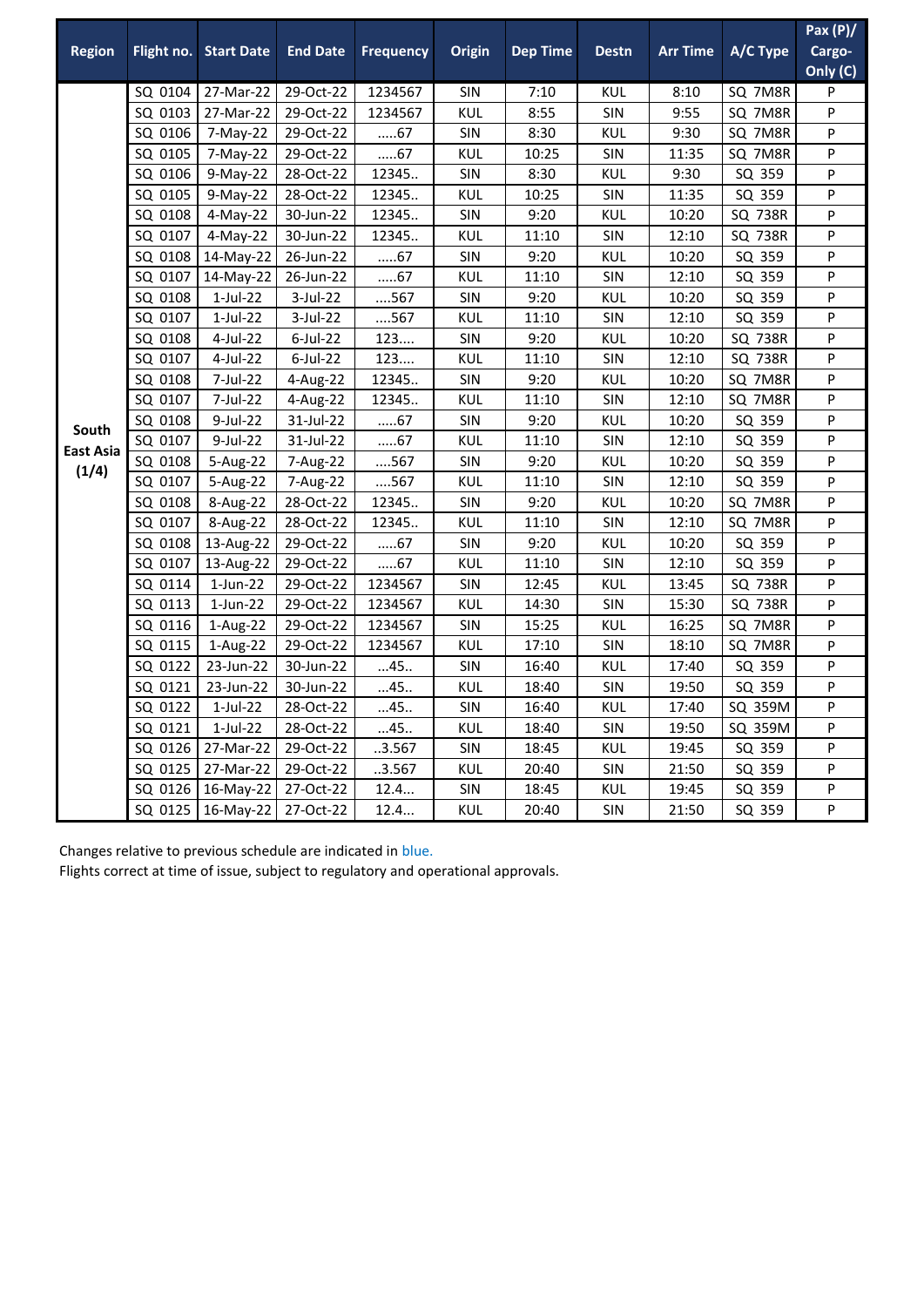|                  |                    |                          |                        |                    |               |                 |              |                 |                    | Pax $(P)/$ |
|------------------|--------------------|--------------------------|------------------------|--------------------|---------------|-----------------|--------------|-----------------|--------------------|------------|
| <b>Region</b>    | Flight no.         | <b>Start Date</b>        | <b>End Date</b>        | <b>Frequency</b>   | <b>Origin</b> | <b>Dep Time</b> | <b>Destn</b> | <b>Arr Time</b> | A/C Type           | Cargo-     |
|                  |                    |                          |                        |                    |               |                 |              |                 |                    | Only (C)   |
|                  | SQ 0134            | $1$ -Jun-22              | 29-Oct-22              | 1234567            | SIN           | 10:00           | PEN          | 11:25           | SQ 7M8R            | P          |
|                  | SQ 0133            | $1$ -Jun-22              | 29-Oct-22              | 1234567            | PEN           | 12:15           | SIN          | 13:40           | SQ 7M8R            | P          |
|                  | SQ 0138            | 1-Apr-22                 | 29-Oct-22              | 1234567            | SIN           | 15:40           | PEN          | 17:05           | SQ 7M8R            | P          |
|                  | SQ 0137            | $1-Apr-22$               | 29-Oct-22              | 1234567            | PEN           | 18:00           | SIN          | 19:25           | SQ 7M8R            | P          |
|                  | SQ 0146            | 8-Jul-22                 | 8-Jul-22               | $\dots$ 5          | SIN           | 14:00           | <b>BWN</b>   | 16:10           | SQ 7M8R            | P          |
|                  | SQ 0145            | 8-Jul-22                 | 8-Jul-22               | $\dots$ 5          | <b>BWN</b>    | 17:10           | SIN          | 19:20           | SQ 7M8R            | P          |
|                  | SQ 0148            | 27-Mar-22                | 28-Oct-22              | 1.45.7             | SIN           | 8:40            | <b>BWN</b>   | 10:50           | SQ 7M8R            | P          |
|                  | SQ 0147            | 27-Mar-22                | 28-Oct-22              | 1.45.7             | <b>BWN</b>    | 11:55           | SIN          | 14:05           | SQ 7M8R            | P          |
|                  | SQ 0148            | 30-Mar-22                | 26-Oct-22              | 3                  | SIN           | 13:50           | <b>BWN</b>   | 16:00           | SQ 7M8R            | P          |
|                  | SQ 0147            | 30-Mar-22                | 26-Oct-22              | 3                  | <b>BWN</b>    | 17:05           | SIN          | 19:15           | SQ 7M8R            | P          |
|                  | SQ 0154            | 31-Mar-22                | 29-Oct-22              | 1234567            | <b>SIN</b>    | 7:40            | <b>PNH</b>   | 8:40            | SQ 7M8R            | P          |
|                  | SQ 0153            | 31-Mar-22                | 29-Oct-22              | 1234567            | <b>PNH</b>    | 9:35            | SIN          | 12:45           | SQ 7M8R            | P          |
|                  | SQ 0156            | $1$ -Jun-22              | 29-Oct-22              | 1234567            | SIN           | 12:10           | PNH          | 13:05           | SQ 7M8R            | P          |
|                  | SQ 0155            | $1$ -Jun-22              | 29-Oct-22              | 1234567            | <b>PNH</b>    | 14:05           | SIN          | 17:10           | SQ 7M8R            | P          |
|                  | SQ 0158            | 1-Apr-22                 | 29-Oct-22              | 156.               | SIN           | 16:20           | PNH          | 17:00           | SQ 359M            | P          |
|                  | SQ 0157            | $1-Apr-22$               | 29-Oct-22              | 156.               | <b>PNH</b>    | 18:25           | SIN          | 21:25           | SQ 359M            | P          |
|                  | SQ 0158            | 3-Apr-22                 | 27-Oct-22              | .2347              | SIN           | 16:30           | PNH          | 17:30           | SQ 7M8R            | P          |
|                  | SQ 0157            | 3-Apr-22                 | 27-Oct-22              | .2347              | PNH           | 18:25           | SIN          | 21:30           | SQ 7M8R            | P          |
|                  | SQ 0164            | 27-Mar-22                | 28-Oct-22              | 1.3.5.7            | SIN           | 8:45            | <b>REP</b>   | 9:50            | SQ 7M8R            | P          |
|                  | SQ 0163            | 27-Mar-22                | 28-Oct-22              | 1.3.5.7            | <b>REP</b>    | 10:40           | SIN          | 13:55           | SQ 7M8R            | P          |
|                  | SQ 0166            | $2-Apr-22$               | 29-Oct-22              | .2.4.6.            | <b>SIN</b>    | 13:50           | <b>REP</b>   | 15:05           | SQ 7M8R            | P          |
|                  | SQ 0165            | $2-Apr-22$               | 29-Oct-22              | .2.4.6.            | <b>REP</b>    | 16:10           | SIN          | 19:15           | SQ 7M8R            | P          |
| South            | SQ 0172<br>SQ 0171 | $1-May-22$               | 28-Oct-22              | 1.3.5.7            | SIN           | 9:15            | DAD          | 11:05           | SQ 738R            | P          |
| <b>East Asia</b> | SQ 0174            | $1-May-22$               | 28-Oct-22<br>29-Oct-22 | 1.3.5.7<br>.2.4.6. | DAD<br>SIN    | 11:55<br>14:00  | SIN<br>DAD   | 15:45<br>15:45  | SQ 738R<br>SQ 738R | P<br>P     |
| (2/4)            | SQ 0173            | $3-May-22$<br>$3-May-22$ | 29-Oct-22              | .2.4.6.            | DAD           | 16:35           | SIN          | 20:10           | SQ 738R            | P          |
|                  | SQ 0178            | 27-Mar-22                | 31-Jul-22              | 1234567            | SIN           | 9:45            | SGN          | 10:55           | SQ 359M            | P          |
|                  | SQ 0177            | 27-Mar-22                | 31-Jul-22              | 1234567            | SGN           | 12:30           | SIN          | 15:30           | SQ 359M            | P          |
|                  | SQ 0178            | 1-Aug-22                 | 29-Oct-22              | 1234567            | SIN           | 9:45            | SGN          | 10:55           | SQ 787             | P          |
|                  | SQ 0177            | 1-Aug-22                 | 29-Oct-22              | 1234567            | SGN           | 12:30           | SIN          | 15:30           | SQ 787             | P          |
|                  | SQ 0184            | $5-May-22$               | 31-Jul-22              | 1.3.567            | SIN           | 13:30           | SGN          | 14:40           | SQ 359             | P          |
|                  | SQ 0183            | 5-May-22                 | 31-Jul-22              | 1.3.567            | SGN           | 15:55           | <b>SIN</b>   | 18:55           | SQ 359             | P          |
|                  | SQ 0186            | $1$ -Jun-22              | 29-Oct-22              | 1234567            | SIN           | 17:15           | SGN          | 18:25           | SQ 787             | P          |
|                  | SQ 0185            | $1$ -Jun-22              | 29-Oct-22              | 1234567            | SGN           | 19:40           | <b>SIN</b>   | 22:40           | SQ 787             | P          |
|                  | SQ 0192            | 27-Mar-22                | 29-Oct-22              | 1234567            | SIN           | 9:15            | <b>HAN</b>   | 11:25           | SQ 359M            | P          |
|                  | SQ 0191            | 27-Mar-22                | 29-Oct-22              | 1234567            | <b>HAN</b>    | 12:35           | <b>SIN</b>   | 17:05           | SQ 359M            | P          |
|                  | SQ 0194            | 27-Mar-22                | 23-Oct-22              | 7                  | SIN           | 15:15           | <b>HAN</b>   | 17:35           | SQ 359M            | P          |
|                  | SQ 0193            | 27-Mar-22                | 23-Oct-22              | 7                  | <b>HAN</b>    | 18:30           | <b>SIN</b>   | 23:00           | SQ 359M            | P          |
|                  | SQ 0194            | 28-Mar-22                | 24-Oct-22              | 1.                 | SIN           | 15:05           | <b>HAN</b>   | 17:35           | SQ 738R            | P          |
|                  | SQ 0193            | 28-Mar-22                | 24-Oct-22              | $1$                | <b>HAN</b>    | 18:30           | SIN          | 23:00           | SQ 738R            | P          |
|                  | SQ 0194            | 29-Mar-22                | 29-Oct-22              | .2.4.6.            | SIN           | 15:15           | <b>HAN</b>   | 17:35           | SQ 738R            | P          |
|                  | SQ 0193            | 29-Mar-22                | 29-Oct-22              | .2.4.6.            | <b>HAN</b>    | 18:30           | SIN          | 23:00           | SQ 738R            | P          |
|                  | SQ 0194            | 30-Mar-22                | 28-Oct-22              | .3.5.              | <b>SIN</b>    | 15:05           | HAN          | 17:35           | SQ 359M            | P          |
|                  | SQ 0193            | 30-Mar-22                | 28-Oct-22              | .3.5.              | <b>HAN</b>    | 18:30           | SIN          | 23:00           | SQ 359M            | P          |
|                  |                    | SQ 0706 27-Mar-22        | 31-Jul-22              | 1234567            | SIN           | 7:10            | <b>BKK</b>   | 8:35            | SQ 359M            | P          |
|                  |                    | SQ 0705 27-Mar-22        | 31-Jul-22              | 1234567            | BKK           | 9:40            | <b>SIN</b>   | 13:05           | SQ 359M            | P          |
|                  | SQ 0706            | 1-Aug-22                 | 29-Oct-22              | 1234567            | SIN           | 7:10            | <b>BKK</b>   | 8:35            | SQ 787             | P          |
|                  | SQ 0705            | 1-Aug-22                 | 29-Oct-22              | 1234567            | <b>BKK</b>    | 9:40            | <b>SIN</b>   | 13:05           | SQ 787             | P          |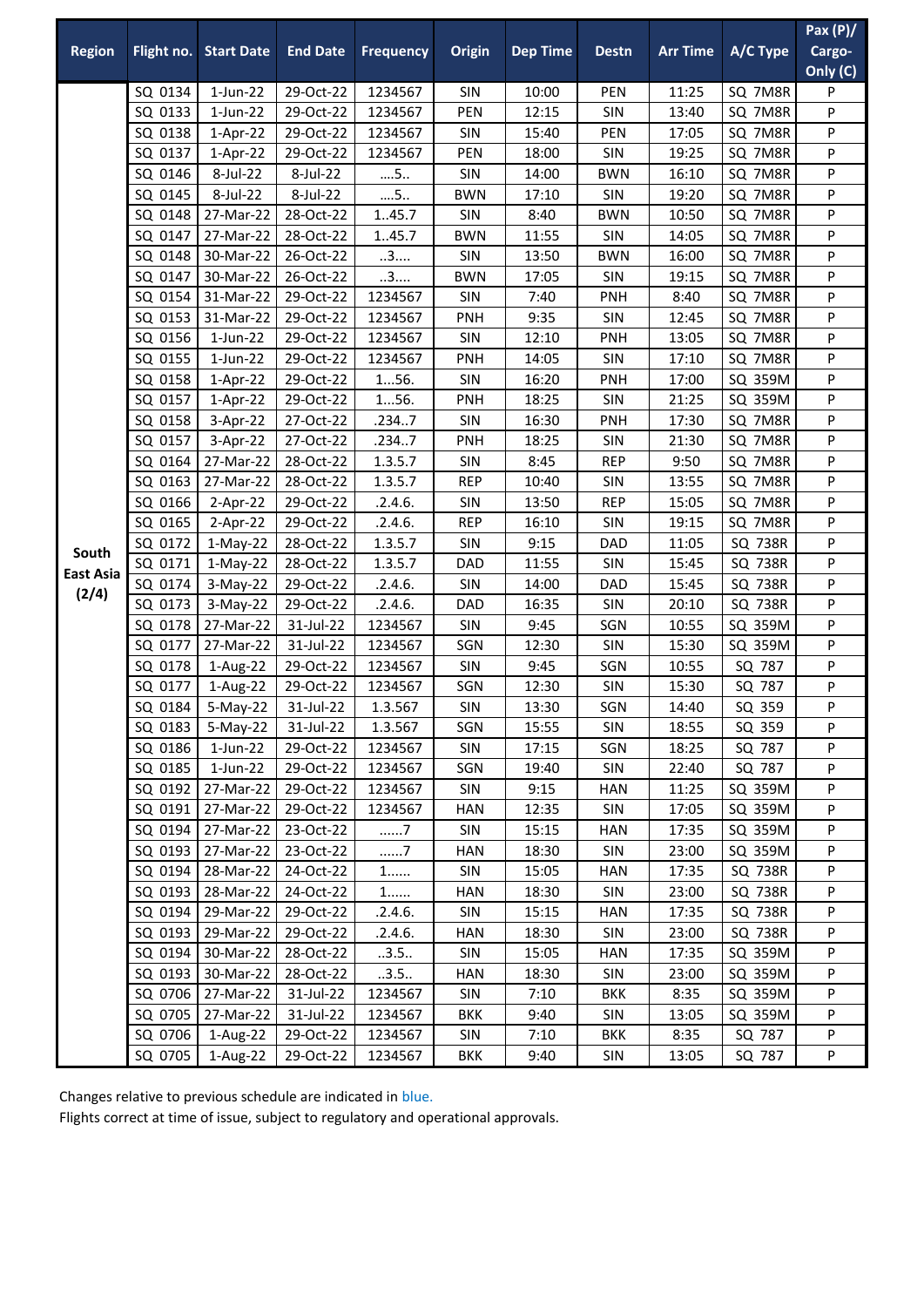|                  |                    |                                |                        |                    |                   |                 |                   |                 |                    | Pax $(P)/$ |
|------------------|--------------------|--------------------------------|------------------------|--------------------|-------------------|-----------------|-------------------|-----------------|--------------------|------------|
| <b>Region</b>    | Flight no.         | <b>Start Date</b>              | <b>End Date</b>        | <b>Frequency</b>   | <b>Origin</b>     | <b>Dep Time</b> | <b>Destn</b>      | <b>Arr Time</b> | A/C Type           | Cargo-     |
|                  |                    |                                |                        |                    |                   |                 |                   |                 |                    | Only (C)   |
|                  |                    | SQ 0708 27-Mar-22              | 29-Oct-22              | 1234567            | SIN               | 9:30            | <b>BKK</b>        | 11:00           | SQ 359             | P          |
|                  | SQ 0707            | 27-Mar-22                      | 29-Oct-22              | 1234567            | <b>BKK</b>        | 12:15           | SIN               | 15:40           | SQ 359             | P          |
|                  | SQ 0710            | 27-Mar-22                      | 29-Oct-22              | 1234567            | SIN               | 12:50           | <b>BKK</b>        | 14:20           | SQ 359             | P          |
|                  | SQ 0709            | 27-Mar-22                      | 29-Oct-22              | 1234567            | <b>BKK</b>        | 15:30           | SIN               | 18:55           | SQ 359             | P          |
|                  | SQ 0712            | 1-Apr-22                       | 29-Oct-22              | 1234567            | SIN               | 16:00           | <b>BKK</b>        | 17:25           | SQ 359M            | P          |
|                  | SQ 0711            | $1-Apr-22$                     | 29-Oct-22              | 1234567            | <b>BKK</b>        | 18:30           | SIN               | 21:55           | SQ 359M            | P          |
|                  | SQ 0714            | $1-Apr-22$                     | 29-Oct-22              | 1234567            | SIN               | 17:30           | <b>BKK</b>        | 19:00           | SQ 359M            | P          |
|                  | SQ 0713            | $1-Apr-22$                     | 29-Oct-22              | 1234567            | <b>BKK</b>        | 20:10           | SIN               | 23:30           | SQ 359M            | P          |
|                  | SQ 0726            | 27-Mar-22                      | 29-Oct-22              | 1234567            | SIN               | 8:30            | <b>HKT</b>        | 9:35            | SQ 7M8R            | P          |
|                  | SQ 0725            | 27-Mar-22                      | 29-Oct-22              | 1234567            | <b>HKT</b>        | 10:25           | SIN               | 13:25           | SQ 7M8R            | P          |
|                  | SQ 0728            | 27-Mar-22                      | 29-Oct-22              | 1234567            | <b>SIN</b>        | 10:00           | <b>HKT</b>        | 10:50           | SQ 7M8R            | P          |
|                  | SQ 0727            | 27-Mar-22                      | 29-Oct-22              | 1234567            | HKT               | 11:40           | SIN               | 14:40           | SQ 7M8R            | P          |
|                  | SQ 0732            | 1-Oct-22                       | 29-Oct-22              | 1234567            | SIN               | 13:15           | <b>HKT</b>        | 14:10           | SQ 7M8R            | P          |
|                  | SQ 0731            | 1-Oct-22                       | 29-Oct-22              | 1234567            | <b>HKT</b>        | 15:05           | SIN               | 18:10           | SQ 7M8R            | P          |
|                  | SQ 0736            | 27-Mar-22                      | 29-Oct-22              | 1234567            | SIN               | 16:20           | <b>HKT</b>        | 17:10           | SQ 7M8R            | P          |
|                  | SQ 0735            | 27-Mar-22                      | 29-Oct-22              | 1234567            | <b>HKT</b>        | 18:10           | SIN               | 21:00           | SQ 7M8R            | P          |
|                  | SQ 0740            | $1$ -Jun-22                    | 29-Oct-22              | 1234567            | SIN               | 18:30           | <b>HKT</b>        | 19:20           | SQ 7M8R            | P          |
|                  | SQ 0739            | $1$ -Jun-22                    | 29-Oct-22              | 1234567            | <b>HKT</b>        | 20:10           | SIN               | 22:55           | SQ 7M8R            | P          |
|                  | SQ 0762            | 27-Mar-22                      | 26-Jun-22              | . 7                | SIN               | 7:55            | <b>RGN</b>        | 9:20            | SQ 359             | P          |
|                  | SQ 0761            | 27-Mar-22                      | 26-Jun-22              | 7                  | <b>RGN</b>        | 10:35           | SIN               | 15:10           | SQ 359             | P          |
|                  | SQ 0762            | 30-Mar-22                      | 29-Jun-22              | 3.5                | SIN               | 7:55            | <b>RGN</b>        | 9:20            | SQ 359M            | P          |
|                  | SQ 0761            | 30-Mar-22                      | 29-Jun-22              | 3.5                | <b>RGN</b>        | 10:35           | SIN               | 15:10           | SQ 359M            | P          |
| South            | SQ 0762            | $1$ -Jul-22                    | 28-Oct-22              | 3.5                | SIN               | 7:55            | <b>RGN</b>        | 9:20            | SQ 359M            | P          |
| <b>East Asia</b> | SQ 0761            | $1$ -Jul-22<br>3-Jul-22        | 28-Oct-22              | .3.5.              | <b>RGN</b><br>SIN | 10:35<br>7:55   | SIN               | 15:10           | SQ 359M            | P          |
| (3/4)            | SQ 0762<br>SQ 0761 | 3-Jul-22                       | 23-Oct-22              | 7<br>7             |                   | 10:35           | <b>RGN</b><br>SIN | 9:20            | SQ 359             | P          |
|                  |                    |                                | 23-Oct-22              |                    | <b>RGN</b>        |                 |                   | 15:10           | SQ 359             | P          |
|                  | SQ 0762            | 5-Jul-22                       | 25-Oct-22              | .2                 | SIN               | 7:55            | <b>RGN</b>        | 9:20            | SQ 359M            | P          |
|                  | SQ 0761            | 5-Jul-22                       | 25-Oct-22              | .2<br>1234567      | <b>RGN</b>        | 10:35           | SIN               | 15:10           | SQ 359M            | P          |
|                  | SQ 0906            | $1-Apr-22$                     | 29-Oct-22              |                    | SIN               | 12:35           | <b>DVO</b>        | 16:10           | SQ 7M8R            | P          |
|                  | SQ 0906<br>SQ 0906 | $1-Apr-22$                     | 29-Oct-22              | 1234567            | <b>DVO</b>        | 17:00           | <b>CEB</b><br>SIN | 18:00           | SQ 7M8R            | P<br>P     |
|                  |                    | $1-Apr-22$                     | 29-Oct-22              | 1234567            | <b>CEB</b>        | 18:50           |                   | 22:35           | SQ 7M8R            |            |
|                  | SQ 0910            | 3-Apr-22                       | 29-Oct-22              | 1234567            | <b>SIN</b>        | 9:30            | <b>MNL</b>        | 13:05           | SQ 359M            | P          |
|                  | SQ 0917<br>SQ 0912 | 3-Apr-22                       | 29-Oct-22<br>31-Jul-22 | 1234567            | <b>MNL</b>        | 14:15           | SIN<br>MNL        | 17:50<br>15:35  | SQ 359M<br>SQ 359M | P<br>P     |
|                  |                    | 27-Mar-22<br>SQ 0919 27-Mar-22 | 31-Jul-22              | 1234567<br>1234567 | <b>SIN</b><br>MNL | 12:00<br>16:40  | <b>SIN</b>        | 20:20           | SQ 359M            | P          |
|                  | SQ 0912            | 1-Aug-22                       | 29-Oct-22              | 1234567            | SIN               | 12:00           | <b>MNL</b>        | 15:35           | SQ 787             | P          |
|                  | SQ 0919            | 1-Aug-22                       | 29-Oct-22              | 1234567            | MNL               | 16:40           | SIN               | 20:20           | SQ 787             | P          |
|                  | SQ 0916            | 27-Mar-22                      | 29-Oct-22              | 1234567            | <b>SIN</b>        | 13:30           | MNL               | 17:25           | SQ 359M            | P          |
|                  | SQ 0921            | 27-Mar-22                      | 29-Oct-22              | 1234567            | MNL               | 18:30           | <b>SIN</b>        | 22:20           | SQ 359M            | P          |
|                  | SQ 0918            | 4-Apr-22                       | 29-Jun-22              | 1234567            | SIN               | 19:25           | MNL               | 23:00           | SQ 359M            | P          |
|                  | SQ 0915            | 5-Apr-22                       | 30-Jun-22              | 1234567            | <b>MNL</b>        | 7:40            | <b>SIN</b>        | 11:20           | SQ 359M            | P          |
|                  | SQ 0918            | $1$ -Jul-22                    | 1-Jul-22               | 5                  | SIN               | 2:05            | <b>MNL</b>        | 5:40            | SQ 359M            | P          |
|                  | SQ 0915            | $1$ -Jul-22                    | $1$ -Jul-22            | $\dots$ 5          | MNL               | 7:40            | SIN               | 11:20           | SQ 359M            | P          |
|                  | SQ 0918            | 2-Jul-22                       | 28-Oct-22              | 1234567            | <b>SIN</b>        | 2:05            | <b>MNL</b>        | 5:40            | SQ 787             | P          |
|                  | SQ 0920            | 29-Oct-22                      | 29-Oct-22              | 1234567            | SIN               | 2:05            | <b>MNL</b>        | 5:40            | SQ 787             | P          |
|                  | SQ 0915            | 2-Jul-22                       | 29-Oct-22              | 1234567            | MNL               | 7:40            | SIN               | 11:20           | SQ 787             | P          |
|                  | SQ 0918            | 29-Oct-22                      | 29-Oct-22              | 6.                 | SIN               | 19:25           | MNL               | 23:00           | SQ 787             | P          |
|                  | SQ 0915            | 30-Oct-22                      | 30-Oct-22              | 7                  | <b>MNL</b>        | 7:35            | <b>SIN</b>        | 11:20           | SQ 787             | P          |
|                  |                    |                                |                        |                    |                   |                 |                   |                 |                    |            |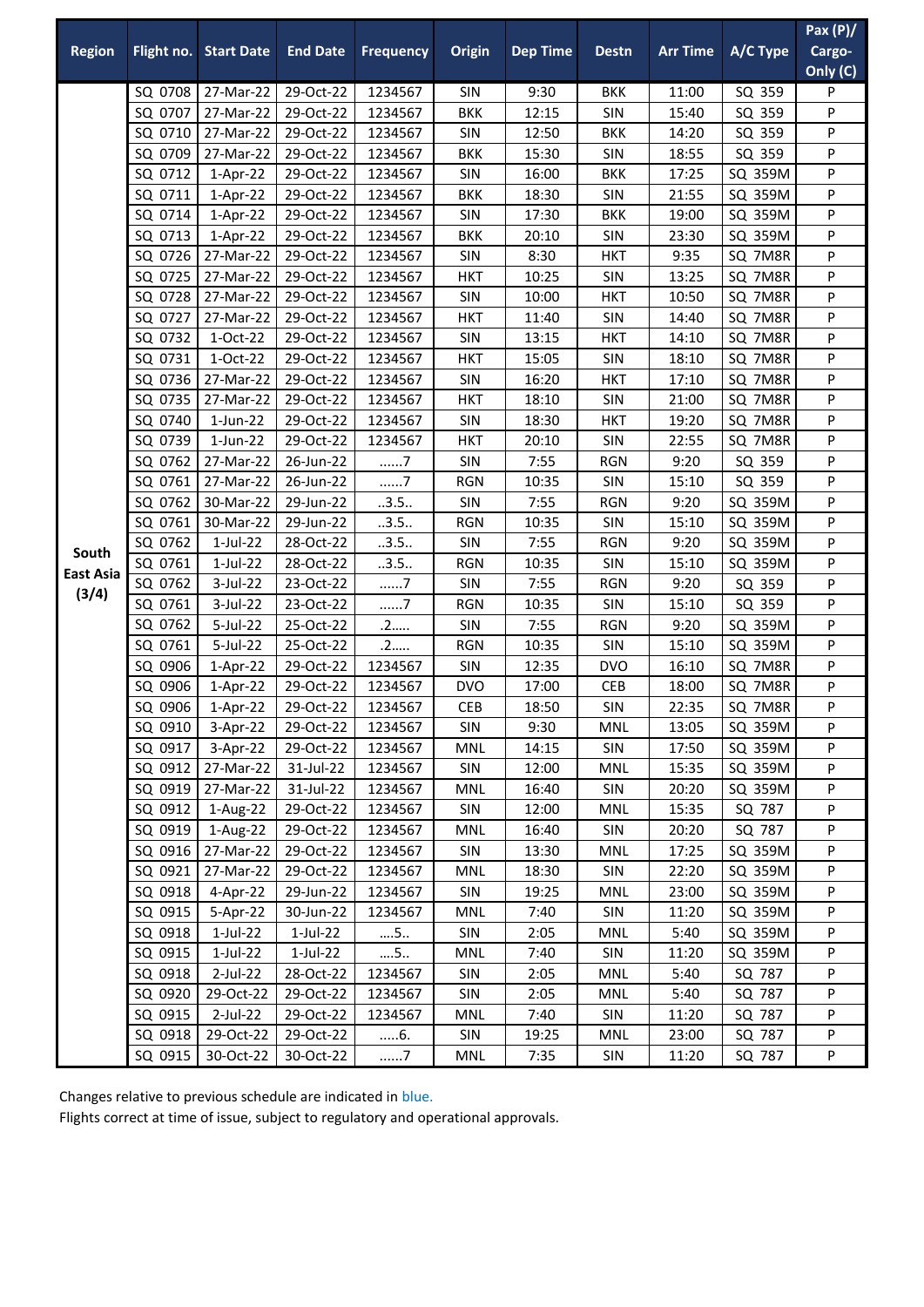| <b>Region</b>    | Flight no.<br>SQ 0922<br>SQ 0923<br>SQ 0922<br>SQ 0923<br>SQ 0922<br>SQ 0923<br>SQ 0922<br>SQ 0923<br>SQ 0926<br>SQ 0927<br>SQ 0929<br>SQ 0938<br>SQ 0939 | <b>Start Date</b><br>23-Jun-22<br>23-Jun-22<br>26-Jun-22<br>26-Jun-22<br>10-Jun-22<br>10-Jun-22<br>13-Aug-22<br>13-Aug-22<br>11-Apr-22<br>11-Apr-22<br>SQ 0928 27-Mar-22<br>27-Mar-22<br>27-Mar-22 | <b>End Date</b><br>23-Jun-22<br>23-Jun-22<br>30-Jun-22<br>30-Jun-22<br>12-Aug-22<br>12-Aug-22<br>29-Oct-22<br>29-Oct-22<br>27-Oct-22<br>27-Oct-22<br>25-Oct-22<br>25-Oct-22 | <b>Frequency</b><br>4<br>4<br>47<br>47<br>.3.56.<br>.3.56.<br>.3.56.<br>.3.56.<br>14<br>14<br>.27 | Origin<br>SIN<br><b>SUB</b><br>SIN<br><b>SUB</b><br>SIN<br><b>SUB</b><br>SIN<br><b>SUB</b><br>SIN<br><b>SUB</b> | <b>Dep Time</b><br>7:50<br>10:10<br>7:50<br>10:10<br>7:50<br>10:10<br>7:50<br>10:10<br>14:20<br>16:30 | <b>Destn</b><br><b>SUB</b><br>SIN<br><b>SUB</b><br>SIN<br><b>SUB</b><br>SIN<br><b>SUB</b><br>SIN<br><b>SUB</b> | <b>Arr Time</b><br>9:05<br>13:30<br>9:05<br>13:30<br>9:05<br>13:30<br>9:05<br>13:30<br>15:40 | A/C Type<br>SQ 738R<br>SQ 738R<br><b>SQ 738R</b><br><b>SQ 738R</b><br>SQ 738R<br>SQ 738R<br>SQ 359M<br>SQ 359M<br>SQ 738R | Cargo-<br>Only (C)<br>C<br>P<br>P<br>P<br>P<br>P<br>P<br>P<br>P |
|------------------|-----------------------------------------------------------------------------------------------------------------------------------------------------------|----------------------------------------------------------------------------------------------------------------------------------------------------------------------------------------------------|-----------------------------------------------------------------------------------------------------------------------------------------------------------------------------|---------------------------------------------------------------------------------------------------|-----------------------------------------------------------------------------------------------------------------|-------------------------------------------------------------------------------------------------------|----------------------------------------------------------------------------------------------------------------|----------------------------------------------------------------------------------------------|---------------------------------------------------------------------------------------------------------------------------|-----------------------------------------------------------------|
|                  |                                                                                                                                                           |                                                                                                                                                                                                    |                                                                                                                                                                             |                                                                                                   |                                                                                                                 |                                                                                                       |                                                                                                                |                                                                                              |                                                                                                                           |                                                                 |
|                  |                                                                                                                                                           |                                                                                                                                                                                                    |                                                                                                                                                                             |                                                                                                   |                                                                                                                 |                                                                                                       |                                                                                                                |                                                                                              |                                                                                                                           |                                                                 |
|                  |                                                                                                                                                           |                                                                                                                                                                                                    |                                                                                                                                                                             |                                                                                                   |                                                                                                                 |                                                                                                       |                                                                                                                |                                                                                              |                                                                                                                           |                                                                 |
|                  |                                                                                                                                                           |                                                                                                                                                                                                    |                                                                                                                                                                             |                                                                                                   |                                                                                                                 |                                                                                                       |                                                                                                                |                                                                                              |                                                                                                                           |                                                                 |
|                  |                                                                                                                                                           |                                                                                                                                                                                                    |                                                                                                                                                                             |                                                                                                   |                                                                                                                 |                                                                                                       |                                                                                                                |                                                                                              |                                                                                                                           |                                                                 |
|                  |                                                                                                                                                           |                                                                                                                                                                                                    |                                                                                                                                                                             |                                                                                                   |                                                                                                                 |                                                                                                       |                                                                                                                |                                                                                              |                                                                                                                           |                                                                 |
|                  |                                                                                                                                                           |                                                                                                                                                                                                    |                                                                                                                                                                             |                                                                                                   |                                                                                                                 |                                                                                                       |                                                                                                                |                                                                                              |                                                                                                                           |                                                                 |
|                  |                                                                                                                                                           |                                                                                                                                                                                                    |                                                                                                                                                                             |                                                                                                   |                                                                                                                 |                                                                                                       |                                                                                                                |                                                                                              |                                                                                                                           |                                                                 |
|                  |                                                                                                                                                           |                                                                                                                                                                                                    |                                                                                                                                                                             |                                                                                                   |                                                                                                                 |                                                                                                       |                                                                                                                |                                                                                              |                                                                                                                           |                                                                 |
|                  |                                                                                                                                                           |                                                                                                                                                                                                    |                                                                                                                                                                             |                                                                                                   |                                                                                                                 |                                                                                                       |                                                                                                                |                                                                                              |                                                                                                                           |                                                                 |
|                  |                                                                                                                                                           |                                                                                                                                                                                                    |                                                                                                                                                                             |                                                                                                   |                                                                                                                 |                                                                                                       |                                                                                                                |                                                                                              |                                                                                                                           |                                                                 |
|                  |                                                                                                                                                           |                                                                                                                                                                                                    |                                                                                                                                                                             |                                                                                                   |                                                                                                                 |                                                                                                       | SIN                                                                                                            | 19:55                                                                                        | SQ 738R                                                                                                                   | P                                                               |
|                  |                                                                                                                                                           |                                                                                                                                                                                                    |                                                                                                                                                                             |                                                                                                   | SIN                                                                                                             | 16:30                                                                                                 | <b>SUB</b>                                                                                                     | 17:50                                                                                        | SQ 738R                                                                                                                   | P                                                               |
|                  |                                                                                                                                                           |                                                                                                                                                                                                    |                                                                                                                                                                             | .27                                                                                               | <b>SUB</b>                                                                                                      | 18:40                                                                                                 | SIN                                                                                                            | 21:55                                                                                        | SQ 738R                                                                                                                   | P                                                               |
|                  |                                                                                                                                                           |                                                                                                                                                                                                    | 29-Oct-22                                                                                                                                                                   | 1234567                                                                                           | SIN                                                                                                             | 9:15                                                                                                  | <b>DPS</b>                                                                                                     | 11:55                                                                                        | SQ 787                                                                                                                    | P                                                               |
|                  |                                                                                                                                                           | 27-Mar-22                                                                                                                                                                                          | 29-Oct-22                                                                                                                                                                   | 1234567                                                                                           | <b>DPS</b>                                                                                                      | 13:05                                                                                                 | SIN                                                                                                            | 15:50                                                                                        | SQ 787                                                                                                                    | P                                                               |
| SQ 0944          |                                                                                                                                                           | 27-Mar-22                                                                                                                                                                                          | 29-Oct-22                                                                                                                                                                   | 1234567                                                                                           | SIN                                                                                                             | 16:10                                                                                                 | <b>DPS</b>                                                                                                     | 18:50                                                                                        | SQ 787                                                                                                                    | P                                                               |
|                  |                                                                                                                                                           | SQ 0945 27-Mar-22                                                                                                                                                                                  | 29-Oct-22                                                                                                                                                                   | 1234567                                                                                           | <b>DPS</b>                                                                                                      | 20:00                                                                                                 | SIN                                                                                                            | 22:40                                                                                        | SQ 787                                                                                                                    | P                                                               |
|                  | SQ 0950                                                                                                                                                   | 27-Mar-22                                                                                                                                                                                          | 29-Oct-22                                                                                                                                                                   | 1234567                                                                                           | SIN                                                                                                             | 6:20                                                                                                  | CGK                                                                                                            | 7:05                                                                                         | SQ 77WR                                                                                                                   | P                                                               |
|                  | SQ 0953                                                                                                                                                   | 27-Mar-22                                                                                                                                                                                          | 29-Oct-22                                                                                                                                                                   | 1234567                                                                                           | <b>CGK</b>                                                                                                      | 7:55                                                                                                  | SIN                                                                                                            | 10:45                                                                                        | SQ 77WR                                                                                                                   | P                                                               |
|                  | SQ 0956                                                                                                                                                   | 27-Mar-22                                                                                                                                                                                          | 29-Oct-22                                                                                                                                                                   | 1234567                                                                                           | SIN                                                                                                             | 9:25                                                                                                  | CGK                                                                                                            | 10:10                                                                                        | SQ 359                                                                                                                    | P                                                               |
| South            | SQ 0957                                                                                                                                                   | 27-Mar-22                                                                                                                                                                                          | 29-Oct-22                                                                                                                                                                   | 1234567                                                                                           | <b>CGK</b>                                                                                                      | 11:15                                                                                                 | SIN                                                                                                            | 14:05                                                                                        | SQ 359                                                                                                                    | P                                                               |
| <b>East Asia</b> |                                                                                                                                                           | SQ 0958 17-May-22                                                                                                                                                                                  | 31-Jul-22                                                                                                                                                                   | .2.4.67                                                                                           | SIN                                                                                                             | 12:30                                                                                                 | <b>CGK</b>                                                                                                     | 13:15                                                                                        | SQ 359                                                                                                                    | P                                                               |
| (4/4)            |                                                                                                                                                           | SQ 0959 17-May-22                                                                                                                                                                                  | 31-Jul-22                                                                                                                                                                   | .2.4.67                                                                                           | <b>CGK</b>                                                                                                      | 14:10                                                                                                 | SIN                                                                                                            | 17:00                                                                                        | SQ 359                                                                                                                    | P                                                               |
|                  | SQ 0958                                                                                                                                                   | 1-Aug-22                                                                                                                                                                                           | 29-Oct-22                                                                                                                                                                   | 1234567                                                                                           | SIN                                                                                                             | 12:30                                                                                                 | CGK                                                                                                            | 13:15                                                                                        | SQ 359                                                                                                                    | P                                                               |
|                  | SQ 0959                                                                                                                                                   | 1-Aug-22                                                                                                                                                                                           | 29-Oct-22                                                                                                                                                                   | 1234567                                                                                           | <b>CGK</b>                                                                                                      | 14:10                                                                                                 | SIN                                                                                                            | 17:00                                                                                        | SQ 359                                                                                                                    | P                                                               |
|                  |                                                                                                                                                           | SQ 0964 27-Mar-22                                                                                                                                                                                  | 29-Oct-22                                                                                                                                                                   | 1234567                                                                                           | SIN                                                                                                             | 17:20                                                                                                 | <b>CGK</b>                                                                                                     | 18:05                                                                                        | SQ 77WR                                                                                                                   | P                                                               |
|                  |                                                                                                                                                           | SQ 0965 27-Mar-22                                                                                                                                                                                  | 29-Oct-22                                                                                                                                                                   | 1234567                                                                                           | <b>CGK</b>                                                                                                      | 19:00                                                                                                 | SIN                                                                                                            | 21:50                                                                                        | SQ 77WR                                                                                                                   | P                                                               |
|                  | SQ 0968                                                                                                                                                   | 26-Apr-22                                                                                                                                                                                          | 29-Oct-22                                                                                                                                                                   | 1234567                                                                                           | SIN                                                                                                             | 21:55                                                                                                 | CGK                                                                                                            | 22:40                                                                                        | SQ 77WR                                                                                                                   | P                                                               |
|                  | SQ 0951                                                                                                                                                   | 27-Apr-22                                                                                                                                                                                          | 30-Oct-22                                                                                                                                                                   | 1234567                                                                                           | <b>CGK</b>                                                                                                      | 5:25                                                                                                  | SIN                                                                                                            | 8:10                                                                                         | SQ 77WR                                                                                                                   | P                                                               |
|                  |                                                                                                                                                           | SQ 0968 31-May-22                                                                                                                                                                                  | 31-Jul-22                                                                                                                                                                   | .2.4.7                                                                                            | SIN                                                                                                             | 21:55                                                                                                 | <b>CGK</b>                                                                                                     | 22:40                                                                                        | SQ 77WR                                                                                                                   | P                                                               |
|                  | SQ 0951                                                                                                                                                   | $1$ -Jun-22                                                                                                                                                                                        | 1-Aug-22                                                                                                                                                                    | 1.3.5                                                                                             | CGK                                                                                                             | 5:25                                                                                                  | SIN                                                                                                            | 8:10                                                                                         | SQ 77WR                                                                                                                   | P                                                               |
|                  |                                                                                                                                                           | SQ 0968 1-Aug-22                                                                                                                                                                                   | 29-Oct-22                                                                                                                                                                   | 1234567                                                                                           | SIN                                                                                                             | 21:55                                                                                                 | CGK                                                                                                            | 22:40                                                                                        | SQ 77WR                                                                                                                   | P                                                               |
|                  | SQ 0951                                                                                                                                                   | 2-Aug-22                                                                                                                                                                                           | 30-Oct-22                                                                                                                                                                   | 1234567                                                                                           | <b>CGK</b>                                                                                                      | 5:25                                                                                                  | <b>SIN</b>                                                                                                     | 8:10                                                                                         | SQ 77WR                                                                                                                   | P                                                               |
|                  |                                                                                                                                                           |                                                                                                                                                                                                    |                                                                                                                                                                             |                                                                                                   |                                                                                                                 |                                                                                                       |                                                                                                                |                                                                                              |                                                                                                                           | P                                                               |
|                  |                                                                                                                                                           |                                                                                                                                                                                                    |                                                                                                                                                                             |                                                                                                   |                                                                                                                 |                                                                                                       |                                                                                                                |                                                                                              |                                                                                                                           |                                                                 |
|                  |                                                                                                                                                           |                                                                                                                                                                                                    |                                                                                                                                                                             |                                                                                                   |                                                                                                                 |                                                                                                       |                                                                                                                |                                                                                              |                                                                                                                           |                                                                 |
|                  |                                                                                                                                                           |                                                                                                                                                                                                    |                                                                                                                                                                             |                                                                                                   |                                                                                                                 |                                                                                                       |                                                                                                                |                                                                                              |                                                                                                                           | P                                                               |
|                  |                                                                                                                                                           |                                                                                                                                                                                                    |                                                                                                                                                                             |                                                                                                   |                                                                                                                 |                                                                                                       |                                                                                                                |                                                                                              |                                                                                                                           |                                                                 |
|                  | SQ 0991                                                                                                                                                   | 18-Jul-22                                                                                                                                                                                          | 27-Oct-22                                                                                                                                                                   | 14                                                                                                | <b>KNO</b>                                                                                                      | 8:45                                                                                                  | <b>SIN</b>                                                                                                     | 11:05                                                                                        | SQ 738R                                                                                                                   | P                                                               |
|                  | SQ 0994                                                                                                                                                   | 17-Jul-22                                                                                                                                                                                          | 23-Oct-22                                                                                                                                                                   | . 7                                                                                               | SIN                                                                                                             | 19:00                                                                                                 | KNO                                                                                                            | 19:20                                                                                        | SQ 738R                                                                                                                   | P                                                               |
|                  | SQ 0995                                                                                                                                                   | 17-Jul-22                                                                                                                                                                                          | 23-Oct-22                                                                                                                                                                   | 7                                                                                                 | KNO                                                                                                             | 20:05                                                                                                 | SIN                                                                                                            | 22:20                                                                                        | SQ 738R                                                                                                                   | P                                                               |
|                  | SQ 0990<br>SQ 0991<br>SQ 0990                                                                                                                             | $2$ -Jun-22<br>2-Jun-22<br>SQ 0994 27-May-22<br>SQ 0995 27-May-22<br>18-Jul-22                                                                                                                     | 14-Jul-22<br>14-Jul-22<br>15-Jul-22<br>15-Jul-22<br>27-Oct-22                                                                                                               | 4<br>4<br>.25<br>.25<br>14                                                                        | <b>SIN</b><br>KNO<br>SIN<br>KNO<br>SIN                                                                          | 7:40<br>8:45<br>19:00<br>20:05<br>7:40                                                                | KNO<br><b>SIN</b><br>KNO<br>SIN<br>KNO                                                                         | 8:00<br>11:05<br>19:20<br>22:20<br>8:00                                                      | SQ 738R<br>SQ 738R<br>SQ 738R<br>SQ 738R<br>SQ 738R                                                                       | P<br>P<br>P                                                     |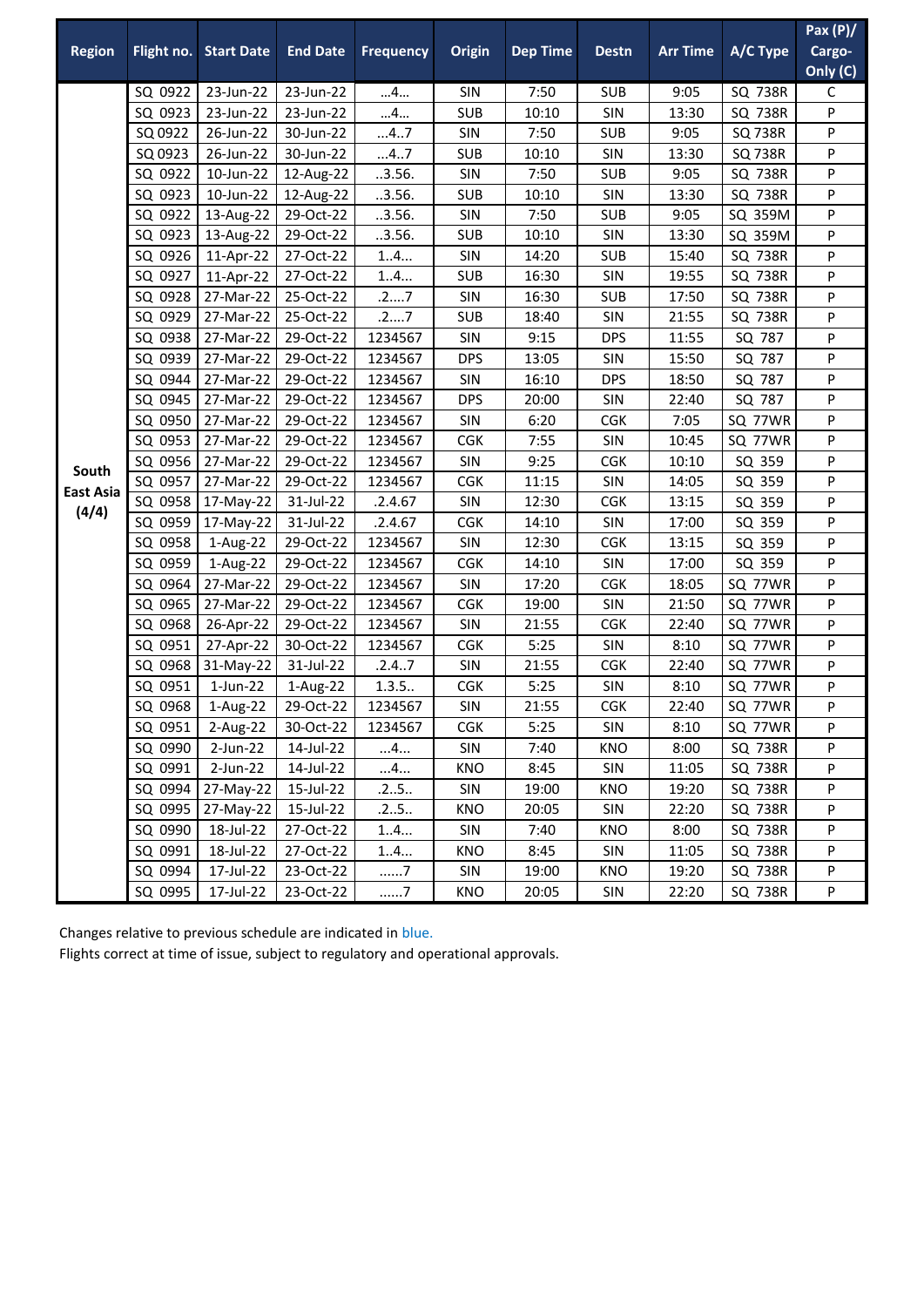## **Singapore Airlines and Scoot Cargo Capacity Network NS 2022 (Including Cargo-only, Passenger and Ad-Hoc Flights)** *(Updated 22 June 2022, 1700hrs (GMT +8))*



| <b>Region</b>  |                 | Flight no. Start Date | <b>End Date</b> | <b>Frequency</b> | Origin     | <b>Dep Time</b> | <b>Destn</b> | <b>Arr Time</b> | A/C Type | Pax(P)/<br>Cargo-<br>Only (C) |
|----------------|-----------------|-----------------------|-----------------|------------------|------------|-----------------|--------------|-----------------|----------|-------------------------------|
|                | TR <sub>6</sub> | $27-Mar-22$           | 26-Oct-22       | 1.37             | SIN        | 22:10           | OOL          | $07:30 + 1$     | 788      | P                             |
|                | <b>TR 7</b>     | 28-Mar-22             | 27-Oct-22       | 12.4             | OOL        | 8:50            | SIN          | 15:20           | 788      | P                             |
|                | TR <sub>6</sub> | 3-Jun-22              | 28-Oct-22       | 5                | SIN        | 22:20           | OOL          | $07:55 + 1$     | 788      | P                             |
|                | <b>TR7</b>      | 4-Jun-22              | 29-Oct-22       | $6$ .            | OOL        | 9:20            | SIN          | 15:50           | 788      | P                             |
|                | TR <sub>8</sub> | 1-Apr-22              | 28-Oct-22       | 5                | SIN        | 12:00           | PER          | 16:55           | 789      | P                             |
|                | TR <sub>8</sub> | 4-May-22              | 29-Oct-22       | 1234.67          | SIN        | 12:00           | PER          | 17:00           | 789      | P                             |
|                | TR <sub>9</sub> | 4-May-22              | 29-Oct-22       | 1234567          | <b>PER</b> | 18:00           | SIN          | 23:20           | 789      | P                             |
|                | <b>TR 16</b>    | 1-Jun-22              | 30-Jun-22       | .34.6.           | SIN        | 15:30           | PER          | 20:35           | 320      | P                             |
|                | <b>TR 17</b>    | $1$ -Jun-22           | 29-Jun-22       | 3                | PER        | 21:35           | SIN          | $03:15+1$       | 320      | P                             |
|                | <b>TR 17</b>    | 2-Jun-22              | 30-Jun-22       | 4.6.             | PER        | 21:35           | SIN          | $03:05 + 1$     | 320      | P                             |
|                | <b>TR 16</b>    | $2$ -Jul-22           | 29-Oct-22       | .34.6.           | SIN        | 15:30           | PER          | 20:35           | 32Q      | P                             |
|                | <b>TR 17</b>    | $6$ -Jul-22           | 26-Oct-22       | 3                | PER        | 21:35           | SIN          | $03:15+1$       | 32Q      | P                             |
|                | <b>TR 17</b>    | $2$ -Jul-22           | 29-Oct-22       | 4.6.             | <b>PER</b> | 21:35           | SIN          | $03:05 + 1$     | 32Q      | P                             |
|                | <b>TR 2</b>     | 11-May-22             | 1-Oct-22        | .3.56.           | SIN        | 1:35            | SYD          | 11:25           | 789      | P                             |
|                | TR <sub>3</sub> | 11-May-22             | 1-Oct-22        | .3.56.           | SYD        | 12:25           | SIN          | 18:40           | 789      | P                             |
|                | <b>TR 2</b>     | 4-Apr-22              | 27-Sep-22       | 12               | SIN        | 2:00            | SYD          | 11:45           | 789      | P                             |
|                | TR <sub>3</sub> | 4-Apr-22              | 27-Sep-22       | 12               | <b>SYD</b> | 12:45           | SIN          | 19:05           | 789      | P                             |
|                | <b>TR 2</b>     | 2-Oct-22              | 29-Oct-22       | .3.56.           | SIN        | 1:35            | SYD          | 12:25           | 789      | P                             |
|                | TR <sub>3</sub> | 2-Oct-22              | 29-Oct-22       | .3.56.           | SYD        | 13:25           | SIN          | 18:40           | 789      | P                             |
|                | <b>TR 2</b>     | 3-Oct-22              | 25-Oct-22       | 12               | SIN        | 2:00            | SYD          | 12:45           | 789      | P                             |
|                | TR <sub>3</sub> | 3-Oct-22              | 25-Oct-22       | 12               | SYD        | 13:45           | SIN          | 19:05           | 789      | P                             |
| South          | <b>TR 12</b>    | 11-May-22             | 1-Oct-22        | 12.4.67          | SIN        | 10:00           | SYD          | 19:45           | 789      | P                             |
| West           | <b>TR 13</b>    | 11-May-22             | $1-Oct-22$      | 12.4.67          | SYD        | 20:45           | SIN          | $03:10+1$       | 789      | P                             |
| <b>Pacific</b> | <b>TR 12</b>    | 2-Oct-22              | 29-Oct-22       | 12.4.67          | SIN        | 10:00           | SYD          | 20:45           | 789      | P                             |
|                | <b>TR13</b>     | 2-Oct-22              | 29-Oct-22       | 12.4.67          | SYD        | 21:45           | SIN          | $03:10+1$       | 789      | P                             |
|                | <b>TR 18</b>    | 4-Apr-22              | 27-Sep-22       | 12               | SIN        | 1:45            | <b>MEL</b>   | 11:10           | 789      | P                             |
|                | <b>TR 19</b>    | 4-Apr-22              | 26-Sep-22       | $1$              | <b>MEL</b> | 12:30           | SIN          | 18:35           | 789      | P                             |
|                | <b>TR 19</b>    | 5-Apr-22              | 27-Sep-22       | .2               | <b>MEL</b> | 12:30           | SIN          | 18:40           | 789      | P                             |
|                | <b>TR 18</b>    | 7-Apr-22              | 30-Sep-22       | 45               | SIN        | 1:35            | <b>MEL</b>   | 11:00           | 789      | P                             |
|                | <b>TR 19</b>    | 7-Apr-22              | 30-Sep-22       | 45               | <b>MEL</b> | 12:20           | SIN          | 18:30           | 789      | P                             |
|                | <b>TR 18</b>    | 4-May-22 1-Oct-22     |                 | .3.6.            | SIN        | 2:20            | MEL          | 11:45           | 789      | P                             |
|                | TR 19           | 4-May-22              | 1-Oct-22        | .3.6.            | MEL        | 13:05           | <b>SIN</b>   | 19:15           | 789      | P                             |
|                | <b>TR 18</b>    | 3-Oct-22              | 25-Oct-22       | 12               | <b>SIN</b> | 1:45            | MEL          | 12:10           | 789      | P                             |
|                | <b>TR 19</b>    | 3-Oct-22              | 24-Oct-22       | 1                | MEL        | 13:30           | SIN          | 18:35           | 789      | P                             |
|                | <b>TR 19</b>    | 4-Oct-22              | 25-Oct-22       | .2               | <b>MEL</b> | 13:30           | SIN          | 18:40           | 789      | P                             |
|                | <b>TR 18</b>    | $5-Oct-22$            | 29-Oct-22       | .3.6.            | SIN        | 2:20            | MEL          | 12:45           | 789      | P                             |
|                | TR 19           | 5-Oct-22              | 29-Oct-22       | .3.6.            | MEL        | 14:05           | SIN          | 19:15           | 789      | P                             |
|                | <b>TR 18</b>    | $6$ -Oct-22           | 28-Oct-22       | 45               | <b>SIN</b> | 1:35            | MEL          | 12:00           | 789      | P                             |
|                | <b>TR 19</b>    | 6-Oct-22              | 28-Oct-22       | 45               | MEL        | 13:20           | <b>SIN</b>   | 18:30           | 789      | P                             |
|                | <b>TR 24</b>    | $3-Apr-22$            | 25-Sep-22       | 7                | <b>SIN</b> | 10:55           | MEL          | 20:25           | 789      | P                             |
|                | <b>TR 24</b>    | 26-May-22             | 1-Oct-22        | 123.56.          | SIN        | 11:00           | MEL          | 20:25           | 789      | P                             |
|                | <b>TR 25</b>    | 26-May-22             | 1-Oct-22        | 123.567          | MEL        | 21:45           | SIN          | $00:35+1$       | 789      | P                             |
|                | <b>TR 24</b>    | 2-Oct-22              | 23-Oct-22       | 7                | <b>SIN</b> | 10:55           | <b>MEL</b>   | 21:25           | 789      | P                             |
|                | <b>TR 24</b>    | 3-Oct-22              | 29-Oct-22       | 123.56.          | SIN        | 11:00           | MEL          | 21:25           | 789      | P                             |
|                | <b>TR 25</b>    | 2-Oct-22              | 29-Oct-22       | 123.567          | MEL        | 22:45           | SIN          | $00:35 + 1$     | 789      | P                             |

Changes relative to previous schedule are indicated in blue.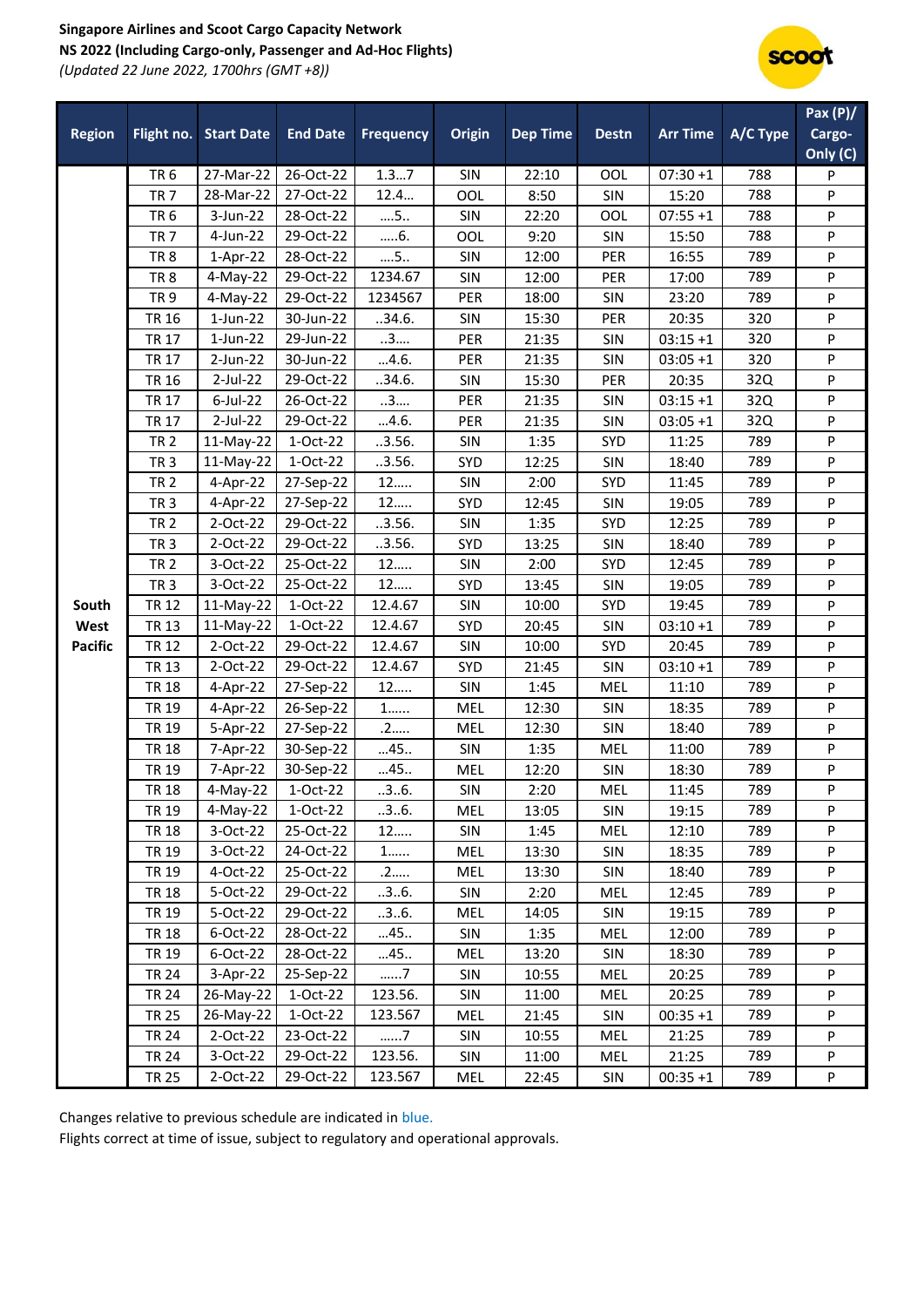| <b>Region</b> | Flight no.    | <b>Start Date</b> | <b>End Date</b> | <b>Frequency</b> | Origin     | <b>Dep Time</b> | <b>Destn</b> | <b>Arr Time</b> | A/C Type | Pax(P)/<br>Cargo- |
|---------------|---------------|-------------------|-----------------|------------------|------------|-----------------|--------------|-----------------|----------|-------------------|
|               |               |                   |                 |                  |            |                 |              |                 |          | Only (C)          |
|               | <b>TR 100</b> | 19-Jun-22         | 23-Oct-22       | . 7              | SIN        | 5:20            | CAN          | 9:25            | 789      | P                 |
|               | TR 101        | 27-Mar-22         | 23-Oct-22       | 7                | CAN        | 10:40           | SIN          | 14:40           | 789      | P                 |
|               | TR 120        | 25-Jun-22         | 22-Oct-22       | .26.             | SIN        | 21:10           | <b>WUH</b>   | $02:10 (+1)$    | 789      | C                 |
|               | <b>TR 121</b> | 26-Jun-22         | 23-Oct-22       | 37               | WUH        | 3:25            | SIN          | 7:55            | 789      | C                 |
|               | <b>TR 138</b> | 22-Jun-22         | 26-Oct-22       | 3                | SIN        | 1:30            | <b>TSN</b>   | 7:30            | 789      | P                 |
|               | TR 139        | 30-Mar-22         | 26-Oct-22       | 3                | <b>TSN</b> | 9:20            | SIN          | 15:25           | 789      | P                 |
|               | <b>TR 180</b> | 19-May-22         | 27-Oct-22       | 4                | SIN        | 11:10           | <b>NKG</b>   | 16:30           | 789      | P                 |
|               | <b>TR 181</b> | $5-May-22$        | 27-Oct-22       | 4                | <b>NKG</b> | 17:45           | SIN          | 23:05           | 789      | P                 |
|               | <b>TR 808</b> | 1-Aug-22          | 29-Oct-22       | 1234567          | SIN        | 1:10            | <b>NRT</b>   | 8:55            | 789      | P                 |
|               | TR 809        | 1-Aug-22          | 29-Oct-22       | 123456.          | <b>NRT</b> | 10:00           | SIN          | 16:30           | 789      | P                 |
|               | TR 809        | 7-Aug-22          | 23-Oct-22       | 7                | <b>NRT</b> | 10:00           | SIN          | 16:20           | 789      | P                 |
|               | <b>TR 812</b> | 15-Jun-22         | 29-Jun-22       | .3.5.7           | SIN        | 1:35            | CJU          | 8:45            | 32N      | P                 |
|               | <b>TR 813</b> | 15-Jun-22         | $1$ -Jul-22     | .3.5.7           | CJU        | 9:45            | SIN          | 14:35           | 32N      | P                 |
|               | TR 812        | $1$ -Jul-22       | 31-Jul-22       | $\dots$ 5.7      | SIN        | 1:10            | CJU          | 8:00            | 32N      | P                 |
|               | TR 812        | $6$ -Jul-22       | 27-Jul-22       | 3                | SIN        | 1:00            | CJU          | 7:50            | 32N      | P                 |
|               | TR 813        | 3-Jul-22          | 31-Jul-22       | .3.5.7           | CJU        | 9:15            | SIN          | 14:05           | 32N      | P                 |
|               | <b>TR 812</b> | 3-Aug-22          | 31-Aug-22       | 3                | SIN        | 1:35            | CJU          | 8:40            | 32N      | P                 |
|               | TR 812        | 5-Aug-22          | 28-Aug-22       | $\dots$ 5.7      | SIN        | 0:45            | CJU          | 7:50            | 32N      | P                 |
|               | TR 813        | 5-Aug-22          | 26-Aug-22       | 5                | CJU        | 8:55            | SIN          | 13:15           | 32N      | P                 |
|               | TR 813        | 7-Aug-22          | 28-Aug-22       | $7$              | CJU        | 9:25            | SIN          | 14:25           | 32N      | P                 |
| <b>North</b>  | TR 813        | 3-Aug-22          | 31-Aug-22       | 3                | CJU        | 9:45            | SIN          | 14:35           | 32N      | P                 |
| Asia          | <b>TR 812</b> | 2-Sep-22          | 28-Oct-22       | .3.5.7           | SIN        | 1:35            | CJU          | 8:45            | 32N      | P                 |
|               | TR 813        | 2-Sep-22          | 28-Oct-22       | .3.5.7           | CJU        | 9:45            | SIN          | 14:35           | 32N      | P                 |
|               | <b>TR 818</b> | $1-Sep-22$        | 29-Oct-22       | 1234567          | SIN        | 6:25            | KIX          | 14:10           | 788      | P                 |
|               | TR 819        | 1-Sep-22          | 27-Oct-22       | .2.4.7           | KIX        | 15:15           | SIN          | 21:30           | 788      | P                 |
|               | TR 819        | 2-Sep-22          | 29-Oct-22       | 1.3.56.          | KIX        | 15:15           | SIN          | 21:10           | 788      | P                 |
|               | <b>TR 842</b> | 7-Jun-22          | 25-Oct-22       | .2               | SIN        | 1:25            | <b>ICN</b>   | 8:50            | 789      | P                 |
|               | TR 843        | 7-Jun-22          | 25-Oct-22       | .2               | <b>ICN</b> | 10:35           | SIN          | 16:20           | 789      | P                 |
|               | <b>TR 842</b> | 9-Jun-22          | 29-Oct-22       | 4.6.             | SIN        | 1:25            | <b>ICN</b>   | 8:50            | 789      | P                 |
|               | TR 843        | 9-Jun-22          | 29-Oct-22       | 4.6.             | ICN        | 9:50            | SIN          | 15:35           | 789      | P                 |
|               | <b>TR 842</b> | 12-Jun-22         | 23-Oct-22       | . 7              | SIN        | 1:35            | ICN          | 8:50            | 789      | P                 |
|               | TR 843        | 12-Jun-22         | 23-Oct-22       | 7                | ICN        | 13:30           | SIN          | 18:30           | 789      | P                 |
|               | TR 898        | $2$ -Jun-22       | 29-Oct-22       | 12.4.6.          | <b>SIN</b> | 1:00            | <b>TPE</b>   | 5:45            | 788      | P                 |
|               | <b>TR 898</b> | $2$ -Jun-22       | 29-Oct-22       | 12.4.6.          | <b>TPE</b> | 6:45            | <b>NRT</b>   | 11:05           | 788      | P                 |
|               | <b>TR 899</b> | $2$ -Jun-22       | 29-Oct-22       | 12.4.6.          | <b>NRT</b> | 12:05           | <b>TPE</b>   | 14:55           | 788      | P                 |
|               | TR 899        | $2$ -Jun-22       | 29-Oct-22       | 12.4.6.          | <b>TPE</b> | 15:55           | <b>SIN</b>   | 20:30           | 788      | P                 |
|               | TR 904        | 28-Mar-22         | 29-Oct-22       | 1.36.            | SIN        | 12:10           | <b>MFM</b>   | 16:10           | 320      | P                 |
|               | TR 905        | 14-May-22         | 29-Oct-22       | 1.36.            | <b>MFM</b> | 19:55           | SIN          | 23:40           | 320      | P                 |
|               | TR 980        | $1$ -Jun-22       | 29-Oct-22       | 1234567          | SIN        | 6:00            | HKG          | 9:50            | 789      | P                 |
|               | TR 981        | $1$ -Jun-22       | 29-Oct-22       | 1234567          | HKG        | 10:50           | <b>SIN</b>   | 14:25           | 789      | P                 |
|               | TR 996        | $1$ -Jun-22       | 28-Oct-22       | .3.5.7           | SIN        | 9:55            | <b>TPE</b>   | 15:10           | 788      | P                 |
|               | TR 997        | $1$ -Jun-22       | 28-Oct-22       | .3.5.7           | <b>TPE</b> | 17:10           | SIN          | 21:50           | 788      | P                 |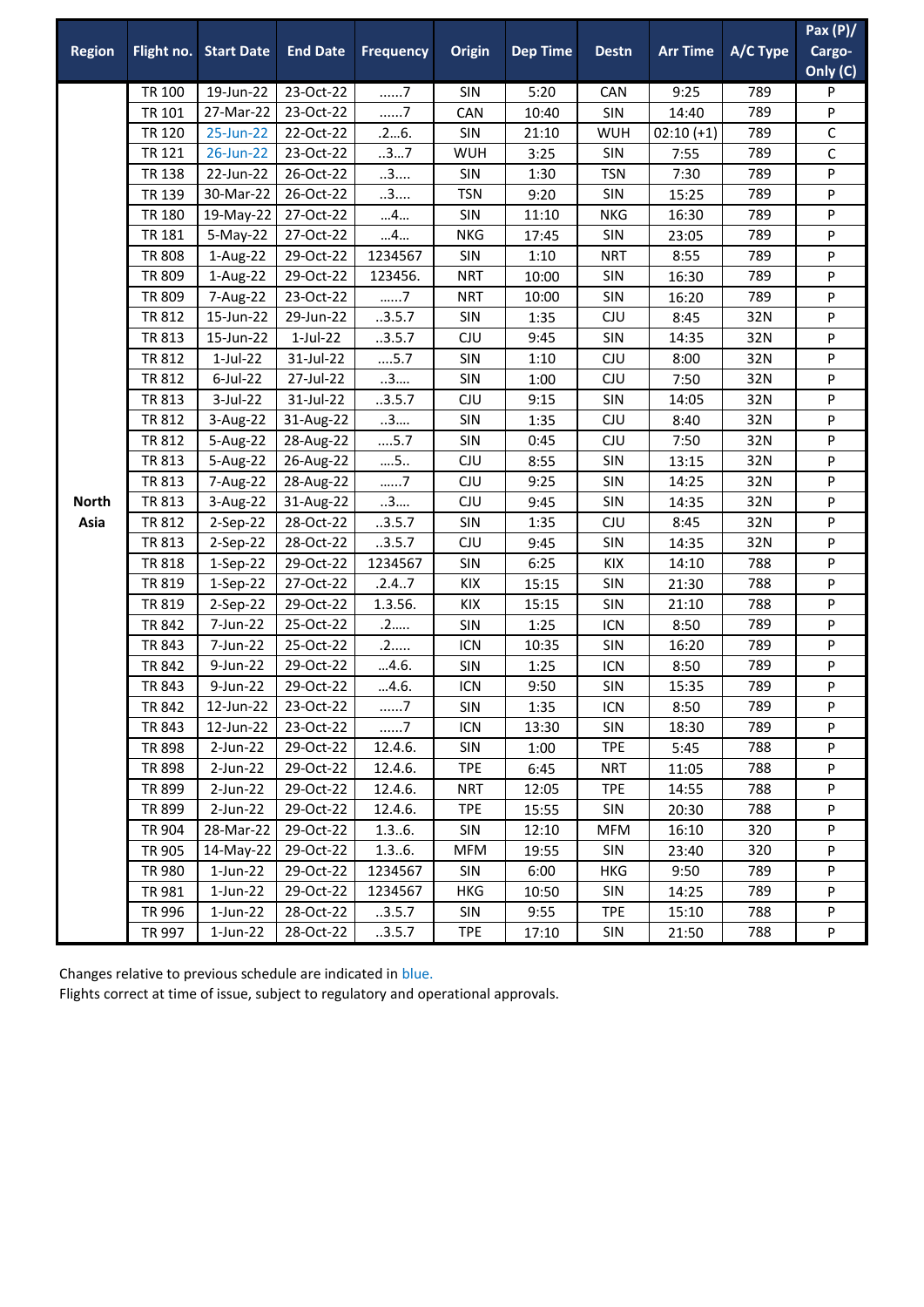|                  |               |                   |                 |                  |            |                 |              |                 |          | Pax $(P)/$ |
|------------------|---------------|-------------------|-----------------|------------------|------------|-----------------|--------------|-----------------|----------|------------|
| <b>Region</b>    | Flight no.    | <b>Start Date</b> | <b>End Date</b> | <b>Frequency</b> | Origin     | <b>Dep Time</b> | <b>Destn</b> | <b>Arr Time</b> | A/C Type | Cargo-     |
|                  |               |                   |                 |                  |            |                 |              |                 |          | Only (C)   |
|                  | TR 216        | 30-Mar-22         | 28-Oct-22       | .3.5.            | SIN        | 9:25            | <b>MDC</b>   | 13:15           | 320      | P          |
|                  | <b>TR 217</b> | 30-Mar-22         | 28-Oct-22       | .3.5.            | <b>MDC</b> | 14:00           | SIN          | 17:30           | 320      | P          |
|                  | TR 262        | 15-Jun-22         | $1-Sep-22$      | 1.34.6.          | SIN        | 8:10            | <b>SUB</b>   | 9:35            | 320      | P          |
|                  | TR 263        | 26-May-22         | 30-Aug-22       | 1.34.6.          | <b>SUB</b> | 10:15           | SIN          | 13:25           | 320      | P          |
|                  | <b>TR 262</b> | 2-Sep-22          | 29-Oct-22       | 1234567          | SIN        | 8:10            | <b>SUB</b>   | 9:35            | 320      | P          |
|                  | TR 263        | 31-Aug-22         | 29-Oct-22       | 1234567          | <b>SUB</b> | 10:15           | SIN          | 13:25           | 320      | P          |
|                  | TR 266        | 17-Jun-22         | 28-Oct-22       | .25.7            | SIN        | 15:25           | <b>SUB</b>   | 16:55           | 320      | P          |
|                  | <b>TR 267</b> | 29-Mar-22         | 25-Oct-22       | .2               | <b>SUB</b> | 17:55           | SIN          | 21:10           | 320      | P          |
|                  | TR 267        | $1-May-22$        | 23-Oct-22       | 7                | <b>SUB</b> | 17:55           | SIN          | 21:10           | 320      | P          |
|                  | TR 267        | $6$ -May-22       | 28-Oct-22       | $\dots$ 5        | <b>SUB</b> | 17:55           | SIN          | 21:15           | 320      | P          |
|                  | <b>TR 274</b> | 16-Jun-22         | 28-Oct-22       | 1.45.            | SIN        | 8:05            | CGK          | 9:00            | 320      | P          |
|                  | <b>TR 275</b> | 28-Mar-22         | 28-Oct-22       | 1.45.            | <b>CGK</b> | 9:45            | SIN          | 12:40           | 320      | P          |
|                  | <b>TR 276</b> | 15-Jun-22         | 29-Oct-22       | 1234567          | SIN        | 10:10           | <b>CGK</b>   | 11:05           | 320      | P          |
|                  | <b>TR 277</b> | 27-Mar-22         | 28-Oct-22       | .23.5.7          | <b>CGK</b> | 11:50           | SIN          | 14:50           | 320      | P          |
|                  | <b>TR 277</b> | 28-Mar-22         | 29-Oct-22       | 1.4.6.           | CGK        | 11:50           | SIN          | 14:45           | 320      | P          |
|                  | <b>TR 278</b> | 27-Mar-22         | 29-Oct-22       | 1234567          | SIN        | 18:15           | CGK          | 19:10           | 320      | P          |
|                  | TR 279        | 27-Mar-22         | 29-Oct-22       | 1234567          | CGK        | 19:55           | SIN          | 22:55           | 320      | P          |
|                  | <b>TR 280</b> | 15-Jun-22         | 29-Oct-22       | 1234567          | SIN        | 7:15            | <b>DPS</b>   | 9:50            | 789      | P          |
|                  | <b>TR 281</b> | 15-May-22         | 29-Oct-22       | 1234567          | <b>DPS</b> | 10:50           | SIN          | 13:40           | 789      | P          |
|                  | <b>TR 284</b> | 15-Jun-22         | 29-Oct-22       | 1234567          | SIN        | 11:05           | <b>DPS</b>   | 13:50           | 320      | P          |
|                  | <b>TR 285</b> | 27-Mar-22         | 29-Oct-22       | 1234567          | <b>DPS</b> | 14:30           | SIN          | 17:15           | 320      | P          |
|                  | <b>TR 288</b> | 15-Jun-22         | 29-Oct-22       | 1234567          | SIN        | 15:35           | <b>DPS</b>   | 18:25           | 320      | P          |
| South            | <b>TR 289</b> | $1$ -Jun-22       | 29-Oct-22       | 1234567          | <b>DPS</b> | 19:25           | SIN          | 22:00           | 320      | P          |
| <b>East Asia</b> | <b>TR 300</b> | 27-Mar-22         | 23-Oct-22       | 7                | SIN        | 13:05           | <b>HAN</b>   | 15:40           | 32Q      | P          |
| (1/3)            | TR 301        | 5-Jun-22          | 23-Oct-22       | $7$              | <b>HAN</b> | 16:40           | SIN          | 21:10           | 32Q      | P          |
|                  | <b>TR 300</b> | 28-Mar-22         | 29-Oct-22       | 12.456.          | SIN        | 9:55            | <b>HAN</b>   | 12:30           | 32Q      | P          |
|                  | <b>TR 300</b> | 30-Mar-22         | 26-Oct-22       | 3                | SIN        | 10:00           | <b>HAN</b>   | 12:30           | 32Q      | P          |
|                  | TR 301        | 28-Mar-22         | 29-Oct-22       | 123456.          | <b>HAN</b> | 13:10           | SIN          | 17:45           | 32Q      | P          |
|                  | TR 302        | 27-Mar-22         | 29-Oct-22       | 1234567          | SIN        | 15:30           | SGN          | 16:40           | 32Q      | P          |
|                  | TR 303        | $1$ -Jun-22       | 29-Oct-22       | 1234567          | SGN        | 17:40           | SIN          | 20:25           | 32Q      | P          |
|                  | TR 304        | $2$ -Jun-22       | 29-Oct-22       | 1.4.6.           | SIN        | 7:05            | SGN          | 8:15            | 32Q      | P          |
|                  | TR 305        | $2$ -Jun-22       | 29-Oct-22       | 1.4.6.           | SGN        | 8:55            | SIN          | 12:00           | 32Q      | P          |
|                  | TR 304        | 2-Aug-22          | 28-Oct-22       | .23.5.7          | SIN        | 7:00            | SGN          | 8:15            | 32Q      | P          |
|                  | TR 305        | 2-Aug-22          | 28-Oct-22       | .23.5.7          | SGN        | 8:55            | <b>SIN</b>   | 11:50           | 32Q      | P          |
|                  | TR 350        | 29-Mar-22         | 29-Oct-22       | .26.             | SIN        | 10:00           | <b>VTE</b>   | 11:55           | 320      | P          |
|                  | TR 351        | 29-Mar-22         | 29-Oct-22       | .26.             | <b>VTE</b> | 12:45           | SIN          | 16:45           | 320      | P          |
|                  | TR 360        | 27-Mar-22         | 28-Oct-22       | .3.5.7           | SIN        | 10:20           | <b>DVO</b>   | 14:00           | 32N      | P          |
|                  | TR 361        | 27-Mar-22         | 28-Oct-22       | .3.5.7           | <b>DVO</b> | 14:40           | SIN          | 18:10           | 32N      | P          |
|                  | TR 386        | 27-Mar-22         | 29-Oct-22       | 1234567          | <b>SIN</b> | 14:05           | <b>CRK</b>   | 17:50           | 320      | P          |
|                  | TR 387        | 27-Mar-22         | 29-Oct-22       | 1234567          | <b>CRK</b> | 18:30           | SIN          | 22:05           | 320      | P          |
|                  | TR 388        | 27-Mar-22         | 29-Oct-22       | .2.4567          | <b>SIN</b> | 10:15           | <b>CEB</b>   | 14:00           | 32Q      | P          |
|                  | TR 389        | $2$ -Jun-22       | 29-Oct-22       | .2.4567          | <b>CEB</b> | 15:00           | SIN          | 18:30           | 32Q      | P          |
|                  | TR 390        | 27-Mar-22         | 28-Oct-22       | .23.5.7          | <b>SIN</b> | 14:50           | <b>MNL</b>   | 18:35           | 32Q      | P          |
|                  | TR 391        | $1$ -Jun-22       | 28-Oct-22       | .23.5.7          | MNL        | 19:35           | SIN          | 23:30           | 32Q      | P          |
|                  | TR 390        | 4-Jun-22          | 30-Jul-22       | 6.               | SIN        | 14:50           | MNL          | 18:35           | 32Q      | P          |
|                  | TR 391        | 4-Jun-22          | 30-Jul-22       | 6.               | MNL        | 19:35           | <b>SIN</b>   | 23:30           | 32Q      | P          |
|                  | TR 390        | 1-Aug-22          | 29-Oct-22       | 1.4.6.           | SIN        | 14:50           | MNL          | 18:35           | 32Q      | P          |
|                  | TR 391        | 1-Aug-22          | 29-Oct-22       | 1.4.6.           | <b>MNL</b> | 19:35           | SIN          | 23:30           | 32Q      | P          |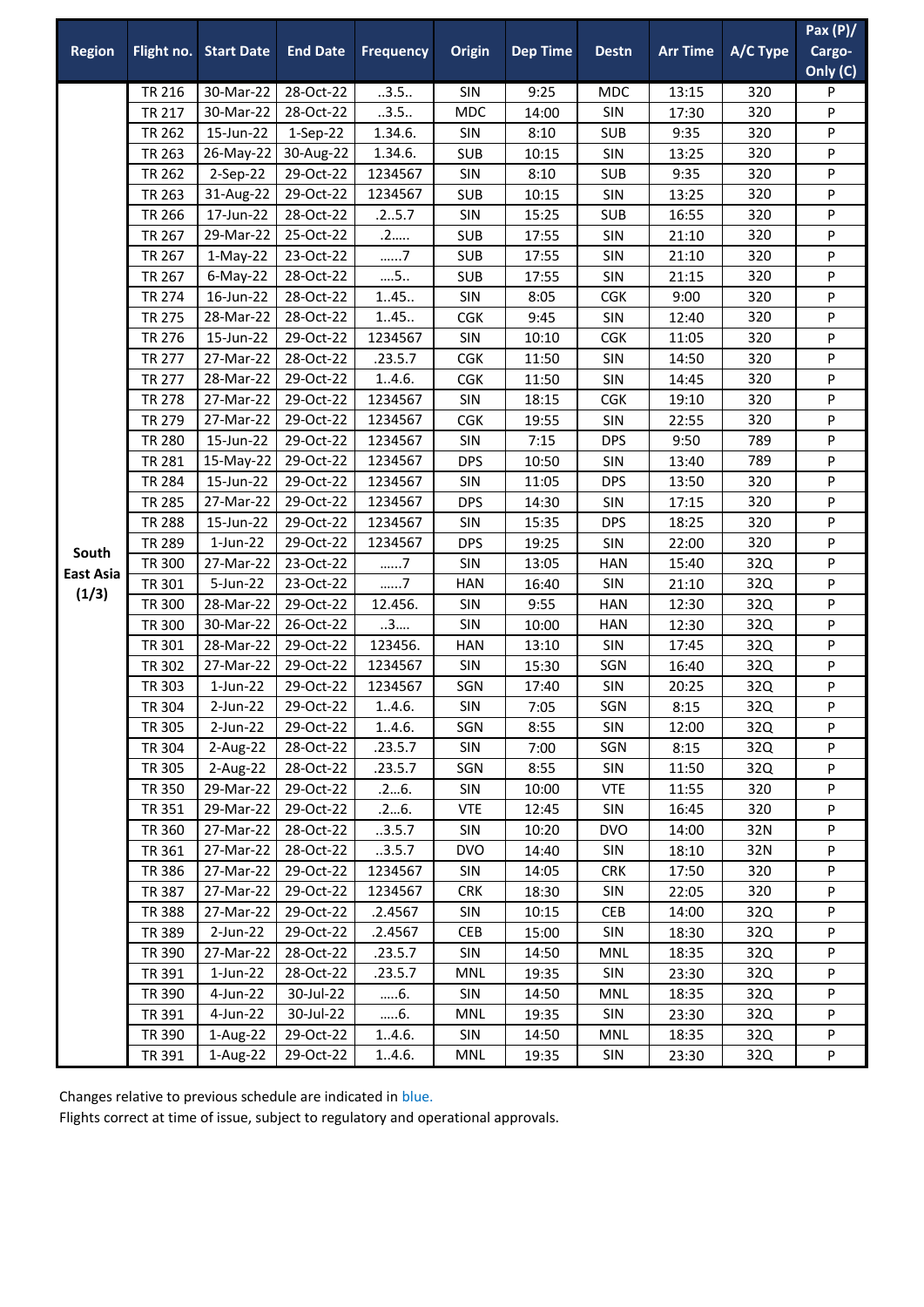|                  |                        |                        |                        |                  |                   |                 |              |                 |            | Pax $(P)/$ |
|------------------|------------------------|------------------------|------------------------|------------------|-------------------|-----------------|--------------|-----------------|------------|------------|
| <b>Region</b>    | Flight no.             | <b>Start Date</b>      | <b>End Date</b>        | <b>Frequency</b> | Origin            | <b>Dep Time</b> | <b>Destn</b> | <b>Arr Time</b> | A/C Type   | Cargo-     |
|                  |                        |                        |                        |                  |                   |                 |              |                 |            | Only (C)   |
|                  | TR 396                 | $2-May-22$             | 29-Oct-22              | 1.4.6.           | SIN               | 0:50            | MNL          | 4:35            | 32Q        | P          |
|                  | TR 397                 | $2-May-22$             | 29-Oct-22              | 1.4.6.           | <b>MNL</b>        | 5:15            | SIN          | 9:00            | 32Q        | P          |
|                  | TR 396                 | $1$ -Jun-22            | 27-Jul-22              | 3                | SIN               | 0:50            | MNL          | 4:35            | 32Q        | P          |
|                  | TR 397                 | $1$ -Jun-22            | 27-Jul-22              | 3                | MNL               | 5:15            | SIN          | 9:00            | 32Q        | P          |
|                  | TR 396                 | 2-Aug-22               | 28-Oct-22              | .23.5.7          | SIN               | 0:50            | <b>MNL</b>   | 4:35            | 32Q        | P          |
|                  | TR 397                 | 2-Aug-22               | 28-Oct-22              | .23.5.7          | <b>MNL</b>        | 5:15            | SIN          | 9:00            | 32Q        | P          |
|                  | <b>TR 400</b>          | 30-Mar-22              | 29-Oct-22              | .3.6.            | SIN               | 12:55           | <b>MYY</b>   | 14:55           | 320        | P          |
|                  | TR 401                 | 30-Mar-22              | 29-Oct-22              | .3.6.            | <b>MYY</b>        | 15:35           | SIN          | 17:30           | 320        | P          |
|                  | <b>TR422</b>           | 27-Mar-22              | 23-Oct-22              | 7                | SIN               | 21:35           | PEN          | 22:55           | 320        | P          |
|                  | <b>TR423</b>           | 27-Mar-22              | 23-Oct-22              | 7                | PEN               | 23:35           | SIN          | $00:55 + 1$     | 320        | P          |
|                  | <b>TR424</b>           | 4-Jun-22               | 29-Oct-22              | $6$ .            | SIN               | 13:20           | PEN          | 14:40           | 320        | P          |
|                  | <b>TR425</b>           | 4-Jun-22               | 29-Oct-22              | 6.               | PEN               | 15:20           | SIN          | 16:40           | 320        | P          |
|                  | <b>TR424</b>           | 3-Jun-22               | 28-Oct-22              | $\dots$ 5.7      | SIN               | 14:35           | PEN          | 15:55           | 320        | P          |
|                  | <b>TR425</b>           | 3-Jun-22               | 28-Oct-22              | 5.7              | PEN               | 16:35           | SIN          | 17:55           | 320        | P          |
|                  | <b>TR426</b>           | 29-Mar-22              | 29-Oct-22              | .236.            | SIN               | 9:00            | PEN          | 10:20           | 320        | P          |
|                  | <b>TR427</b>           | 29-Mar-22              | 29-Oct-22              | .236.            | PEN               | 11:00           | SIN          | 12:15           | 320        | P          |
|                  | <b>TR428</b>           | $3-May-22$             | 28-Oct-22              | 12345            | SIN               | 18:55           | PEN          | 20:15           | 320        | P          |
|                  | <b>TR429</b>           | $3-May-22$             | 28-Oct-22              | 12345            | PEN               | 20:55           | SIN          | 22:15           | 320        | P          |
|                  | <b>TR426</b>           | 2-Jun-22               | 28-Oct-22              | 1.45.7           | SIN               | 9:00            | PEN          | 10:20           | 320        | P          |
|                  | <b>TR427</b>           | 2-Jun-22               | 28-Oct-22              | 1.45.7           | PEN               | 11:00           | SIN          | 12:15           | 320        | P          |
|                  | <b>TR430</b>           | 27-Mar-22              | 27-Oct-22              | 47               | SIN               | 18:05           | KCH          | 19:35           | 320        | P          |
|                  | TR 431                 | 27-Mar-22              | 27-Oct-22              | 47               | <b>KCH</b>        | 20:15           | SIN          | 21:40           | 320        | P          |
| South            | <b>TR430</b>           | 28-Mar-22              | 24-Oct-22              | $1$              | SIN               | 20:15           | <b>KCH</b>   | 21:45           | 320        | P          |
| <b>East Asia</b> | <b>TR431</b>           | 28-Mar-22              | 24-Oct-22<br>25-Oct-22 | $1$<br>.2        | <b>KCH</b><br>SIN | 22:25<br>8:15   | SIN<br>KCH   | 23:50<br>9:45   | 320<br>320 | P          |
| (2/3)            | TR 430                 | 10-May-22              |                        |                  | KCH               | 10:25           | SIN          |                 |            | P          |
|                  | TR 431<br><b>TR430</b> | 10-May-22<br>10-Jun-22 | 25-Oct-22              | .2               | SIN               |                 | <b>KCH</b>   | 11:50           | 320        | P<br>P     |
|                  | TR 431                 | 10-Jun-22              | 28-Oct-22<br>28-Oct-22 | 5<br>$\dots$ 5   | KCH               | 18:05           | SIN          | 19:35           | 320<br>320 |            |
|                  | <b>TR430</b>           | $1$ -Jun-22            | 26-Oct-22              | 3                | SIN               | 20:15<br>20:15  | <b>KCH</b>   | 21:40           | 320        | P<br>P     |
|                  | TR 431                 | $1$ -Jun-22            | 26-Oct-22              | 3                | <b>KCH</b>        | 22:25           | SIN          | 21:45<br>23:50  | 320        | P          |
|                  | TR 432                 | 4-Jun-22               | 29-Oct-22              | $6$ .            | SIN               | 6:15            | KCH          | 7:45            | 320        | P          |
|                  | TR 433                 | 4-Jun-22               | 29-Oct-22              | 6.               | <b>KCH</b>        | 8:25            | SIN          | 9:45            | 320        | P          |
|                  | <b>TR452</b>           | 27-Mar-22              | 29-Oct-22              | 1234567          | SIN               | 9:45            | <b>KUL</b>   | 10:55           | 320        | P          |
|                  | TR 453                 | 27-Mar-22              | 29-Oct-22              | 1234567          | KUL               | 11:35           | <b>SIN</b>   | 12:50           | 320        | P          |
|                  | TR 456                 | $2-Apr-22$             | 29-Oct-22              | 6.               | SIN               | 7:25            | <b>KUL</b>   | 8:40            | 320        | P          |
|                  | TR 457                 | $2-Apr-22$             | 29-Oct-22              | 6.               | KUL               | 9:20            | SIN          | 10:35           | 320        | P          |
|                  | TR 466                 | 23-Apr-22              | 26-Oct-22              | 123              | SIN               | 19:30           | <b>KUL</b>   | 20:35           | 320        | P          |
|                  | TR 467                 | 23-Apr-22              | 26-Oct-22              | 123              | KUL               | 21:30           | SIN          | 22:45           | 320        | P          |
|                  | TR 466                 | 21-Apr-22              | 28-Oct-22              | 45.7             | <b>SIN</b>        | 19:30           | KUL          | 20:35           | 789        | P          |
|                  | TR 467                 | 21-Apr-22              | 28-Oct-22              | 45.7             | <b>KUL</b>        | 21:35           | SIN          | 22:45           | 789        | P          |
|                  | TR 472                 | 28-Mar-22              | 29-Oct-22              | 1236.            | <b>SIN</b>        | 17:30           | KUL          | 18:30           | 789        | P          |
|                  | TR 473                 | 28-Mar-22              | 29-Oct-22              | 1236.            | <b>KUL</b>        | 19:30           | SIN          | 20:35           | 789        | P          |
|                  | <b>TR472</b>           | 21-Apr-22              | 28-Oct-22              | 45.7             | <b>SIN</b>        | 17:00           | <b>KUL</b>   | 18:00           | 320        | P          |
|                  | TR 473                 | 21-Apr-22              | 28-Oct-22              | 45.7             | KUL               | 19:00           | <b>SIN</b>   | 20:05           | 320        | P          |
|                  | TR 476                 | 27-Mar-22              | 28-Oct-22              | 125.7            | SIN               | 15:55           | LGK          | 17:20           | 320        | P          |
|                  | TR 477                 | 27-Mar-22              | 28-Oct-22              | 12.5.7           | LGK               | 18:00           | SIN          | 19:40           | 320        | P          |
|                  | TR 490                 | 30-May-22              | 29-Oct-22              | 12.4.6.          | SIN               | 8:25            | BKI          | 10:50           | 32N        | P          |
|                  | TR 491                 | 30-May-22              | 29-Oct-22              | 12.4.6.          | BKI               | 11:40           | SIN          | 13:50           | 32N        | P          |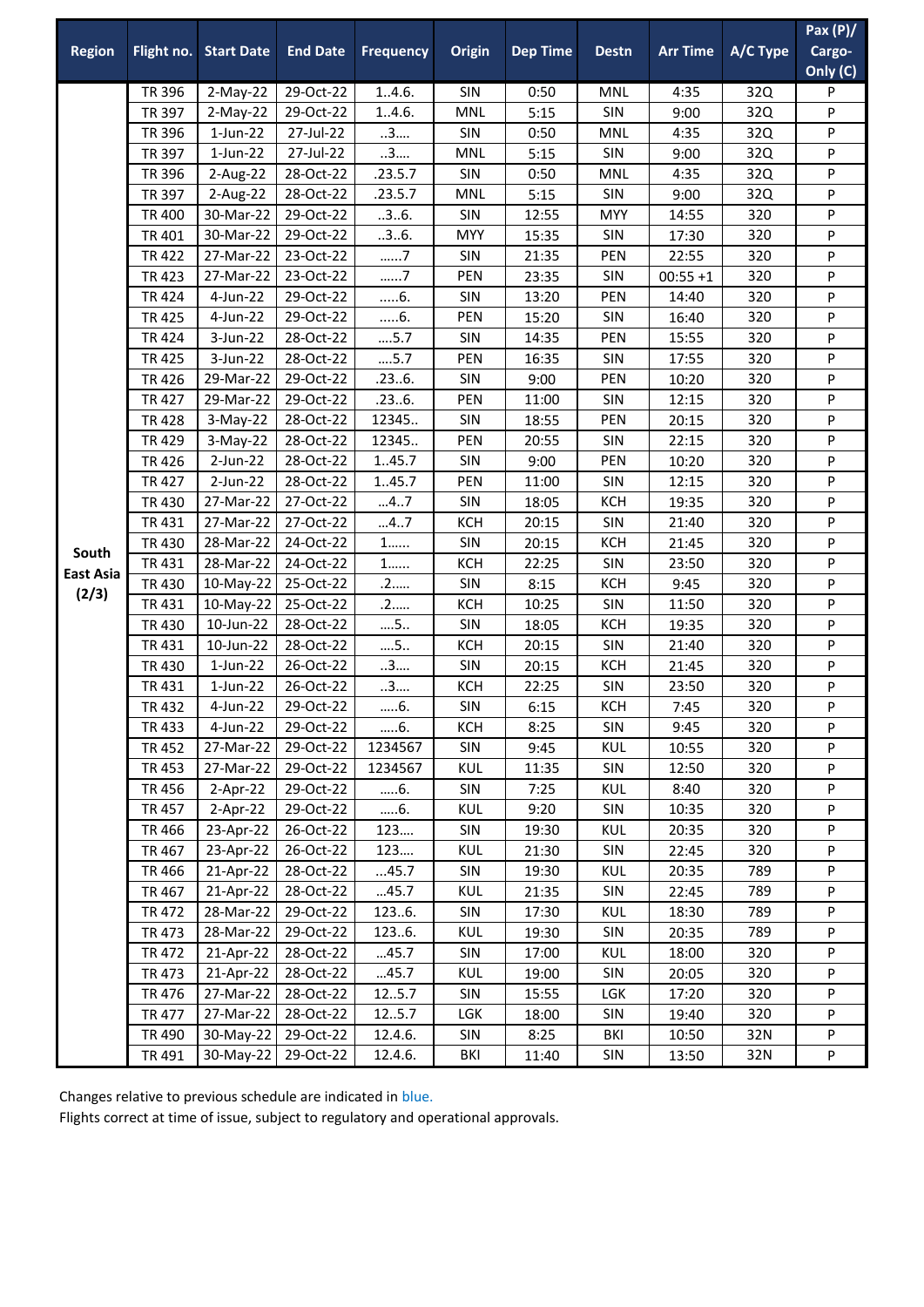| <b>Region</b>               |        | Flight no. Start Date | <b>End Date</b> | <b>Frequency</b> | Origin     | <b>Dep Time</b> | <b>Destn</b> | <b>Arr Time</b> | A/C Type | Pax $(P)/$<br>Cargo-<br>Only (C) |
|-----------------------------|--------|-----------------------|-----------------|------------------|------------|-----------------|--------------|-----------------|----------|----------------------------------|
|                             | TR 492 | 29-Apr-22             | 28-Oct-22       | $\dots$ 5        | SIN        | 18:25           | BKI          | 20:50           | 320      | P                                |
|                             | TR 493 | 29-Apr-22             | 28-Oct-22       | $\dots$ 5.       | BKI        | 21:30           | SIN          | 23:40           | 320      | P                                |
| South<br>East Asia<br>(3/3) | TR 492 | $1-May-22$            | 26-Oct-22       | 37               | SIN        | 16:45           | BKI          | 19:10           | 32N      | P                                |
|                             | TR 493 | $1-May-22$            | 26-Oct-22       | 37               | <b>BKI</b> | 19:50           | SIN          | 22:00           | 32N      | P                                |
|                             | TR 610 | 27-Mar-22             | 29-Oct-22       | 1234567          | <b>SIN</b> | 15:25           | <b>BKK</b>   | 16:55           | 32Q      | P                                |
|                             | TR 611 | 27-Mar-22             | 29-Oct-22       | 1234567          | <b>BKK</b> | 17:35           | SIN          | 21:00           | 32Q      | P                                |
|                             | TR 624 | 27-Mar-22             | 29-Oct-22       | 1234567          | SIN        | 8:20            | <b>BKK</b>   | 9:50            | 788      | P                                |
|                             | TR 625 | 27-Mar-22             | 29-Oct-22       | 1234567          | <b>BKK</b> | 10:50           | SIN          | 14:15           | 788      | P                                |
|                             | TR 634 | 23-Apr-22             | 29-Oct-22       | 1.4.6.           | SIN        | 13:40           | <b>HDY</b>   | 14:10           | 320      | P                                |
|                             | TR 635 | 23-Apr-22             | 29-Oct-22       | 1.4.6.           | HDY        | 14:50           | SIN          | 17:25           | 320      | P                                |
|                             | TR 634 | 3-Jun-22              | 26-Oct-22       | .23.5.7          | SIN        | 13:40           | <b>HDY</b>   | 14:15           | 320      | P                                |
|                             | TR 635 | 3-Jun-22              | 26-Oct-22       | .23.5.7          | <b>HDY</b> | 15:05           | SIN          | 17:25           | 320      | P                                |
|                             | TR 652 | 27-Mar-22             | 27-Oct-22       | 147              | SIN        | 18:20           | <b>HKT</b>   | 19:10           | 32Q      | P                                |
|                             | TR 653 | 2-Jun-22              | 27-Oct-22       | 147              | <b>HKT</b> | 20:10           | SIN          | 23:10           | 32Q      | P                                |
|                             | TR 652 | 1-Apr-22              | 29-Oct-22       | 56.              | SIN        | 18:20           | <b>HKT</b>   | 19:10           | 32N      | P                                |
|                             | TR 653 | 3-Jun-22              | 24-Jun-22       | 56.              | <b>HKT</b> | 20:10           | SIN          | 23:10           | 32N      | P                                |
|                             | TR 653 | $1$ -Jul-22           | 19-Aug-22       | $\dots$ 5        | <b>HKT</b> | 20:10           | SIN          | 23:10           | 32N      | P                                |
|                             | TR 653 | 25-Jun-22             | 13-Aug-22       | 6.               | <b>HKT</b> | 20:10           | SIN          | 23:10           | 32N      | P                                |
|                             | TR 653 | 20-Aug-22             | 29-Oct-22       | 56.              | <b>HKT</b> | 20:10           | <b>SIN</b>   | 23:10           | 32N      | P                                |
|                             | TR 652 | 29-Mar-22             | 26-Oct-22       | .23              | SIN        | 16:05           | <b>HKT</b>   | 16:55           | 32N      | P                                |
|                             | TR 653 | $1$ -Jun-22           | 26-Oct-22       | .23              | <b>HKT</b> | 17:55           | SIN          | 20:55           | 32N      | P                                |
|                             | TR 656 | 25-Apr-22             | 27-Oct-22       | 1.4.7            | SIN        | 10:40           | <b>HKT</b>   | 11:30           | 32Q      | P                                |
|                             | TR 657 | 25-Apr-22             | 27-Oct-22       | 147              | <b>HKT</b> | 12:10           | SIN          | 15:10           | 32Q      | P                                |
|                             | TR 656 | 26-Apr-22             | 29-Oct-22       | .23.56.          | SIN        | 10:40           | <b>HKT</b>   | 11:30           | 32N      | P                                |
|                             | TR 657 | 26-Apr-22             | 29-Oct-22       | .23.56.          | HKT        | 12:10           | SIN          | 15:10           | 32N      | P                                |
|                             | TR 674 | 2-Jun-22              | 27-Oct-22       | 14               | SIN        | 12:15           | <b>CNX</b>   | 14:15           | 32Q      | P                                |
|                             | TR 675 | 2-Jun-22              | 27-Oct-22       | 14               | <b>CNX</b> | 15:15           | SIN          | 19:20           | 32Q      | P                                |
|                             | TR 674 | 4-Jun-22              | 29-Oct-22       | .26.             | SIN        | 10:25           | <b>CNX</b>   | 12:25           | 32Q      | P                                |
|                             | TR 675 | 4-Jun-22              | 29-Oct-22       | .26.             | <b>CNX</b> | 13:15           | SIN          | 17:10           | 32Q      | P                                |
|                             | TR 676 | 28-May-22             | 28-Oct-22       | .3.5.            | <b>SIN</b> | 8:15            | <b>CNX</b>   | 10:15           | 32Q      | P                                |
|                             | TR 677 | 28-May-22 28-Oct-22   |                 | .3.5.            | <b>CNX</b> | 11:20           | SIN          | 15:20           | 32Q      | P                                |
|                             | TR 676 | 5-Jun-22              | 23-Oct-22       | 7                | <b>SIN</b> | 7:15            | <b>CNX</b>   | 9:15            | 32Q      | P                                |
|                             | TR 677 | 5-Jun-22              | 23-Oct-22       | 7                | <b>CNX</b> | 9:55            | <b>SIN</b>   | 13:55           | 32Q      | P                                |
|                             | TR 686 | $1$ -Jun-22           | 27-Jul-22       | 123              | SIN        | 11:35           | KBV          | 12:15           | 32N      | P                                |
|                             | TR 687 | $1$ -Jun-22           | 27-Jul-22       | 123              | KBV        | 13:25           | <b>SIN</b>   | 16:00           | 32N      | P                                |
|                             | TR 686 | 4-Jun-22              | 31-Jul-22       | 4567             | SIN        | 11:35           | KBV          | 12:15           | 320      | P                                |
|                             | TR 687 | 4-Jun-22              | 31-Jul-22       | 4567             | KBV        | 13:25           | <b>SIN</b>   | 16:00           | 320      | P                                |
|                             | TR 686 | 1-Aug-22              | 29-Oct-22       | 1234567          | SIN        | 11:35           | KBV          | 12:15           | 32N      | P                                |
|                             | TR 687 | 1-Aug-22              | 29-Oct-22       | 1234567          | KBV        | 13:25           | SIN          | 16:00           | 32N      | P                                |